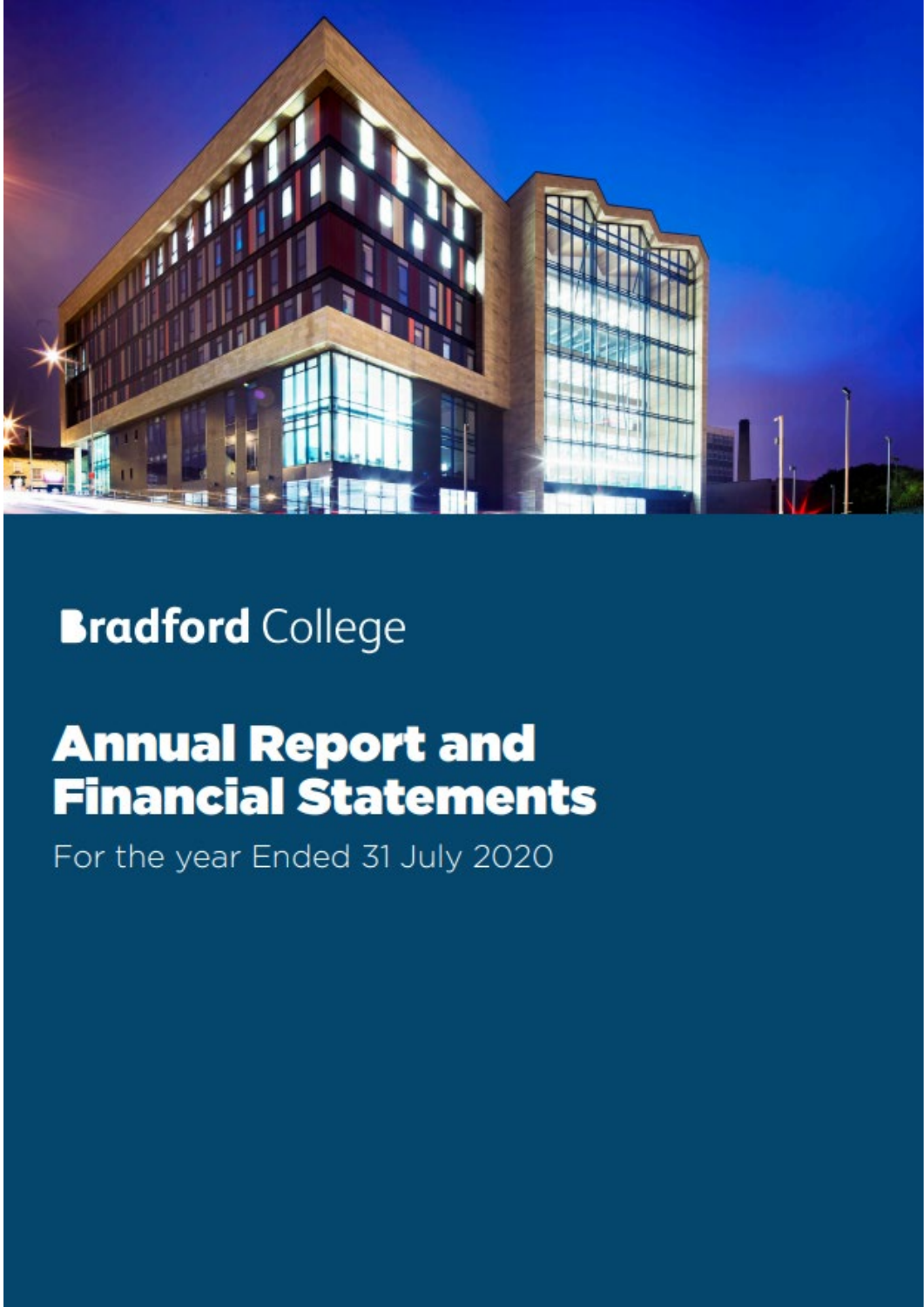#### **Key Management Personnel**

Key management personnel, defined as members of the College's Executive Management Team, were represented by the following in 2019/20:

Mr Chris Webb – Chief Executive Officer; Accounting Officer (Appointed March 2019)

Mr Chris Malish – Deputy Chief Executive Officer previously Director of Finance and Corporate Affairs (Appointed August 2017)

Ms Dawn Leak – Vice Principal, Curriculum and Development previously Director of Employer Responsiveness (Appointed December 2016)

Ms Sarah Cooper – Director of People Services (Appointed April 2019)

Mr Craig Tupling – Principal, Quality and Student Experience Previously Deputy Chief Executive Officer (Appointed October 2018)

#### **Board of Governors**

A full list of Governors is given on page 15-16 of these financial statements.

Ms Sarah McKenzie acted as Clerk to the Corporation from 1 May 2020

Mrs S West acted as interim Clerk to the Corporation from 1 Mar 2019 to 30 April 2020

#### **Professional Advisers**

**Financial Statements and Internal Auditors: Regularity Auditors:**

RSM UK Audit LLP Wylie and Bisset Two Humber Quays 168 Bath Street Wellington Street West **Glasgow** Hull HU1 2BN G2 4TP

#### **Bankers: Solicitors: Solicitors:**

Lloyds Bank Eversheds Wholesale Banking & Markets Bridgewater Place North, East and West Yorkshire Water Lane 2nd Floor Lisbon House Leeds 116 Wellington Street LS11 5DR Leeds LS1 4LT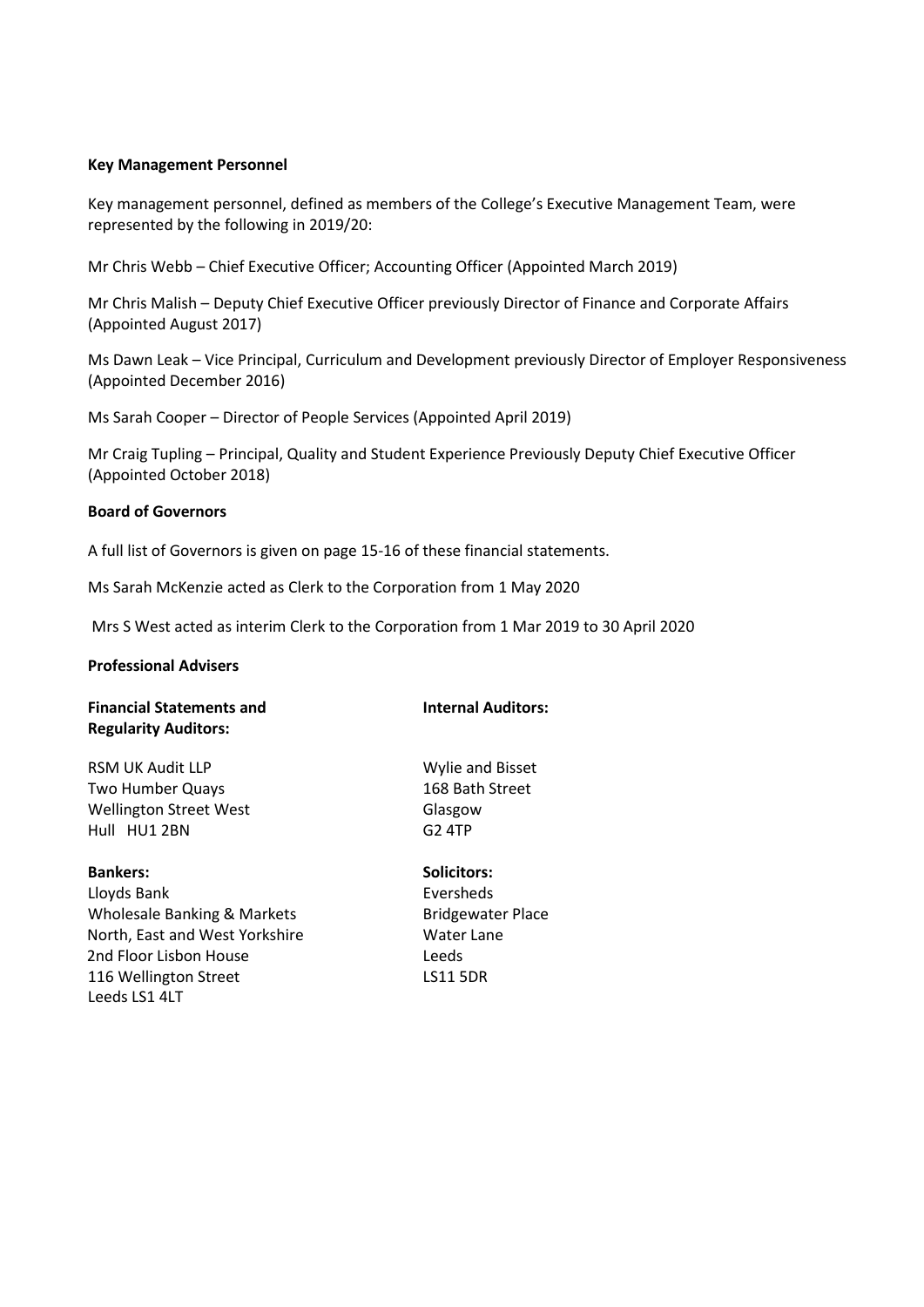### **CONTENTS**

|                                                                                                                                  | Page(s)   |
|----------------------------------------------------------------------------------------------------------------------------------|-----------|
| <b>Corporation Report</b>                                                                                                        | $3 - 13$  |
| Statement of Corporate Governance and Internal Control                                                                           | $14 - 20$ |
| Corporation Statement on the College's Regularity, Propriety and Compliance<br>With Funding Body Terms and Conditions of Funding | 21        |
| Statement of Responsibilities of the Members of Corporation                                                                      | 22        |
| Independent Auditors Report to the Corporation of Bradford College                                                               | $23 - 25$ |
| Consolidated and College Statements of Comprehensive Income                                                                      | 27        |
| Consolidated and College Statements of Changes in Reserves                                                                       | 28        |
| <b>Consolidated and College Balance Sheets</b>                                                                                   | 29        |
| <b>Consolidated Statement of Cash Flows</b>                                                                                      | 30        |
| Notes to the Financial Statements                                                                                                | $32 - 59$ |
|                                                                                                                                  |           |

Independent Reporting Accountant's Assurance Report on Regularity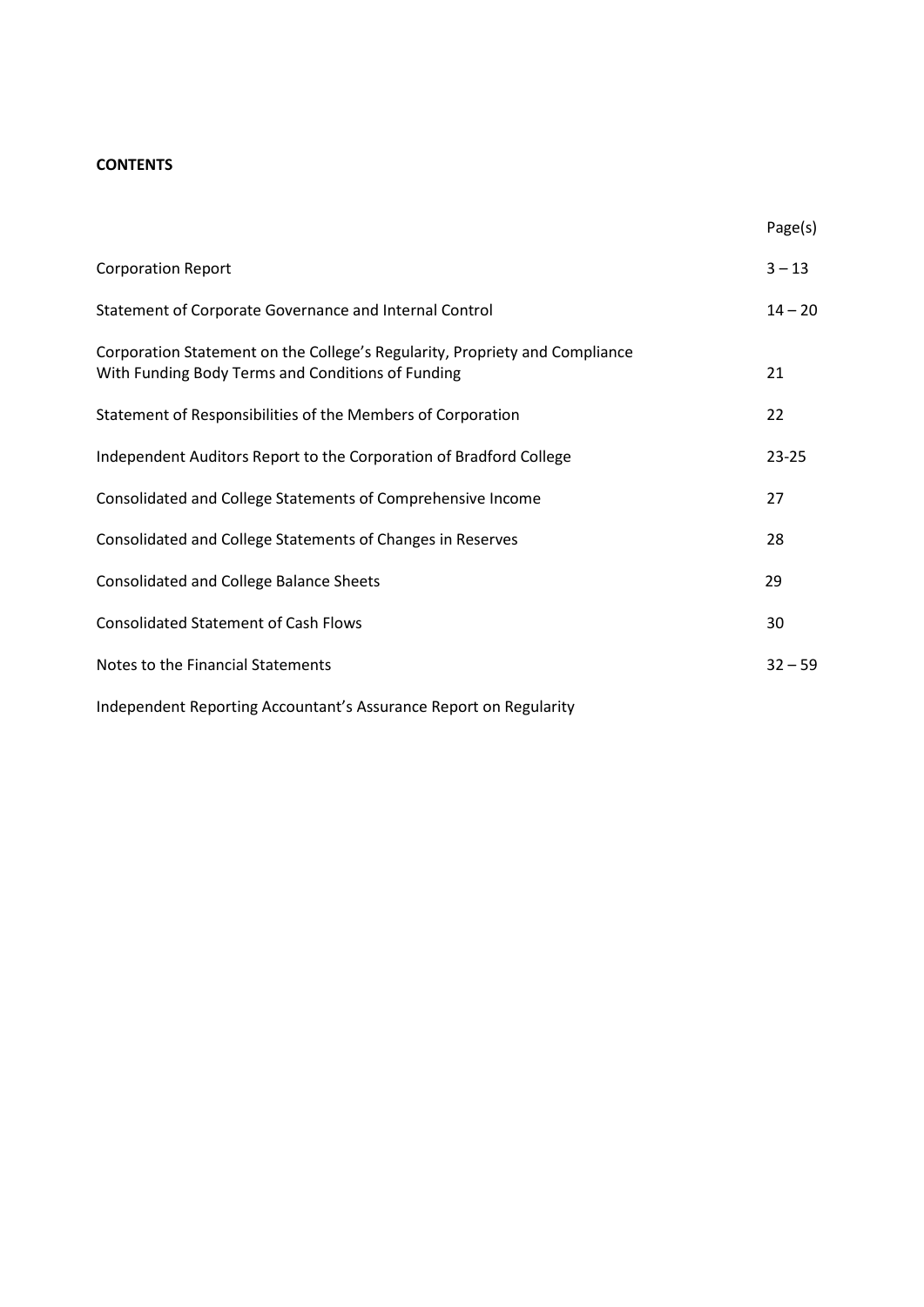### **CORPORATION REPORT**

#### **NATURE, OBJECTIVES AND STRATEGIES**

1. The corporation present their report and the audited financial statements for the year ended 31 July 2020.

#### **Legal status**

- 2. The Corporation was established under the Further and Higher Education Act 1992 for the purpose of conducting the then Bradford & Ilkley Community College. The College is an exempt charity for the purposes of Part 3 of the Charities Act 2011.
- 3. On 1 September 1999, with consent from the Secretary of State, the name of the Corporation was changed to Bradford College.

#### **Mission**

4. The College is passionate about students, the experience they have, the support that can be provided, the opportunities that the College can generate and the value that we can add to their time at the College.

#### **Public Benefit**

- 5. COVID-19: The College focused on continued delivery whilst taking supportive action to ensure all students' needs were addressed in the change to remote delivery of our educational courses. Early action was taken to ensure equipment, software and support was in place at the very start of March 2020 as lockdown commenced. The College have in the main had very pleasing feedback from both students and staff on the transition to remote delivery of lessons and remote working. Thanks go out to the whole of the teaching and administration teams for making this a success.
- 6. Partnership working and contracts with stakeholders have had a different focus during COVID-19. The College re negotiated contacts where it was appropriate to do so. Working to furlough staff members as appropriate has meant the College can continue to meet its financial obligations during the COVID-19 pandemic. With the announcement of a further national lockdown effective from the 5<sup>th</sup> of January 2021, the College physically closed for all staff and students apart from exceptions allowed by Government guidance, working from home will continue and on-line learning will be in place throughout. A COVID-19 testing site will be set up on the College site.
- 7. The College is an exempt charity under Part 3 of the Charities Act 2011 and its principal regulator is the Secretary of State for Education. The College Governors, who are trustees of the charity, are disclosed on page 12 of these financial statements. They are aware of their responsibilities as charity trustees to act for the public benefit in all their decisionmaking.
- 8. In setting and reviewing the College's strategic objectives, Governors had due regard for the Charity Commission's guidance on public benefit and, in particular, its supplementary guidance on the advancement of education.
- 9. The College is committed to providing high-quality education and to increasing educational opportunities among all the communities it serves, to increase the economic prospects and social mobility of Bradford and the surrounding areas. Substantial public benefit is provided through the wide range of activities it undertakes, from equipping individuals with basic life skills such as literacy and numeracy; to producing graduates and contribution research.
- 10. As its core business, the College operates a general further education College, delivering a range of courses and study programmes, including apprenticeships at intermediate and advanced levels, supporting individuals to achieve their learning goals and complete their studies with skills equipping them for higher level courses or for the national workforce. It supports a large number of those individuals to undertake practical work experience directly linked to their study programmes, to help develop their employability skills. The College works collaboratively with statutory agencies, educational partners and private enterprises, including the Leeds City Region and Combined Authority in order to contribute to the creation of a skilled workforce.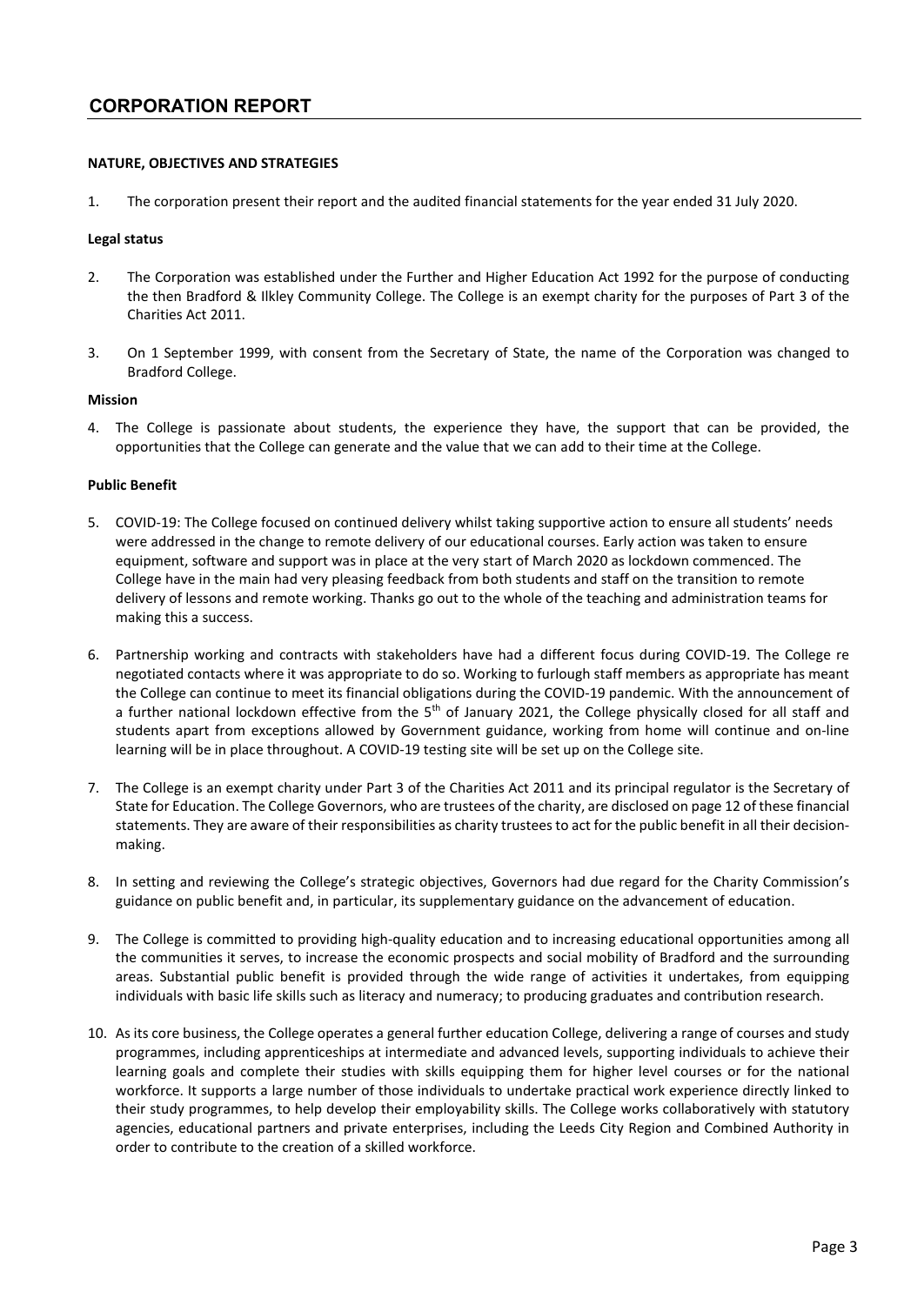- 11. The College partners with numerous local charities, social enterprises and community organisations, encouraging students to become involved in volunteering to support their personal development, augmenting the employability skills of those concerned and nurturing their sense of citizenship and social responsibility.
- 12. Examples of the College's engagement in activities that are of benefit to the wider public in 2019/20 are:
- Throughout the year, staff and students supported a number of charities including Children in Need, Bradford Central Foodbank and Bradford Teaching Hospital's Charity Trust (Children's Ward and Hospital Heroes).
- Supported the NHS and keyworkers during the peak of the Covid-19 pandemic by donating medical supplies, including gloves and hand sanitiser. Made and donated over 1,000 PPE visors using College materials and 3D printers. Staff and students in Adult & Community also made and donated face masks and hospital scrubs.
- Supported local vulnerable families by donating food and ingredients from the College's training restaurant kitchen to the Bradford Central Foodbank.
- The College worked with Bradford Council, SkillsHouse and Skills for Care to run induction programmes to enable a pool of workers to start employment in nursing and care homes in the district during the Covid-19 pandemic.
- The College signed up to the Dying to Work Charter, following in the footsteps of employers such as Rolls Royce, Royal Mail and the Co-op. The Charter is part of the TUC's wider Dying to Work campaign which is seeking greater security for terminally ill workers where they cannot be dismissed as a result of their condition.
- The College signed the Association of College's Mental Health Charter in a show of commitment to the health and wellbeing of its staff and students.
- Continued as a Lead Associate School for the Royal Shakespeare Company, holding three events with more than 120 young people from schools across the city.
- Health and Social Care (Level 2 extended diploma) students sourced items and produced goodwill hampers for charities supporting homeless and vulnerable people.
- Supported and hosted the 'Inkerwoven' Project exhibition. The project is a partnership between a group of Bradford artists and the Bradford School of Art, and was inspired by the College's Textile Archive.
- Catering and hospitality students met the Duke and Duchess of Cambridge, during their visit to the city. The visit took place at the restaurant MyLahore where the students helped in the preparation of the dishes enjoyed by the royal couple.
- The College launched a campaign to raise awareness of the work carried out by the NHS Blood and Transplant department. The campaign highlighted the changes to the law regarding organ donation, and sought to educate students and local communities on the serious shortage of organ donors from BAME backgrounds.
- 13. The College produces and conserves works of artistic merit, for example curating a rich textile archive which it makes available for art students, designers, fabric manufacturers and the general public. It has mounted a series of exhibitions at prestigious events and venues which are open to the public, some involving international work. Paintings, designs and sculpture are displayed around the College campus and include student work.
- 14. The College continues to engage with the international programme Erasmus, although the medium term future of this programme is in question and will depend on the resolution of Brexit.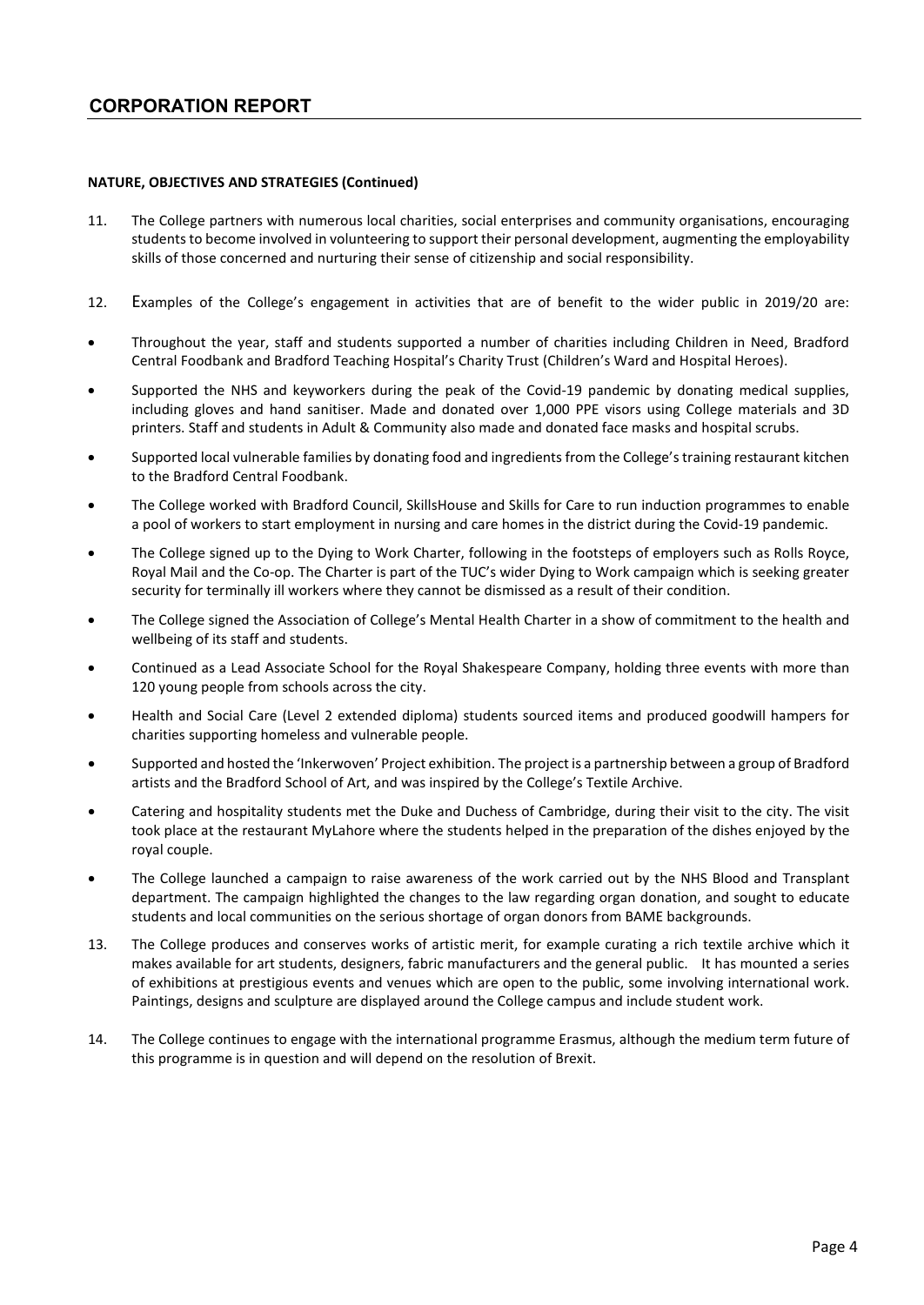- 15. The College has a Teaching Excellence Framework (TEF) Bronze award, meaning that the College "achieves good outcomes for most of its students"
- 16. The College provides training and support for learners with learning difficulties and/or disabilities, enhancing their ability for both independent living and preparation for work. It supports such learners to enable them to be taught in mainstream classes and provides support for those with behavioural problems. During the return to College particular measures were placed to enable vulnerable learners and learners with high needs to attend College ahead of a full return to study during the Covid-19 pandemic, this helped the group of learners settle more easily into the new environment in preparation for the full return to College in September 2020.
- 17. The College continues with its commitment to provide training and industry relevant qualifications through a range of apprenticeship programmes that support local employees and employers. Circa. 91% of employees completing apprenticeships with Bradford College go onto progress or continue into sustained employment.
- 18. The College has a strong commitment to widening participation in education and learning and, in furtherance of this, it works with a number of organisations in the region to promote this. Young people are also engaged through initiatives such as weekend workshops, for example in computer programming and art, as well as dance classes and theatre projects, aimed at nurturing talent, promoting further and higher education and building confidence, as well as increasing public understanding of careers in various sectors.
- 19. The College delivers an extensive programme of teacher education, supporting school improvement through teacher training for local schools. It has excellent relationships with local schools, training a large proportion of their professional workforce. As well as training for new teachers, including for its own workforce, courses are offered for those who wish to improve their teaching skills.
- 20. The college has supported the needs of BRI by developing and delivering Adult Social Care apprenticeships at level 2 and level 3, supporting the recruitment of key frontline staff. Apprenticeships in Dental, Pharmacy and a Higher Level apprenticeship in Social Work demonstrate the College's commitment to supporting regional employers to provide the essential services needed.
- 21. Further information about how the College has delivered its charitable purposes for the public benefit is detailed throughout the Corporation Report.

#### **Implementation of Strategic Plan**

22. The start of the 2020 academic year has brought in new considerations to present the College Covid-19 safe for new and returning students and staff. Welcome back sessions include a number of measures to safeguard everyone on campus, resources have been made available to make the College a Covid-19 safe environment from the start of the new academic year to support the vision of **creating a better future for all through education and training.**

The strategic goals and objectives of the College's five-year corporate strategy in the pursuit of the College's educational mission, **working together to transform lives**, are laid out below. At the start of each academic and financial year, Corporation approves the strategic priorities, key improvement actions and performance targets to be achieved by the end of that year. Performance targets are set for each of the key performance indicators that measure the success of achieving the strategic objectives. This allows for monitoring by Corporation during the year to allow for prompt intervention if there is any major deviation from achieving the strategic objectives and goals. In this way, the Corporation is overseeing the execution of the College's corporate strategy on an annual basis.

*Goal 1: Deliver a curriculum that meets the needs of students, employers and our community Goal 2: Deliver an outstanding student experience Goal 3: Be an employer of choice Goal 4: Maintain a sustainable College Goal 5: Grow our reputation and influence*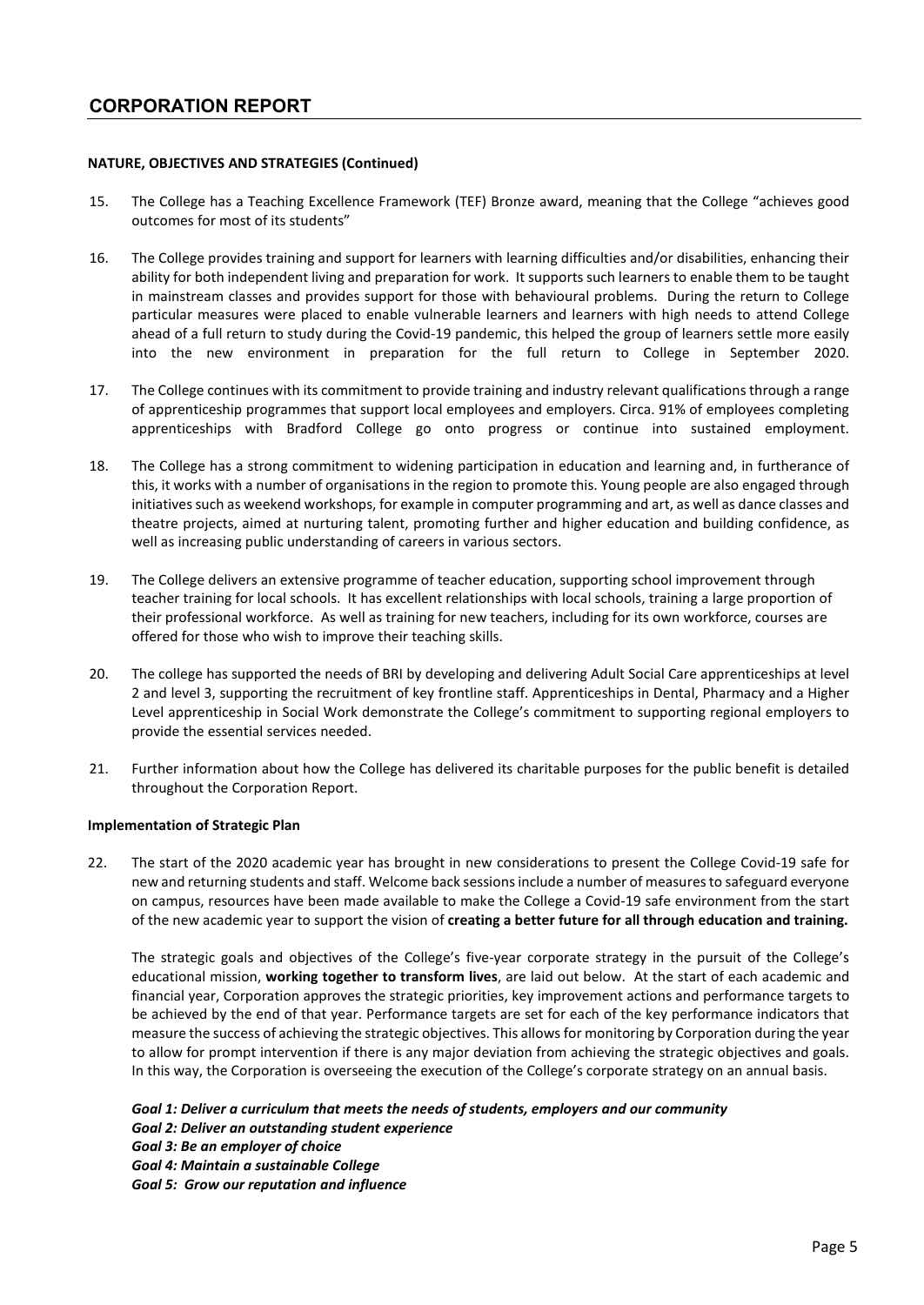- 23. In pursuing the strategic goals and objective, the College do so in accordance with its set of **values**, which guide the way things are done:
	- a. *Respectful:* supportive, empathetic, mindful.
	- b. *Inclusive:* belonging, valued, understanding.
	- c. *Trust:* credible, accountable, honest.
	- d. *Inspirational & Aspirational:* passion, ambition, belief, confidence.
- 24. In 2019/20, strategically, the College was committed to continue its strengthening of its academic and financial sustainability through continuing with a programme of change in the face of ongoing challenges in both the FE and HE sectors in England.

#### **Key Performance Indicators**

- 25. The College monitors its performance in delivering the strategic goals and objectives of the institution using a set of key performance indicators. The indicators align with the goals set by the corporation, namely
	- to deliver a curriculum that meets the needs of students, employers and our community
	- to deliver an outstanding student experience
	- to be an employer of choice
	- to maintain a sustainable college
	- to grow the college's reputation and influence

For 2019/20 a sample of the actual performance against target is shown below:

|                                                            | <b>Target</b> | Actual     |
|------------------------------------------------------------|---------------|------------|
| Staff costs as % of income*                                | 63.0%         | 63.5%      |
| Cash days in hand                                          | 64            | 83         |
| Adult students' achievement<br>16-18 students' achievement | 89%<br>89%    | 89%<br>88% |
| Student attendance                                         | 90%           | 82%        |
| EBITDA % Income**                                          | 2.2%          | 6.46%      |

\*Includes restructuring costs

\*\* Earnings Before Tax, Interest and Depreciation (EBITDA), excludes pensions charges.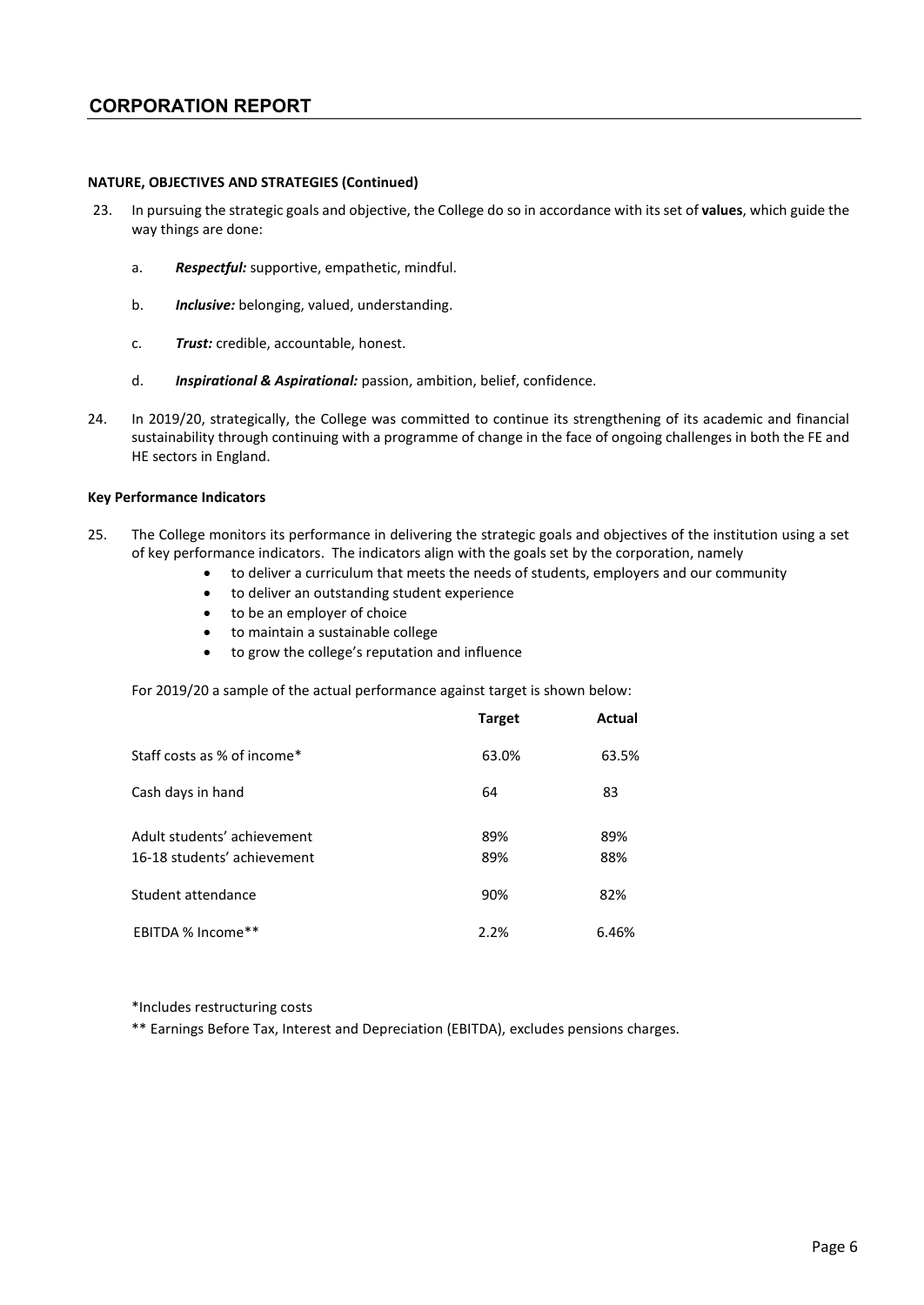#### **FINANCIAL POSITION**

#### **Financial results**

- 26. The College Group suffered a deficit before other gains and losses in the year of (£3.477m) (2018/19 surplus of £17.993m).
- 27. The total comprehensive income in 2019/20 is stated after accounting for the following items:
	- a. Actuarial loss in respect of defined benefit pensions schemes, which relates to the West Yorkshire Pension Fund (WYPF, a Local Government Pension Scheme), of £19.121m (2018/19 – actuarial loss of £18.469m);
	- b. Restructuring costs of £0.207m (2018/19: cost of £2.840m);
	- c. Additional employer service costs for the defined benefit pension scheme with the WYPF of £1.924m including past service costs of £151k as per FRS 102 (28) (2018/19 - cost of £0.946m)
	- d. Net interest payable on the defined pension liability with the WYPF of £0.834m as per FRS 102 (28) (2018/19 – cost of £0.511m);
	- e. Interest and other finance costs, excluding the pension finance cost as per the above item, of £0.712m (2018/19 cost of £7.63m)
	- f. Depreciation charge of £3.03m (2018/19 cost of £3.37m)
- 28. Capital investment the College Group invested £1.046m in fixed asset additions during the year.
- 29. Reserves the Group reserves amounted to £1.045m at the year-end. It held £10.219m in cash and bank balances at that date.
- 30. The College reserves are reviewed in line with Charity Commission guidance, through forecasting and quarterly analysis of actuals. Performance is measured against key indicators for EBITDA as a percentage of income, staff costs as a percentage of income, borrowing as a percentage of income, adjusted current ratio and bank covenant compliance. Where a key performance measure is highlighted as breach or potential breach of the minimum levels set, corrective action is taken to ensure the College reserves are not compromised. Aspirational levels are set for each of the key performance measures. Planned income is monitored through the annual business planning cycle with quarterly reviews. Cash reserves are subject to monthly reconciliation.
- 31. The College reserves remain at a satisfactory level after the impact of COVID-19, income has seen a sharp decline in apprenticeship and non-core income in the last six months. Measures are in place to protect the College reserves and cash and bank balances. Core income levels, with the exception of apprenticeship income have remained stable during the COVID-19 pandemic.
- 32. The Group has significant reliance on the education sector funding bodies for its principal funding source, largely from recurrent grants. In 2019/20 these funding bodies provided over 70% of the Group's total income.
- 33. The College Group is made up of the College and its two wholly-owned subsidiaries and two joint venture companies. The two subsidiary companies are being wound down during 2020/21 towards closure. The two whollyowned subsidiary companies are: Training for Bradford Ltd trading as City Training Services (CTS) and Beacon Recruitment & Placement Services Ltd. The principal activity of CTS is apprenticeships and other forms of workbased learning. Beacon Recruitment & Placement Services Ltd recruits and places temporary staff within the College and elsewhere and arranges placements for students as part of their course requirements.
- 34. The closure of Training for Bradford Limited and Beacon Recruitment & Placement Services Ltd is due to declining business particularly worsened due to the COVID-19 pandemic experienced from March 2020.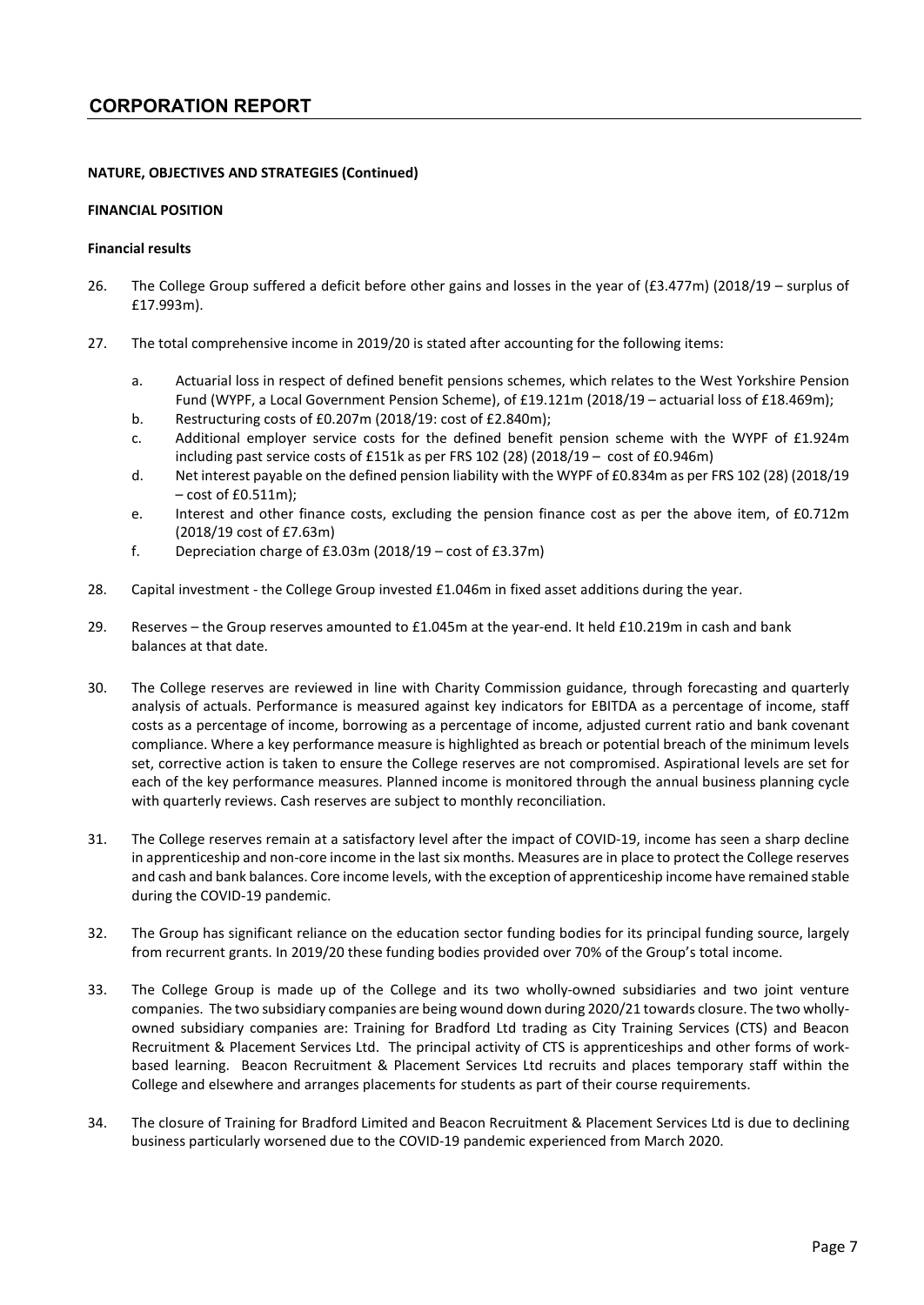- 35. The College has a 50% share in Inprint & Design Ltd, a joint venture company with the University of Bradford, the principal activity of which is a range of print and graphics design services. Its other joint venture is ATA, ATA has been brought to a close during the year 2019/20.
- 36. COVID-19 Pandemic: A sharp decline in anticipated income through the apprenticeship programmes and commercial income has been experienced due to COVID-19, with loses of around £600k to £1m being anticipated. Apprenticeship programmes either did not start or apprentices took a break in learning or where made redundant.
- 37. The furlough scheme was used to offset some staffing costs during the period related to the COVID-19 pandemic to mitigate costs. Deferral schemes for tax payments have also been put in place. Further mitigation of costs and a redundancy programme have been put in place to minimise the effect of the loss of income due to the COVID-19 pandemic.

#### **FUTURE PROSPECTS**

- 38. **Financial Plan –** the Corporation approved a three year financial plan in July 2019 which sets objectives for the period to 2022 as part of delivering a sustainable college.
- 39. Treasury policies and objectives the College has a Treasury Management Policy in place, applicable to both the investments and borrowings of the College. The policy recognises the difficulties of striving for effective risk management and controls whilst at the same time pursuing value for money. The aim is to effectively manage cash flows and banking arrangements to meet the College's needs.
- 40. Applications on Further Education and Higher Education programmes may prove to be challenging this coming year, however we are anticipating new opportunities that the College will pursue.
- 41. Reduction in apprenticeship numbers has affected the future planning, redundancies and cost reduction measures have been introduced to minimise the income lose.
- 42. Unforeseen additional costs have been experienced due to the Covid-19 pandemic as the College moved to delivery platforms that allow study and working from home. These additional costs continue into 2020/21 as social distancing measures are introduced. Close monitoring of performance with regular review are in place to aid in the control of the college's reserves. The College worked closely with suppliers to ensure early payment to the supply chain in accordance with the Government Procurement Policy Notices. Contracts were re-negotiated where sub contract employees moved workforce onto furlough arrangements.
- 43. **Cash flows and liquidity** at £3.336m (inflow) for 2019/20 (2018/19 £5.652 m inflow).
- 44. The net overall cash inflow of £1.622m (2018/19 inflow £1.378m) was due to an increase in HE and FE fee income receipts, as well as savings in pay and non-pay costs in the year. Pay costs savings being as a result of restructuring.
- 45. **Reserve Policy -** the College Group wishes to build its reserves in order to:
	- a. Maintain financial solvency and continually improve financial sustainability;
	- b. Strengthen the ESFA financial health grading;
	- c. Ensure full compliance with bank loan covenants;
	- d. Fully cover pension fund liabilities
- 46. At the year end the College had total group reserves of £1.045m. It is the College's intention to increase reserves over the life of the strategic plan through the generation of annual operating surpluses.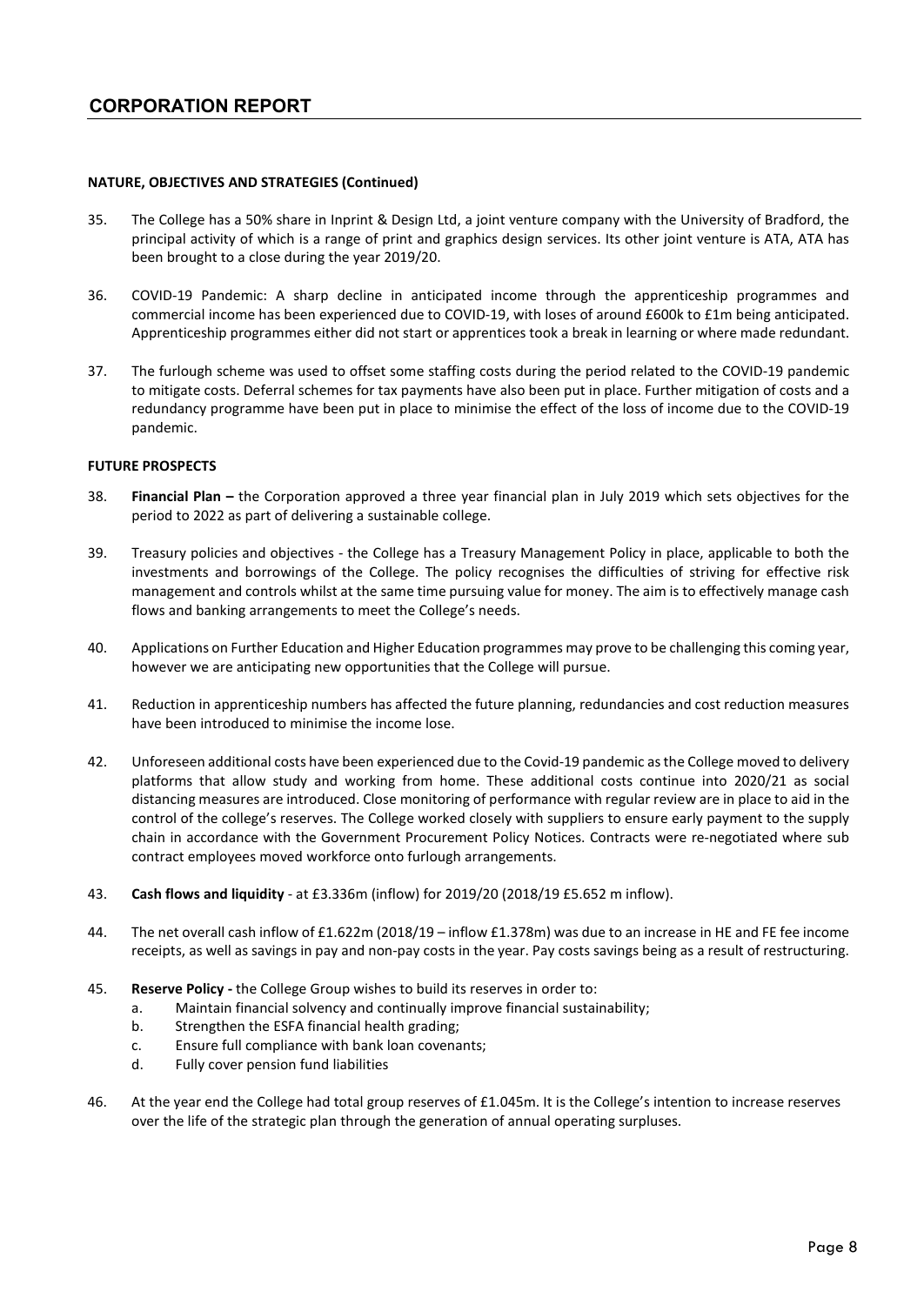- 47. **Going concern** –The College continue to work closely with the ESFA and the Lloyds Banking Group, during the 2019/20 financial year a bank waiver was granted for April 20 and July 20 when a breach was forecast on the bank covenant after sales of buildings failed to be concluded as anticipated. The Covid-19 pandemic has meant sales of property have halted, there is an expectation that advancement in the planned building sales will continue during 2020/21. Should the sale of the buildings not advance the College have the ability to repay the loans due within the next two years from cash reserves to meet the bank obligations.
- 48. Further breaches of the bank covenant have been forecast for October 20 and have been forecast for January, April and July 2021. The bank are very supportive of the College granting waivers for October 20 and January 21. The bank, however, are unable to give waivers so far in advance but have indicated that the waivers are likely to be awarded for both the April and July 21 breaches. The College are working with the bank to reset the Covenants during 2021. The College has positive cash balances of circa. £10m and this gives rise to confidence going forward.
- 49. A balanced budget has been set through the robust and detailed business planning rounds, giving control and visibility with a view to meeting the College strategic aim to deliver a sustainable college. The College planned closure of the two Group companies is on target for 2020/21, the activities will be brought in house to improve oversight and provide back office efficiencies.

The College aims to deliver an outstanding student experience, meeting student, employers and the community needs through the curriculum, building on reputation and influence and becoming an employer of choice. The Covid-19 pandemic has strengthened the College's ability to deliver a flexible working environment for both staff and students, as implementation of remote working and curriculum delivery ensured the continuance of College operations during the Covid-19 lockdown. The College proved it was well prepared in resources and successfully created a Covid-19 safe environment for a return to College for academic delivery from the start of the 2020/21 academic year.

Financial support has been sought as appropriate through the government furlough scheme and deferral of tax payments. However the current cash holding means that application for Government support related to Covid-19 Provider Relief Scheme were not successful. A redundancy programme was put in place that has seen a reduction in staff costs from the start of the new financial year 2020/21. The support received during the Covid-19 pandemic helped the College maintain an acceptable level of cash reserves, the position will be reviewed during the coming months, however the College feels through careful monitoring and planning the future sustainability of the financial position of the College will be maintained. The College has prepared cashflow projections through to July 2023 which demonstrate that, taking into account potential changes in funding and cost base as a result of the ongoing COVID-19 pandemic, the College can meet its working capital and debt obligations as they fall due.

The College has a good proven record of a robust budget planning and monitoring system, which is embedded in the financial management enabling the college to address reductions in income through strong cost control, this along with good current cash levels gives assurance that the college continues to be a going concern. On this basis, the Governors are satisfied that the College remains a going concern and therefore adopt the going concern basis of accounting, however the Governors acknowledge the bank loans and the ability to satisfy the bank covenants give rise to material uncertainties that continue to be a focus and priority for the College into 2020/21.

#### **CURRENT AND FUTURE DEVELOPMENT AND PERFORMANCE**

#### **FE Quality**

- 50. The College's Further Education self-assessment review, against the new Education Inspection Framework gained an overall effectiveness judgement of 'Good'. This is an improvement compared with the "requires improvement grade of 2019/20.
- 51. The good grade is supported by a 3 year improving trend in student outcomes and an improvement in learning, teaching and assessment.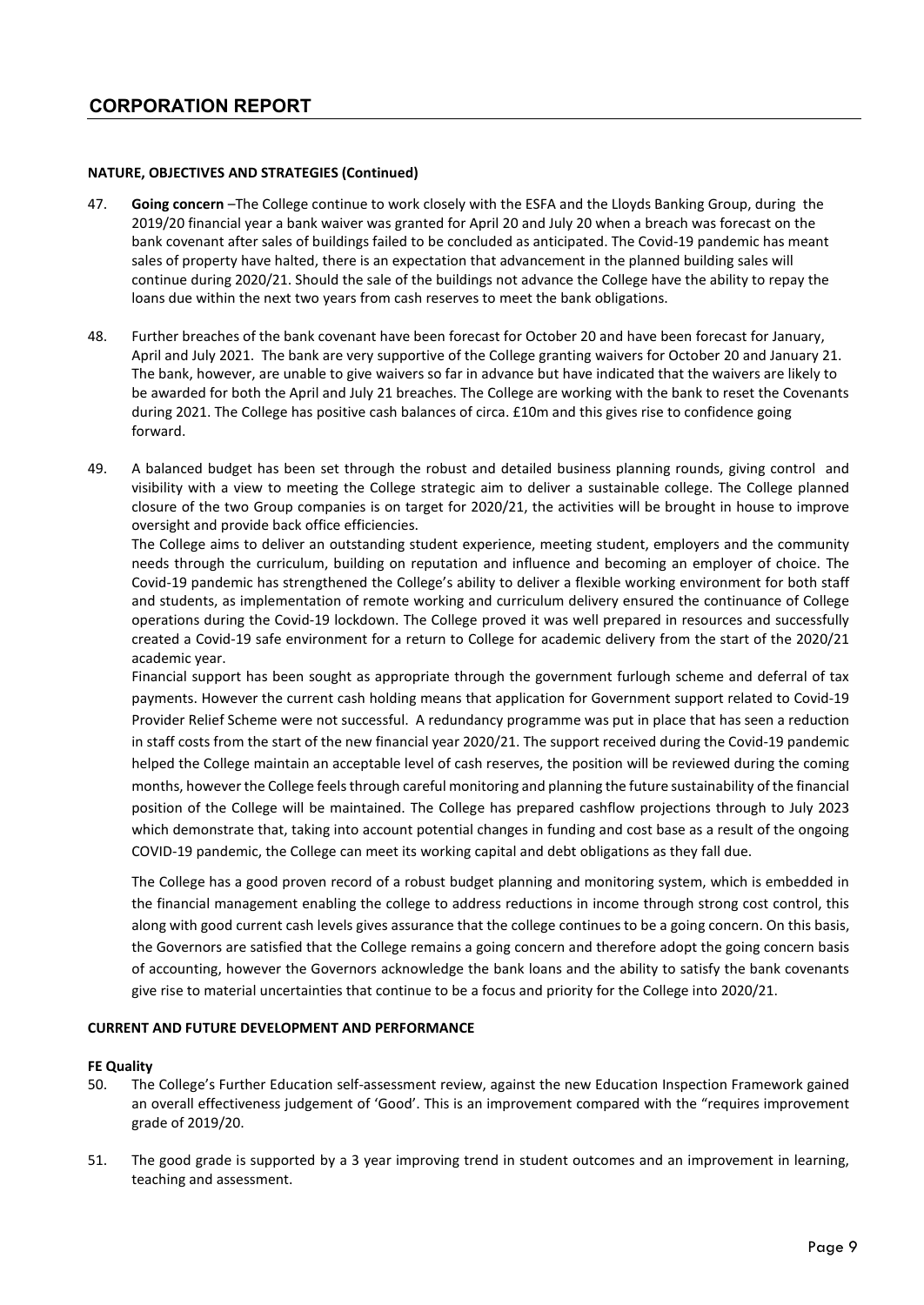#### **Payment Performance**

52. The late payment of Commercial Debts (Interest) Act 1998 requires organisations, in the absence of agreement to the contrary, to make payments to suppliers within 30 days of either the provision of the goods or services or the date on which the invoice was received. The target set by the Treasury for payment to suppliers within 30 days is 95% the College is improving year on year (19/20) 85% to (18/19) 51.78%. No interest charges were incurred in respect of late payment.

#### **RESOURCES**

- 53. The College Group has £1.045m of net assets (including a pension liability of £62.19m, an increase of 54.3% from the previous year). Fixed Assets include properties with a balance sheet value of £75.83m.
- 54. The pension liability continues to experience fluctuations, a result of the wider uncertainty in the stock market due to the COVID-19 pandemic, BREXIT and amendments to scheme rules and changing actuarial assumptions.
- 55. The College Group employs 859 staff (expressed as numbers by head count) of whom 460 are teaching staff.
- 56. The College has an excellent reputation locally and nationally. Maintaining a quality brand is essential for the College's success at attracting students and developing external relationships.

#### **STRATEGIC RISKS AND UNCERTAINTIES**

- 57. The College has well developed strategies for managing risk and seeks to imbed risk management in all that it does. The College has a robust planning and monitoring system in place that tracks both quality and finances and ensures where there is deviation from plans actions are taken to mitigate this. Risk implications are considered at all committee meetings, with each agenda item being referenced to the relevant risk. The College continues to develop and embed improved systems of internal control, including financial, operational and risk management which are designed to protect the College's assets and reputation. It has standardised the risk management approach of the College's subsidiaries in line with that of the College.
- 58. The corporation has overall responsibility for risk management and its approach to managing risks and internal controls is explained in the Statement of Corporate Governance.
- 59. A strategic risk register is maintained at College level which is reviewed at each meeting of the Audit Committee and more frequently where necessary by other committees. The risk register identifies the key risks, the likelihood of those risks occurring, their potential impact on the College, the sources of assurance and the actions being taken to reduce and mitigate the risks. Risks are prioritised using a consistent scoring system.
- 60. Outlined below is a description of the principal risks affecting the College. Not all the factors are within the College's control. Other factors besides those listed below may also adversely affect the College.

#### **Outstanding student experience**

- 61. The College needs to ensure it continually improves the quality of teaching, learning and assessment and there is a risk that it may not do this. The quality of delivery to students needs to be of sufficient quality to produce acceptable progression and achievement rates.
- 62. In addition, a failure to ensure that achievement rates and value-added increase and are above national averages may trigger an inspection. This would have a detrimental impact upon reputation and recruitment.

#### **Curriculum offer**

63. The College needs to ensure the curriculum is relevant, innovative, adds value and is of high quality and is planned and improved to meet the needs of learners and employers. If this is not achieved and learner needs are not met, there is a risk that learner numbers will decline as they seek other providers of relevant curriculum.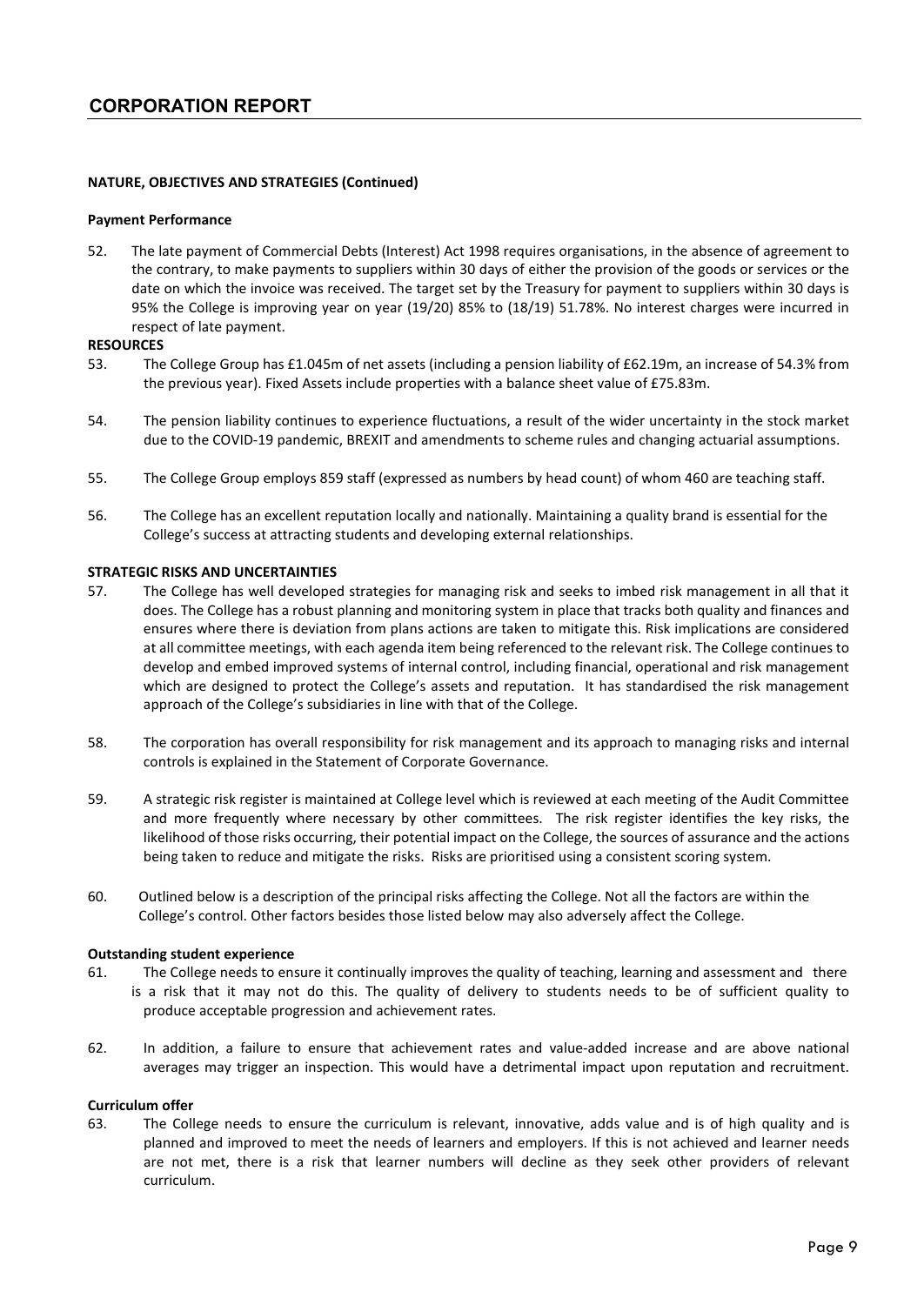**Staff**

- 64. The College may fail to retain senior leaders required to continue to deliver clear strategy and leadership.
- 65. It could also fail to recruit, retain and engage high performing employees. The College will mitigate this by ensuring it offers a good but challenging working environment that also stimulates staff in parallel to market level with a strategic goal of becoming an employer of choice.

#### **Achieving recruitment targets**

66. The College risks failing to meet its recruitment targets and thus missing its income total. The College would be required to address its cost base as a result of predicted deficits and face a position where financial obligations cannot be met.

#### **Financial Sustainability**

67. The College has formulated a strategic sustainable financial plan in conjunction with the ESFA in light of the financial notice to improve issued in 2017/18 and to safeguard the College's against the ongoing financial challenges facing the FE sector and HE sector. There is a risk that there is an Inability to maintain financial sustainability by failure to generate operating surpluses, control costs and manage cash flow The College will continue to seek to identify and realise income growth and cost saving opportunities to improve the achievement value-for-money from the use of its resources in delivering the corporate strategy. The prime focus will be the improvement of student achievement and numbers enrolled.

The Teachers Pension Scheme increases of 7% is being funded by ESFA from 1st September 2019 to March 2021. Funding from April 2021 onwards will be considered as part of the government spending review.

#### **STAKEHOLDER RELATIONSHIPS**

- 68. In line with other Colleges and Universities, Bradford College has many stakeholders. These include:
	- students, both current and future, and Alumni
	- education funding bodies
	- FE Commissioner
	- staff and their trade unions
	- local employers (with specific links) including its suppliers
	- local authorities, government offices and local enterprise partnerships
	- partner schools and universities as well as other Colleges
	- professional organisations in the sectors it works in

#### **Equality**

- 69. Bradford College is committed to ensuring equality of opportunity for all who learn and work here. The College respects and values positively, differences in race, gender, sexual orientation, ability, religion or belief and age. It strives vigorously to remove conditions which place people at a disadvantage and actively combats bigotry. This policy is resourced, implemented and monitored on a planned basis. The College's Equality, Diversity and Inclusion Policy, which includes Race Relations and Transgender, is published on the College's internet site.
- 70. The College publishes an Annual Equality, Diversity and Inclusion Report to ensure compliance with all relevant equality legislation including the Equality Act 2010. The College undertakes equality impact assessments on new policies and procedures and publishes the results. Equality impact assessments are also undertaken for existing policies and procedures on a prioritised basis.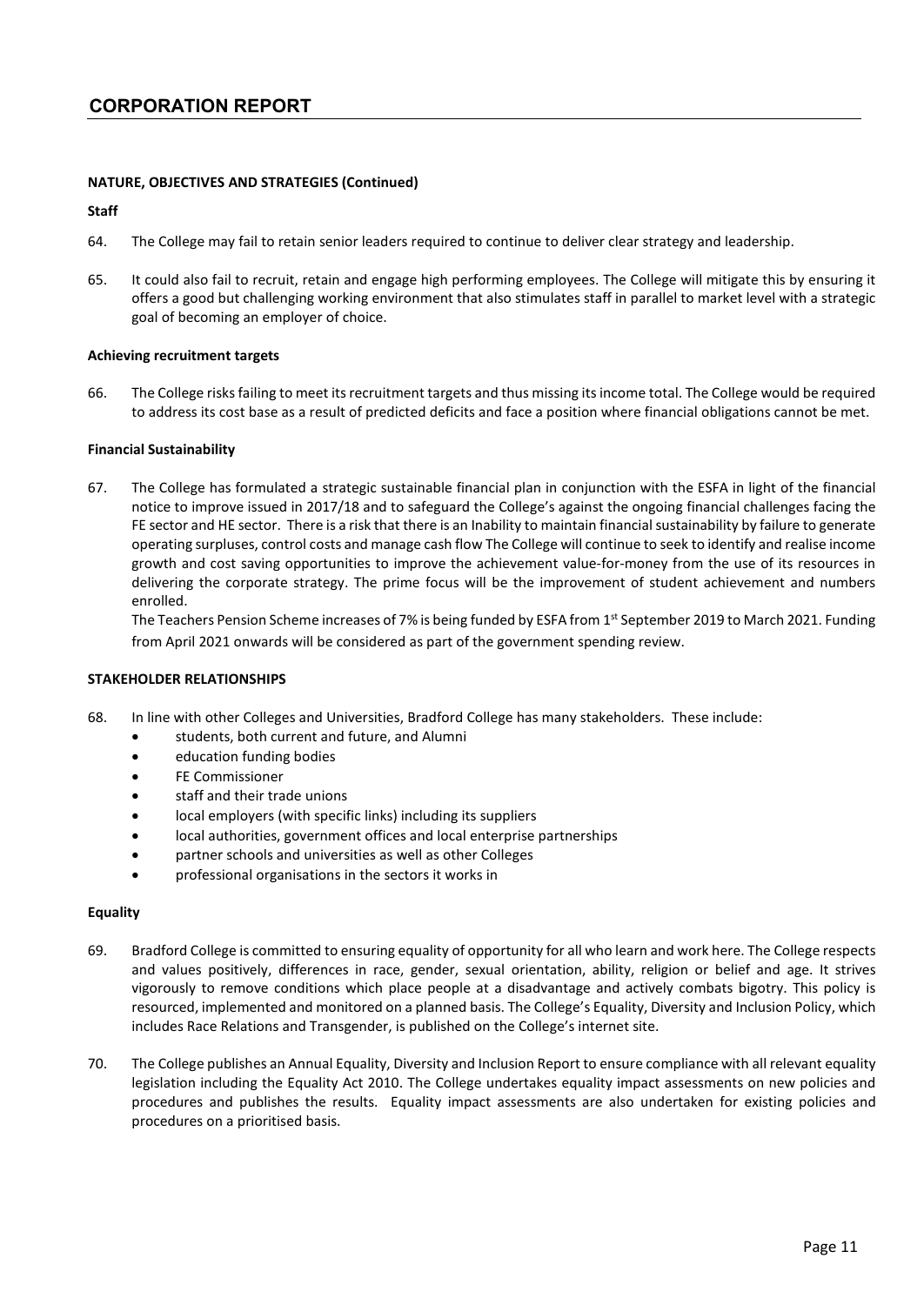71. The College has committed to the principles and objectives of the Positive about Disabled standard. It considers all applications for employment from disabled persons, bearing in mind the aptitudes of the individuals concerned, and guarantees an interview to any disabled applicant who meets the essential criteria for the post. Where an existing employee becomes disabled, every effort is made to facilitate the continuance of their employment with the College. The College's policy is to provide training, career development and opportunities for promotion for employees with disabilities that are, as far as possible, identical to those for non-disabled employees.

#### **Disability Statement**

- 72. The College seeks to achieve the objectives set down in the Equality Act 2010:
	- i. as part of the redevelopment of the buildings lifts and ramps have been installed;
	- ii. there is a stock of specialist equipment, such as lighting for audio facilities, a range of assistive technologies, which the College can make available for use;
	- iii. both FE and HE have an admissions policy which details the procedure for both admissions and appeals against a decision not to offer a place to any applicant; there is a College-wide Learning Support Policy and a Disclosure and Confidentiality Policy for Learners with Disabilities and/or Learning Difficulties that sets out the processes we follow;
	- iv. the College has made a significant investment in the appointment of specialist lecturers to support students with learning difficulties and/or disabilities to build a learning support team of academics;
	- v. there are a number of learning support assistants who provide a variety of support for learning;
	- vi. there is a programme of staff development to ensure provision of appropriate student support; specialist training is provided for staff supporting learners specific to needs;
	- vii. specialist programmes are described in programme guides, achievements and destinations are recorded and published in the standard College format;
	- viii. mental health and wellbeing, counselling and welfare services are provided. Support services for students and staff are described on the website, during induction and via various publications in College;
	- ix. marketing materials, prospectuses and course materials for learners are available in a range of alternative formats on requests, such as braille, large print or in British sign language.

#### **Trade union facility time**

The Trade Union (Facility Time Publication Requirements) Regulations 2017 require the College to publish information on facility time arrangements for trade union officials at the College

Numbers of employees in the relevant year | 859

#### **Relevant Union Officials**

| Numbers of employees who were relevant<br>union officials during the relevant period | Percentage of time | FTE employee number |  |
|--------------------------------------------------------------------------------------|--------------------|---------------------|--|
| 16                                                                                   | 4.05%              | 1.19                |  |
| Total cost of facility time                                                          |                    | £49.9k              |  |
| Total pay bill                                                                       | £27.4m             |                     |  |
| Percentage of total bill spent on facility time                                      |                    | 1.8%                |  |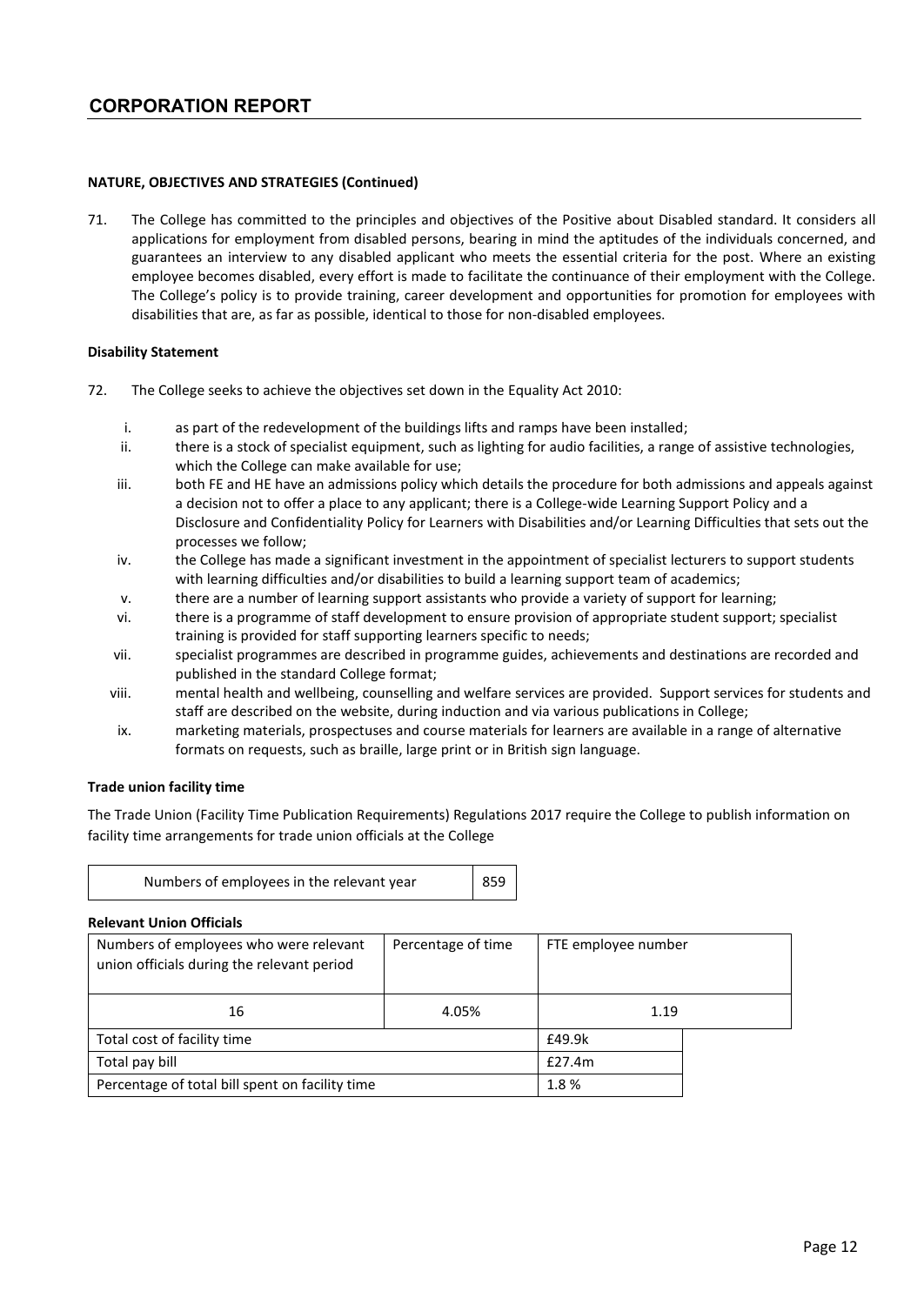#### **Disclosure of information to auditors**

73. The Corporation members who held office at the date of approval of this report confirm that, so far as they are each aware, there is no relevant audit information of which the College's auditors are unaware; and each member has taken all the steps that he or she ought to have taken to be aware of any relevant audit information and to establish that the College's auditors are aware of that information.

**Approved by order of the members of the Corporation on 21st January 2021 and signed on its behalf by**

G. Ovange

Ms C. Orange Chair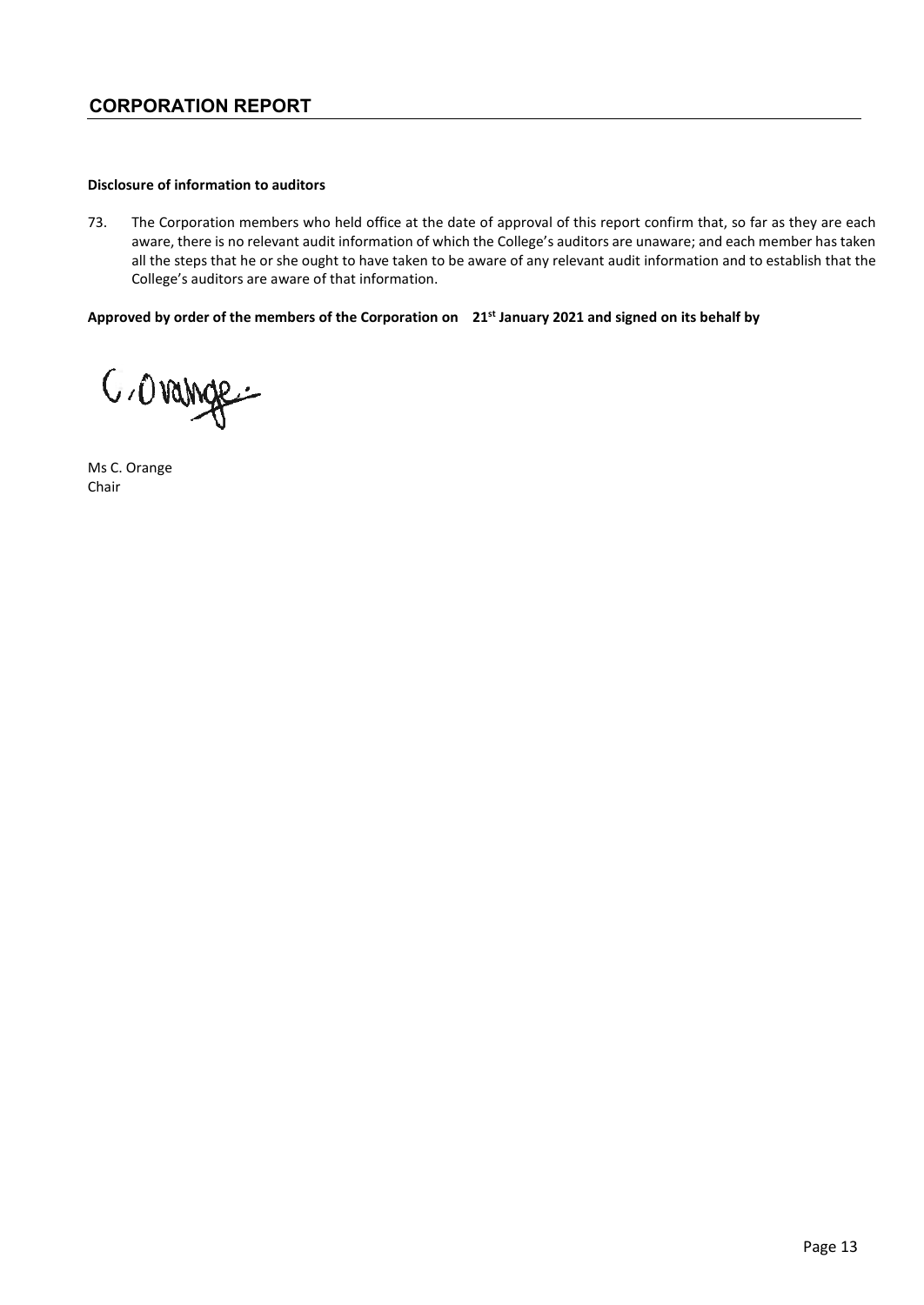#### **Statement of Corporate Governance**

#### **Purpose**

The following statement is provided to enable readers of the College's annual report and financial statements to obtain a better understanding of its governance and legal structure. It covers the year from 1 August 2019 to 31 July 2020 and up to the date of approval of the annual report and financial statements.

The Corporation recognises that, as a body entrusted with both public and private funds, it has a duty to observe the highest standards of corporate governance at all times. It is committed to exhibiting best practice in all aspects of corporate governance, conducting its business in accordance with:

- (i) the seven principles identified by the Committee on Standards in Public Life: selflessness, integrity, objectivity, accountability, openness, honesty and leadership;
- (ii) the guidance to Colleges from the Association of Colleges in *The Code of Good Governance for English Colleges* ("the Code").

The Corporation recognises that 2020 has been an exceptional year with the outbreak of Covid-19 and that Bradford College has risen to the challenges to continue to transform lives. College leaders and governors have adapted to the restrictions of the Covid-19 pandemic to deliver teaching and learning online and ensure the wellbeing of all students and staff.

#### **Compliance with the Code**

Whilst not having adopted the UK Corporate Governance Code 2018, in the opinion of the Governors the College has due regard to its principles and guidance.

The Corporation takes full account and regularly reviews it's compliance against The Code of Good Governance for English Colleges issued by the Association of Colleges in March 2015, which it formally adopted in December 2015.

The College is an exempt charity within the meaning of Part 3 of the Charities Act 2011. The Governors, who are also the Trustees for the purposes of the Charities Act 2011, confirm that they have had due regard for the Charity Commission's guidance on public benefit and that the required statements appear within these financial statements.

#### **External Assessment**

The FE commissionaires report issued October 2020 rates Bradford College as a good college and that the College has made significant progress over the last year whilst managing the challenges of COVID-19. Governance is clear, effective, and impactful. Leadership is cohesive and the team speak with one voice. Student outcomes are demonstrating a 3-year improving trend and there is good progress in mathematics and english GCSE.

An interim Ofsted inspection occurred at the College 30 September 2020 to 1 October 2020, the visit had been planned earlier in the year but was delayed due to the Covid-19 pandemic. A positive interim inspection report has been published.

#### **Corporation Membership**

During the year, the individuals named in the table below served as Governors on the Corporation: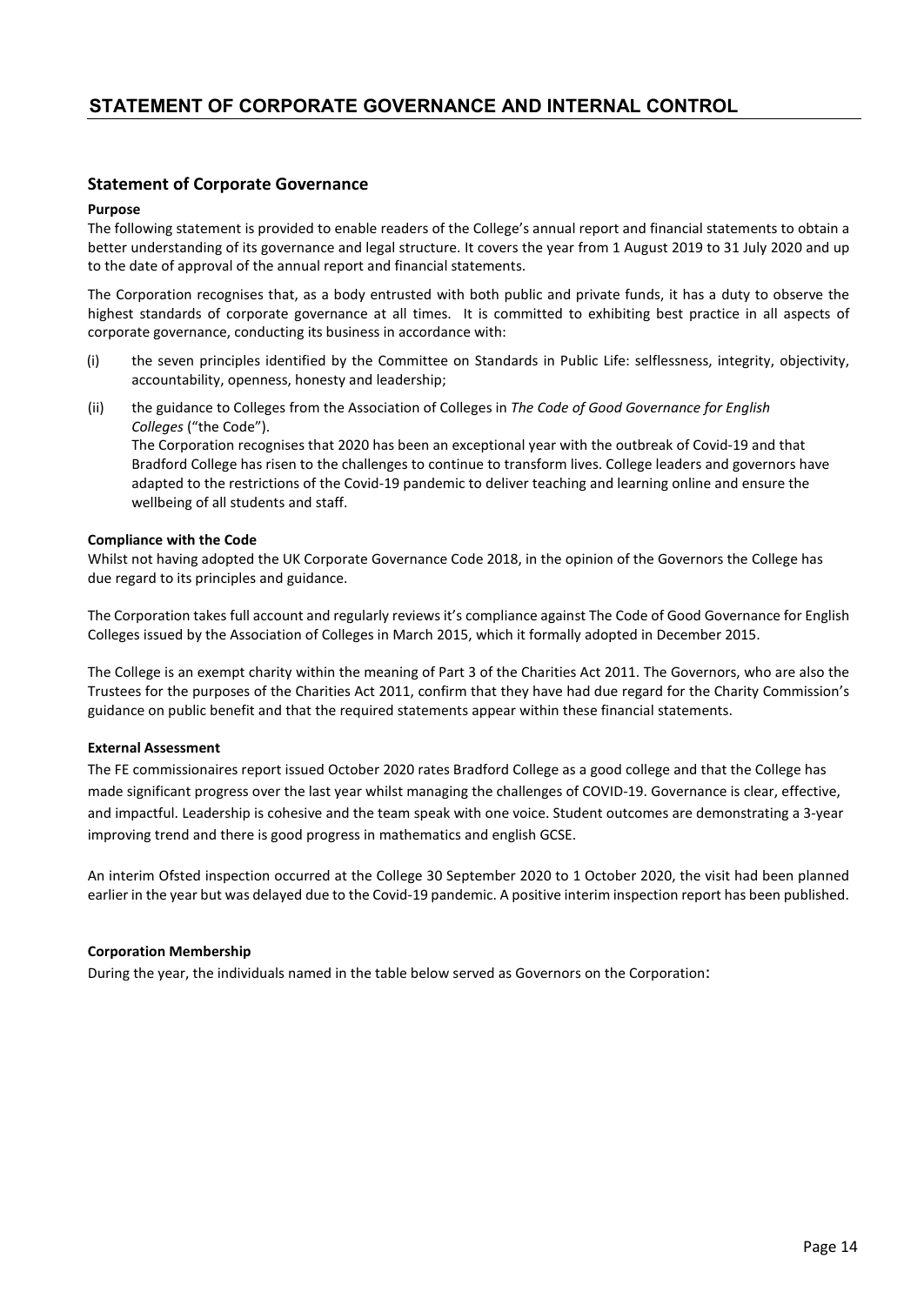| Governor                | Date of initial<br>appointment | re-appointment<br>Most recent | Length of current<br>term of office | Termination date (if<br>applicable) | Type of Governor | Boards, etc. served<br>Committees,<br>$\epsilon$                                                                                                                                                                                                                          | $\%$<br>between 01.08.19<br>$\boldsymbol{\varpi}$<br>Attendance as<br>and 31.07.20<br>attendance<br>of possible |
|-------------------------|--------------------------------|-------------------------------|-------------------------------------|-------------------------------------|------------------|---------------------------------------------------------------------------------------------------------------------------------------------------------------------------------------------------------------------------------------------------------------------------|-----------------------------------------------------------------------------------------------------------------|
| Mrs C Orange<br>(Chair) | 21 Jan<br>2016                 | 24 Oct<br>2019                | 4 yrs                               |                                     | Independent      | $\bullet$<br><b>Corporation Chair</b><br><b>Remuneration Committee</b><br>$\bullet$<br>Search and Governance<br>$\bullet$<br>Committee (Chair)<br><b>Finance and General</b><br>$\bullet$<br><b>Purposes Committee</b><br>Quality and Standards<br>$\bullet$<br>Committee | 97%                                                                                                             |
| Mr G Alvy               | 18 Oct<br>2018                 |                               | 4 yrs                               |                                     | Independent      | Audit Committee (Chair)                                                                                                                                                                                                                                                   | 70%                                                                                                             |
| Mr P Birtles            | 18 Oct<br>2018                 |                               | 4 yrs                               |                                     | Independent      | <b>Remuneration Committee</b><br>(chair)                                                                                                                                                                                                                                  | 90%                                                                                                             |
| Mrs J Durrant           | 28 Sept<br>2017                |                               | 4 yrs                               |                                     | Independent      | $\bullet$<br><b>Quality and Standards</b><br>Committee (Chair)<br><b>Remuneration Committee</b><br>$\bullet$<br>Search and Governance<br>$\bullet$<br>Committee                                                                                                           | 79%                                                                                                             |
| Miss S Elemgri          | 24 May<br>2015                 |                               | 4 yrs                               | 17 July<br>2020                     | Student          | <b>Quality &amp; Standards Committee</b>                                                                                                                                                                                                                                  | 75%                                                                                                             |
| Ms L Ho                 | 1 July<br>2019                 |                               | 4 yrs                               |                                     | Independent      | Finance and General Purposes<br>Committee                                                                                                                                                                                                                                 | 90%                                                                                                             |
| Ms A Kendal             | 19 Oct<br>2017                 |                               | 4 yrs                               |                                     | Independent      | <b>Remuneration Committee</b><br>$\bullet$<br>Audit<br>$\bullet$                                                                                                                                                                                                          | 100%                                                                                                            |
| Mr N B Khokhar          | 1 Jul<br>2019                  |                               | 4 yrs                               |                                     | Independent      | <b>Quality and Standards</b><br>Committee                                                                                                                                                                                                                                 | 75%                                                                                                             |
| Mr D Mann               | 5 Nov<br>2015                  |                               | 4 yrs                               | 4 Nov<br>2019                       | Independent      | <b>Audit Committee</b>                                                                                                                                                                                                                                                    | 50%                                                                                                             |
| Mr A Naylor             | 12 Dec<br>2019                 |                               | 4 yrs                               |                                     | <b>Staff</b>     | Audit                                                                                                                                                                                                                                                                     | 50%                                                                                                             |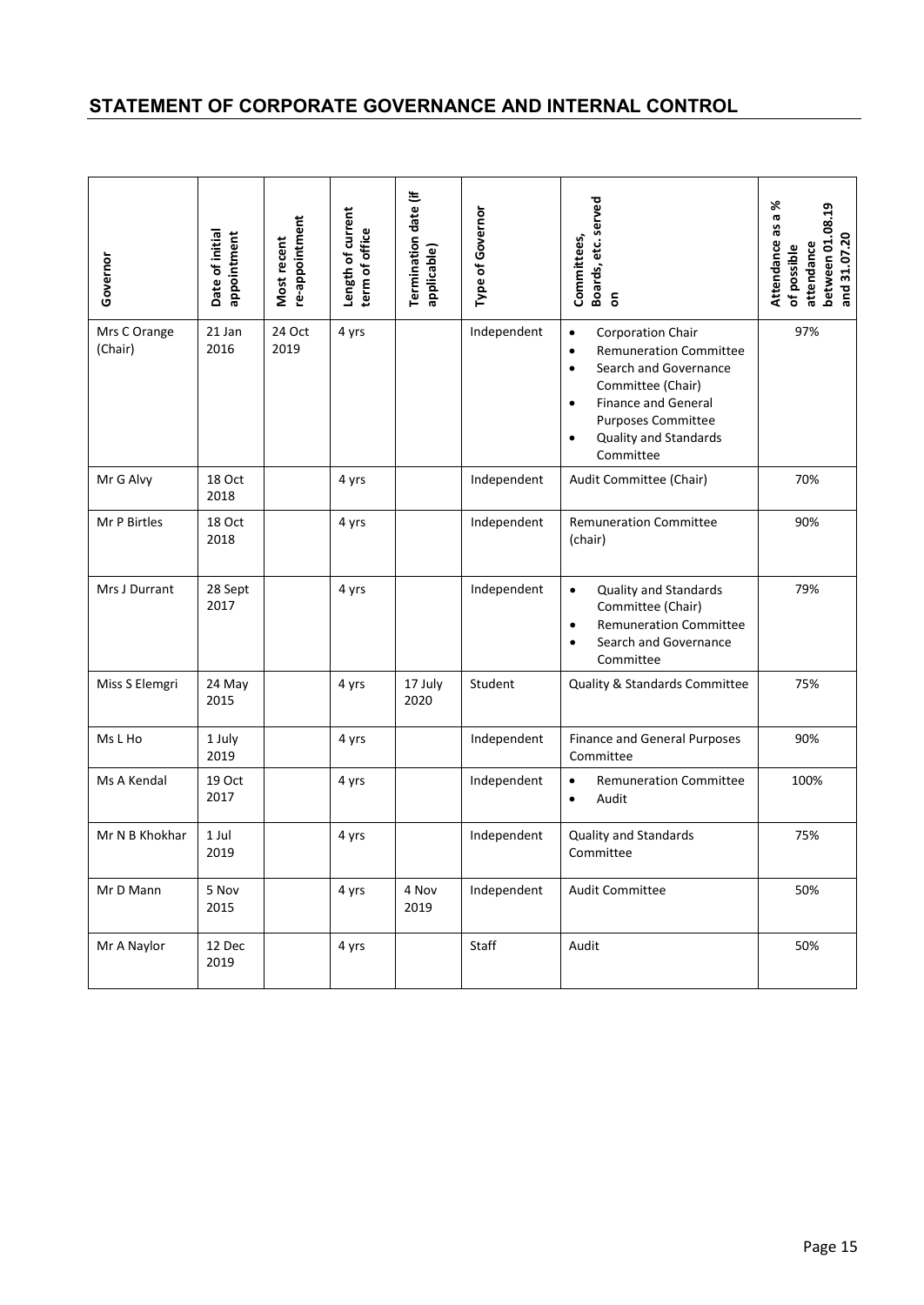| Mr S Roberts                                                                                                                                 | 15 May<br>2018   | 4 yrs         | On<br>sabbatical<br>from 29<br>Nov 2019 | Independent                       | <b>Audit Committee</b>                                                                                                                                             | 100% |
|----------------------------------------------------------------------------------------------------------------------------------------------|------------------|---------------|-----------------------------------------|-----------------------------------|--------------------------------------------------------------------------------------------------------------------------------------------------------------------|------|
| Ms D Rolls                                                                                                                                   | 5 Nov<br>2015    | 4 yrs         | 4 Nov<br>2019                           | <b>Staff</b>                      | <b>Quality &amp; Standards Committee</b>                                                                                                                           | 100% |
| Mr P<br>Telemacque                                                                                                                           | 29 March<br>2018 | 4 yrs         |                                         | Staff                             |                                                                                                                                                                    | 40%  |
| Mr N Ward                                                                                                                                    | 18 Oct<br>2018   | 4 yrs         |                                         | Independent                       | Finance & General Purposes<br>Committee                                                                                                                            | 83%  |
| Mr C Webb                                                                                                                                    | 1 Mar<br>2019    | Ex<br>Officio |                                         | <b>Chief Executive</b><br>Officer | Finance & General<br>$\bullet$<br><b>Purposes Committee</b><br><b>Quality &amp; Standards</b><br>$\bullet$<br>Committee<br>Search and Governance<br>٠<br>Committee | 100% |
| Mr R Woods                                                                                                                                   | 12 Dec<br>2019   | 4 yrs         |                                         | Independent                       | Audit                                                                                                                                                              | 38%  |
| Mrs S West acted as interim Clerk to the Corporation until 30 April 2020<br>Mrs S McKenzie acted as Clerk to the Corporation from 1 May 2020 |                  |               |                                         |                                   |                                                                                                                                                                    |      |

It is the Corporation's responsibility to bring independent judgement to bear on issues of strategy, performance, resources and standards of conduct. The Corporation is provided with regular and timely information on the overall financial performance of the College together with other information such as performance against funding targets, proposed capital expenditure, quality matters, safeguarding and personnel-related matters such as health and safety and environmental issues. The Corporation meets approx. six times a year. During the Covid-19 pandemic The Corporation have continued to meet through remote methods and have been fully briefed and involved with all Covid-19 related decisions pertaining to the welfare and business of the College staff and students.

The Corporation conducts its business through committees, each having its own terms of reference approved by the Corporation. The current standing committees are Audit; Finance and General Purposes; Quality and Standards; Remuneration and Search and Governance. Full minutes of all meetings, except those deemed to be confidential by the Corporation, are available on the College's website at [https://www.bradfordcollege.ac.uk/help/knowledge](https://www.bradfordcollege.ac.uk/help/knowledge-base/corporation-meeting-minutes/)[base/corporation-meeting-minutes/](https://www.bradfordcollege.ac.uk/help/knowledge-base/corporation-meeting-minutes/) or can be obtained from the Clerk to the Corporation at the College's registered address.

The Clerk to the Corporation maintains a register of Governors' financial and personal interests. The register is also available for inspection from the Clerk to the Corporation.

All Governors are able to take independent professional advice in furtherance of their duties at the College's expense and have access to the Clerk to the Corporation, who is responsible to the Board for ensuring that all applicable procedures and regulations are complied with. The appointment, evaluation and removal of the Clerk are matters for the Corporation as a whole.

Formal agendas, papers and reports are supplied to governors in a timely manner, prior to Board meetings. Briefings are provided on an ad hoc basis.

The Corporation has a strong and independent non-executive element; that Group are completely independent of management and free from any business or other relationship that could materially interfere with the exercise of their independent judgement. No individual or group dominates the Corporation's decision-making process. There is a clear division of responsibility in that the roles of the Chair and Accounting Officer are separate.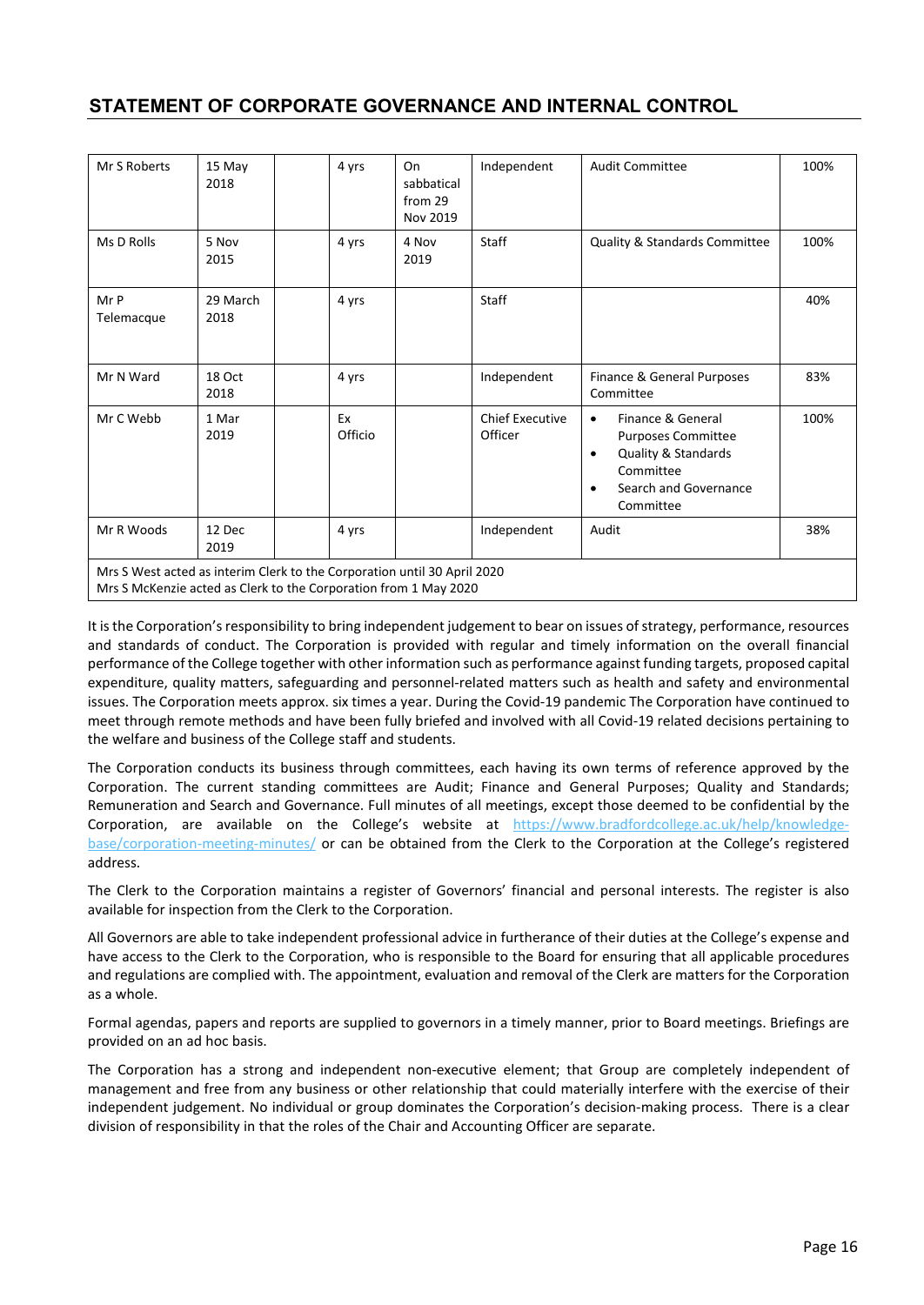#### **Appointments to the Corporation**

All Governor appointments are made by the full Corporation, as required by the Instrument of Government. The Corporation's Search Committee, which consists of four members of the Corporation, is responsible for the selection and nomination of new Independent Governors for the Corporation's consideration. The Corporation is responsible for ensuring that appropriate training is provided as required.

Members of the Corporation are appointed for a term of office not exceeding four years, renewable for a maximum of two terms, except in exceptional circumstances or where undertaking a new and more senior role for example as Chair of a Committee, or as Chair or Vice-Chair of the Corporation. This arrangement is a deliberate deviation from the Code. The Corporation considers that due to the complexity of the business it is in and the value of corporate memory, it is in the College's interests to be able to retain experienced trustees for more than two terms in exceptional circumstances. However, prior to recommending the reappointment of any individual, the Search & Governance Committee will consider any other available candidates and select the most suitable. In view of the recommendations of the Nolan Committee and the College's values, the Search & Governance Committee will take particular care to ensure that any decision to reappoint is justified.

#### **Corporation performance**

The Corporation carried out a self-assessment of its own performance in January 2019.

#### **College Performance**

The College have a robust Business Planning round in place to enable the delivery of the strategic plan and to deliver a sustainable college. The bank continues to be supportive and has issued two covenant waivers in the year to July 2020. The College forecast four covenant breaches in 2020/21 and have a waiver granted for the October 20 and January 2021 breaches. The bank cannot give waivers in advance of the forecast April and July 2021 breaches, however the bank have indicated that these waivers are likely to be granted. The College have healthy cash holdings at circa. £10m and are working towards a reset of the bank covenants in 2021.

#### **Standing Committees of the Corporation**

#### **Search Committee**

The Search Committee, which includes in its membership the Group Chief Executive (who is a Governor) and the Chair of the Corporation, considers applications for appointment to the Corporation. The Committee ensures that an appropriate range of skills and expertise is maintained on the board, including a programme of Governor training; and that there is effective succession planning. It closely monitors Governor attendance and operates a number of controls for the same, to ensure high levels of commitment are demonstrated and to mitigate the risk of ineffective governance where a majority of Governors are not fully briefed and up to date. The Committee also reviews the annual performance of the Corporation and advises the full board on the adequacy of its governance arrangements.

#### **Remuneration Committee**

The Remuneration Committee oversees the appraisal and performance management arrangements for the Group Chief Executive Officer, the Clerk and other senior post holders as defined in Standing Orders. It also makes recommendations to the Corporation in respect of their remuneration, in accordance with the AoC's code for remuneration of senior staff, and based on College performance, sector benchmarking and the achievement of individual objectives. Throughout the year the Committee had four members, all independent governors.

The Corporation has adopted the AoC's code for remuneration of senior staff.

Details of payments for the year ended 31 July 2020 are set out in note 8 of the notes to the Financial Statements.

#### **Audit Committee**

The Audit Committee comprises three members of the Corporation (excluding the Accounting Officer and Chair). The Committee operates in accordance with written terms of reference approved by the Corporation.

The Audit Committee meets on a termly basis and provides a forum for reporting by the College's internal, reporting accountants and financial statements auditors, who have access to the Committee for independent discussion, without the presence of College management.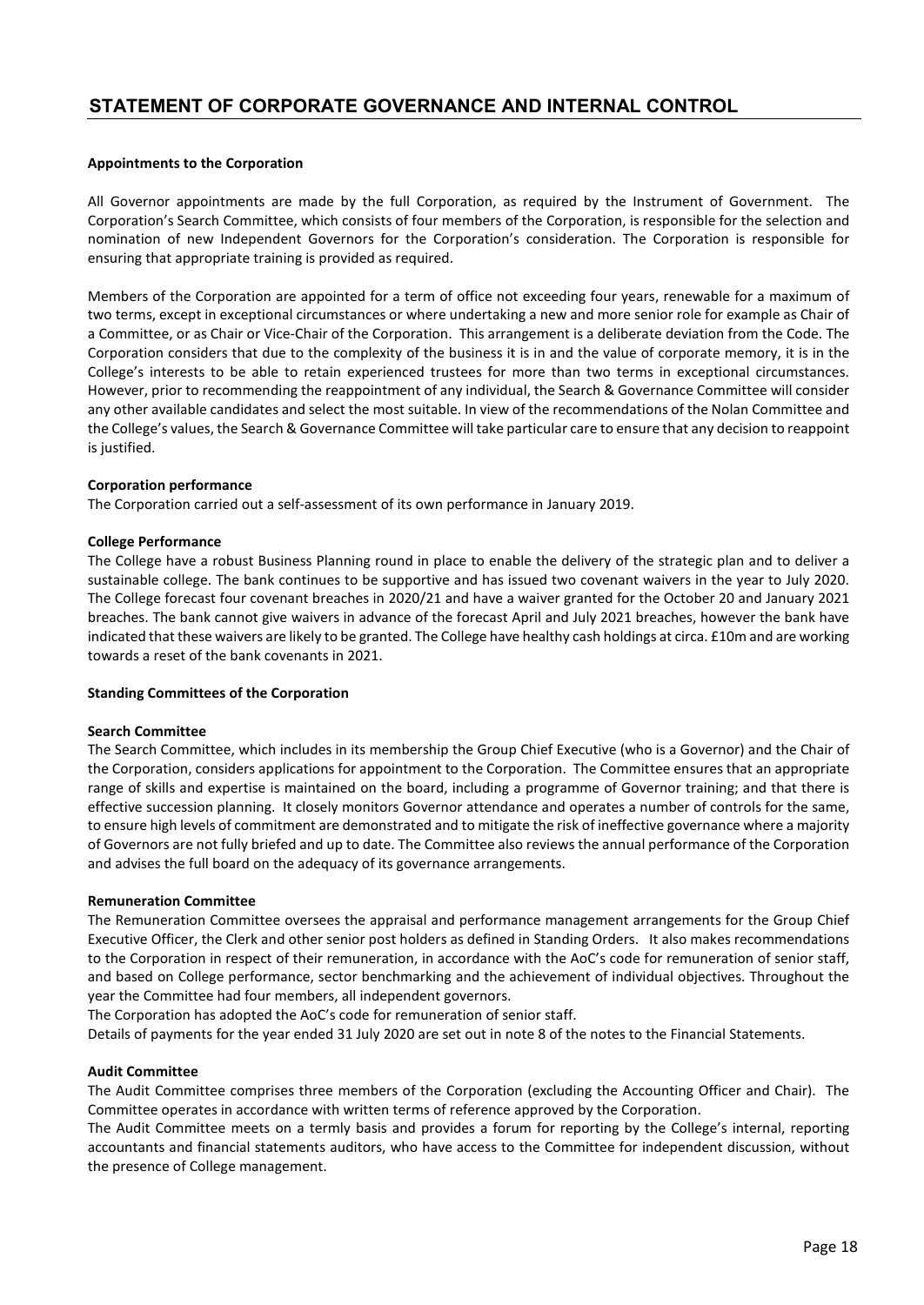The College's internal auditors review the systems of internal control, risk management controls and governance processes in accordance with an agreed plan of input and report their findings to management and the Audit Committee.

#### **Audit Committee (Continued)**

Management is responsible for the implementation of agreed audit recommendations and internal audit undertakes periodic follow-up reviews to ensure such recommendations have been implemented.

The Audit Committee also advises the Corporation on the appointment of internal, reporting accountants and financial statements auditors and their remuneration for audit and non-audit work as well as reporting annually to the Corporation.

#### **Finance and General Purposes Committee**

The Finance and Resources Committee considers and advises the Corporation on all aspects of the Corporation's finances and resources, inclusive of financial policies, controls and strategy. It meets twice termly. Its membership includes the Chair of the Corporation and the Chief Executive Officer.

#### **Quality and Standards Committee**

The Quality and Standards Committee ensures the College's curriculum offering is of a high calibre and reflects current practice and pedagogy in the sector. Its membership includes governors with relevant experience in the education sector especially within FE and HE.

#### **Internal control**

#### *Scope of responsibility*

The Corporation is ultimately responsible for the College's system of internal control and for reviewing its effectiveness. However, such a system is designed to manage rather than eliminate the risk of failure to achieve business objectives, and can provide only reasonable and not absolute assurance against material misstatement or loss.

The Corporation has delegated the day-to-day responsibility to the Chief Executive Officer, as Accounting Officer, for maintaining a sound system of internal control that supports the achievement of the College's policies, aims and objectives, whilst safeguarding the public funds and assets for which he is personally responsible, in accordance with the responsibilities assigned to him in the Funding Agreement between Bradford College and the funding bodies. He is also responsible for reporting to the Corporation any material weaknesses or breakdowns in internal control.

#### *The purpose of the system of internal control*

The system of internal control is designed to manage risk to a reasonable level rather than to eliminate all risk of failure to achieve policies, aims and objectives; it can therefore only provide reasonable and not absolute assurance of effectiveness. The system of internal control is based on an ongoing process designed to identify and prioritise the risks to the achievement of College policies, aims and objectives, to evaluate the likelihood of those risks being realised and the impact should they be realised, and to manage them efficiently, effectively and economically. The system of internal control has been in place in Bradford College for the year ended 31 July 2020 and up to the date of approval of the annual report and accounts.

#### *Capacity to handle risk*

The Corporation has reviewed the key risks to which the College is exposed together with the operating, financial and compliance controls that have been implemented to mitigate those risks. The Corporation is of the view that there is a formal ongoing process for identifying, evaluating and managing the College's significant risks that has been in place for the year ending 31 July 2020 and up to the date of approval of the annual report and accounts. This process is regularly reviewed by the Corporation.

#### *The risk and control framework*

The system of internal control is based on a framework of regular management information, administrative procedures including the segregation of duties, and a system of delegation and accountability. In particular, it includes:

- comprehensive budgeting systems with an annual budget, which is reviewed and agreed by the Corporation
- regular reviews by the Corporation of periodic and annual financial reports which indicate financial performance against forecasts
- setting targets to measure financial and other performance
- clearly defined capital investment control guidelines
- the adoption of formal project management disciplines, where appropriate.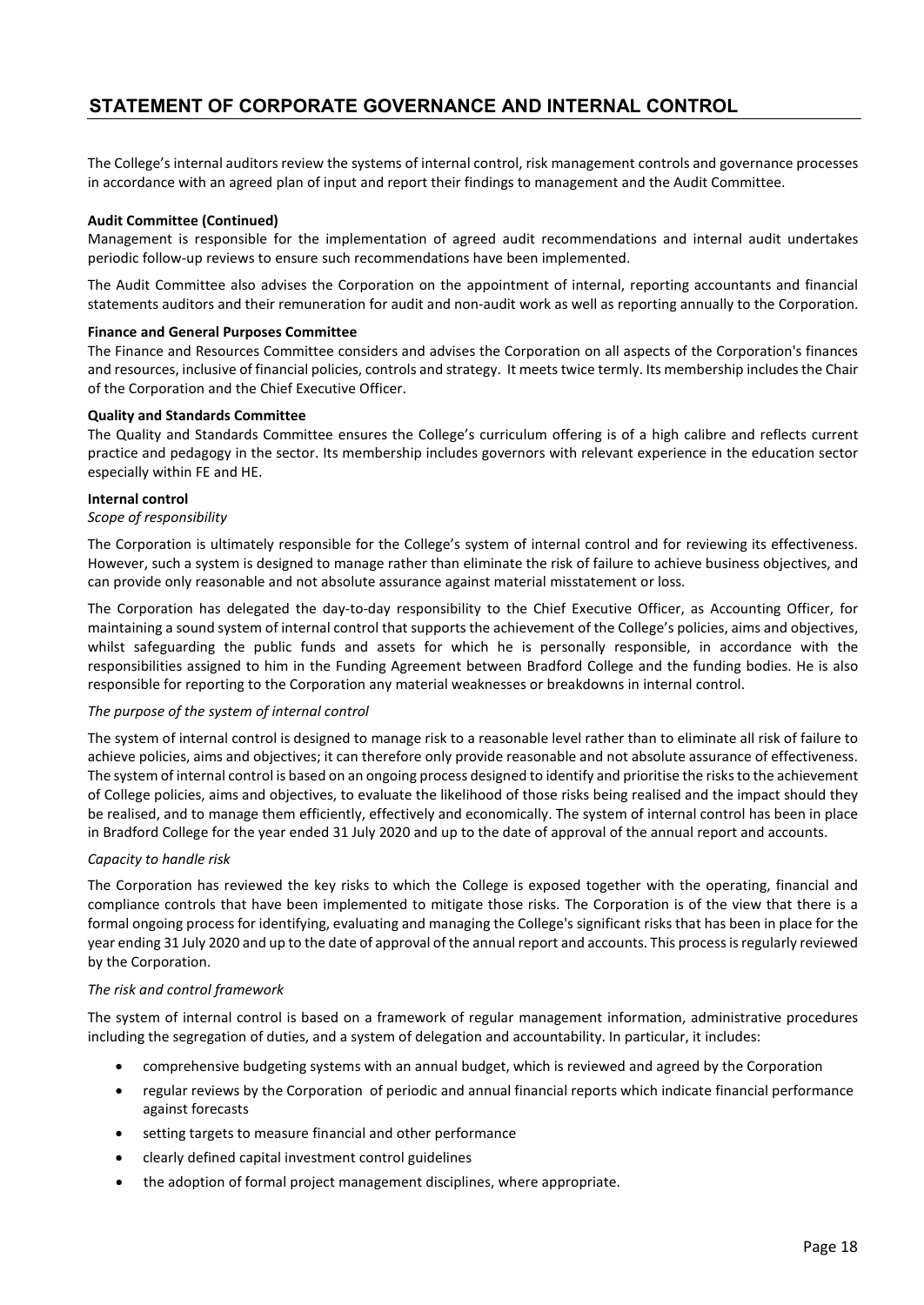#### *Internal Audit Reviews*

The College has an outsourced internal audit service, which operates in accordance with the requirements of the ESFA's Post *16 Audit Code of Practice*. The work of the internal audit service is informed by an analysis of the risks to which the College is exposed, and annual internal audit plans are based on this analysis. The analysis of risks and the internal audit plans are endorsed by the Corporation on the recommendation of the audit committee. At minimum, annually, the Head of Internal Audit (HIA) provides the Corporation with a report on internal audit activity in the College. The report includes the HIA's independent opinion on the adequacy and effectiveness of the College's system of risk management, controls and governance processes.

During the year to July 2020, 11 internal audits took place. The internal audits targeted areas where complexities existed with a view to targeting improvements in internal control.

| Health and Safety and H&S follow up                   | <b>IT Systems</b>               |
|-------------------------------------------------------|---------------------------------|
| Risk Management                                       | Learner Numbers                 |
| Human Resources                                       | Governance-Succession Planning  |
| Procurement                                           | Payroll, Expenses, Credit Cards |
| <b>Subsidiary Companies Overall Financial Control</b> | Follow up Review                |

Nine of the audits resulted in strong or substantive conclusions. A rating of weak was received for Procurement. The Procurement internal audit was concluded in September 2020 with 1 high recommendation, this recommendation has been addressed. Human Resources internal audit concluded with no assurance, this has been disappointing with 11 high recommendations, an action plan was put in place, with a program of regular updates from the Director of HR to audit committee. A subsequent audit of HR has been concluded in December 2020 and reviewed as substantive.

Management Responses to bring about the improvements have given assurance to the Audit Committee that these areas of weakness have been addressed. Immediate action was taken to implement change and address the issues that led to the weak and no assurance conclusions. Regular monitoring and reporting back to Corporation through Audit Committee is in place to give confidence that change has been driven forward which will result in best practice throughout the College.

#### *Statement from the audit committee*

The audit committee has advised the board of governors that the corporation has an effective framework for governance and risk management in place. The audit committee believes the corporation have effective internal controls in place. The specific areas of work undertaken by the audit committee in 2019/20 and up to the date of the approval of the financial statements are:

#### *Review of effectiveness*

As Accounting Officer, the Chief Executive Officer has responsibility for reviewing the effectiveness of the system of internal control. His review of the effectiveness of the system of internal control is informed by:

- the work of the internal auditors
- the work of the executive managers within the College who have responsibility for the development and maintenance of the internal control framework
- comments made by the College's financial statements auditors, the reporting accountant for regularity assurance, the appointed funding auditors (for Colleges subject to funding audit) in their management letters and other reports.

The Accounting Officer has been advised on the implications of the result of his review of the effectiveness of the system of internal control by the Audit Committee, which oversees the work of the internal auditor and other sources of assurance and a plan to address weaknesses and ensure continuous improvement of the system is in place.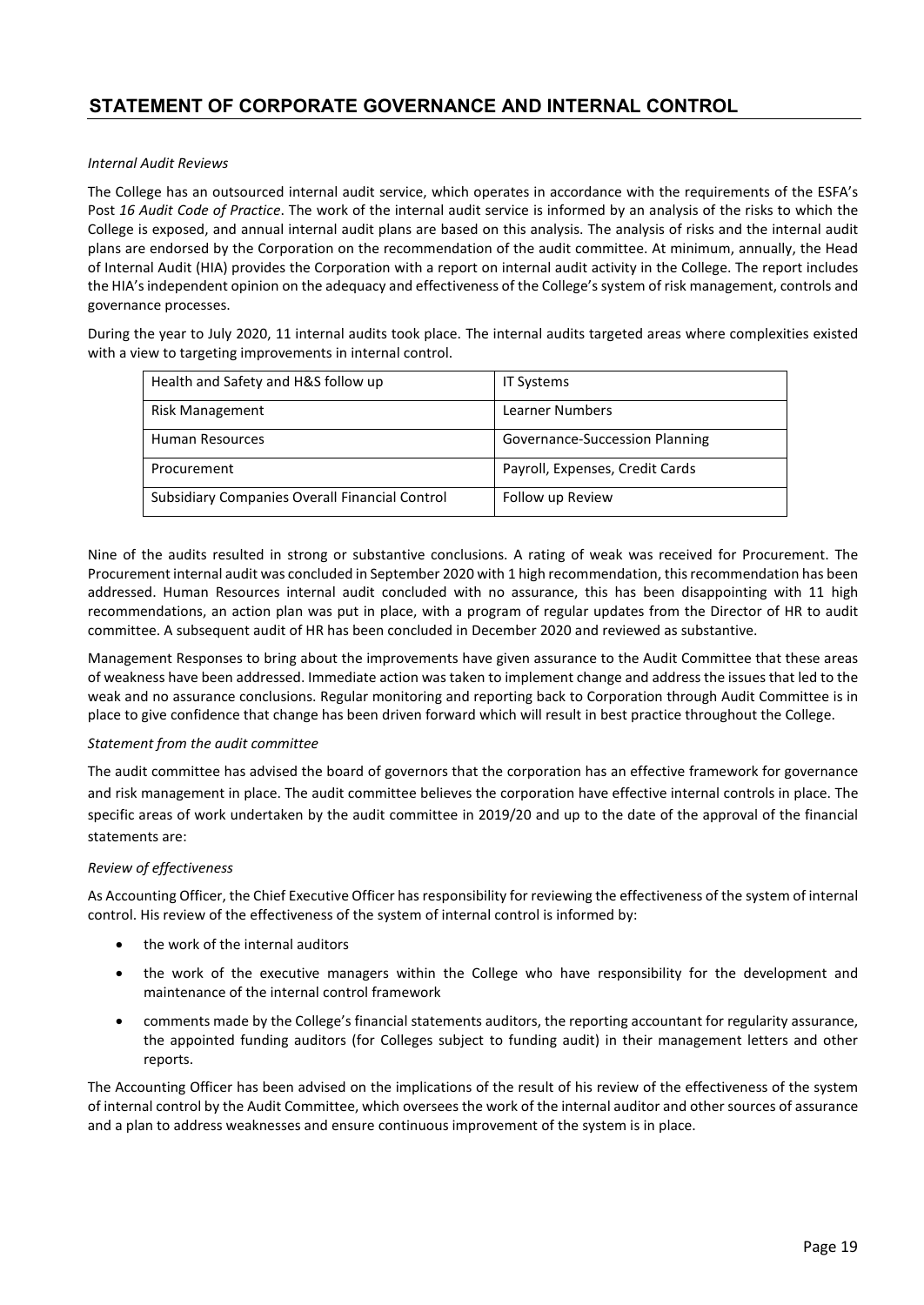#### *Review of effectiveness (continued)*

The senior management team receives reports setting out key performance and risk indicators and considers possible control issues brought to their attention by early warning mechanisms, which are embedded within the departments and reinforced by risk awareness training. The senior management team and the Audit Committee also receive regular reports from internal audit and other sources of assurance, which include recommendations for improvement. The Audit Committee's role in this area is confined to a high-level review of the arrangements for internal control. The Corporation's agenda includes a regular item for consideration of risk and control and receives reports thereon from the senior management team and the Audit Committee. The emphasis is on obtaining the relevant degree of assurance and not merely reporting by exception. The Corporation has carried out the annual assessment for the year ended 31 July 2020 at its meeting on 17th December 2020 by considering documentation from the senior management team and internal audit, and taking account of events since 31 July 2020.

Based on the advice of the Audit Committee and the Accounting Officer, the Corporation is of the opinion that the College has an adequate and effective framework for governance, risk management and control, and has fulfilled its statutory responsibility for "*the effective and efficient use of resources, the solvency of the institution and the body and the accountability for how it spends public funds.*

**Approved by order of the members of the Corporation on 21st January 2021 and signed on its behalf by**

C. Ovange:

 $C$ wuxekdo

**Ms C. Orange Mr Chris Webb Chair Chief Executive Officer**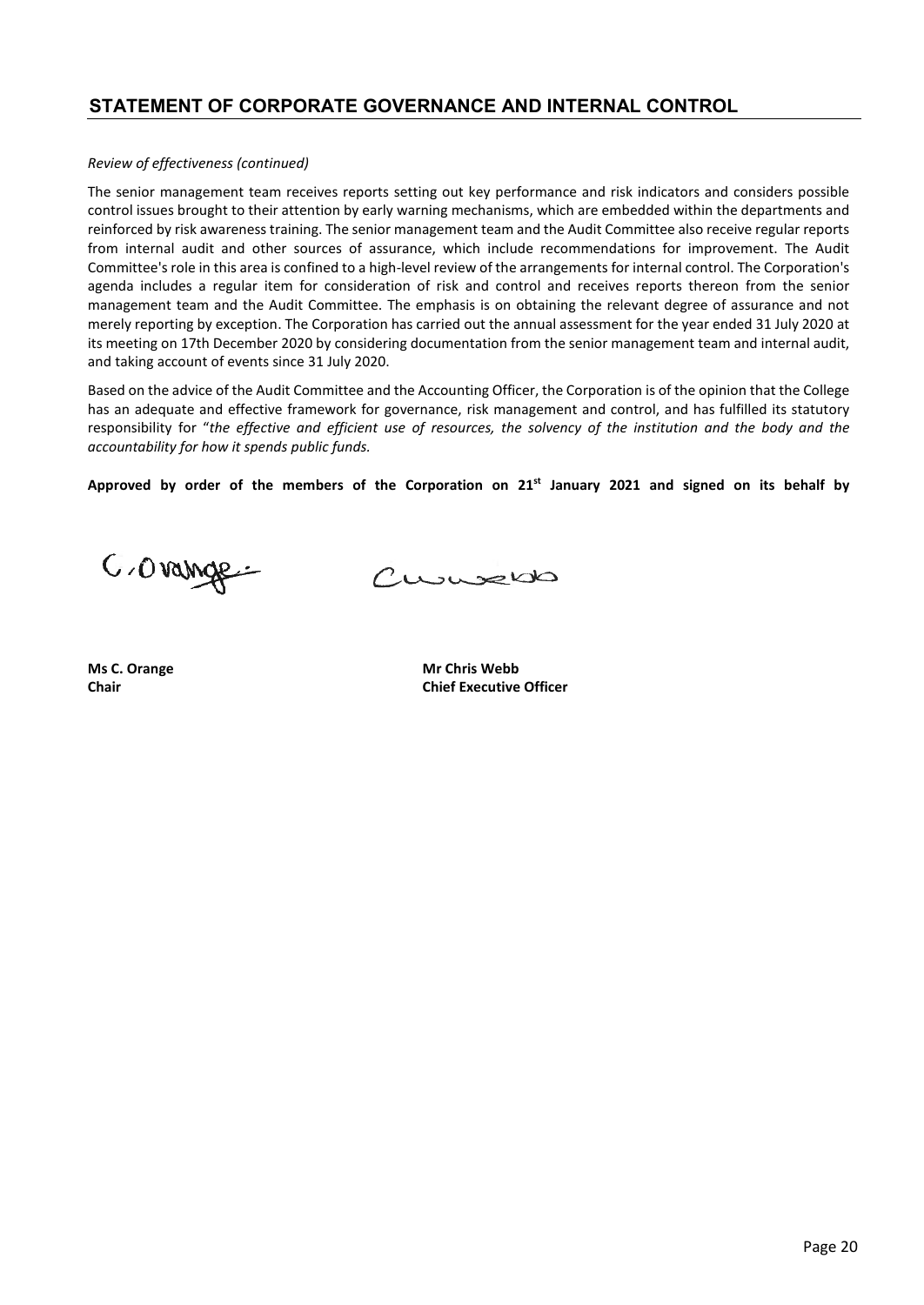### **CORPORATIONS' STATEMENT ON THE COLLEGE'S REGULARITY, PROPRIETY AND COMPLIANCE WITH FUNDING BODY TERMS AND CONDITIONS OF FUNDING**

The Corporation has considered its responsibility to notify the Education and Skills Funding Agency (ESFA) of material irregularity, impropriety and non-compliance with terms and conditions of funding under the Corporation's grant funding agreements and contracts with the ESFA. As part of our consideration we have had due regard to the requirements of the grant funding agreements and contracts with the ESFA.

We confirm, on behalf of the Corporation, that after due enquiry, and to the best of our knowledge, we are able to identify any material irregular or improper use of funds by the Corporation, or material non-compliance with the terms and conditions of funding under the Corporation's grant funding agreements and contracts with the ESFA, or any other public funder.

We confirm that no instances of material irregularity, impropriety or funding non-compliance have been discovered to date. If any instances are identified after the date of this statement, these will be notified to the ESFA.

C. Ovange

**Ms C.** Orange **Mr Chris Webb** 

 $C$ luouse $\omega$ 

**Chair Chief Executive Officer**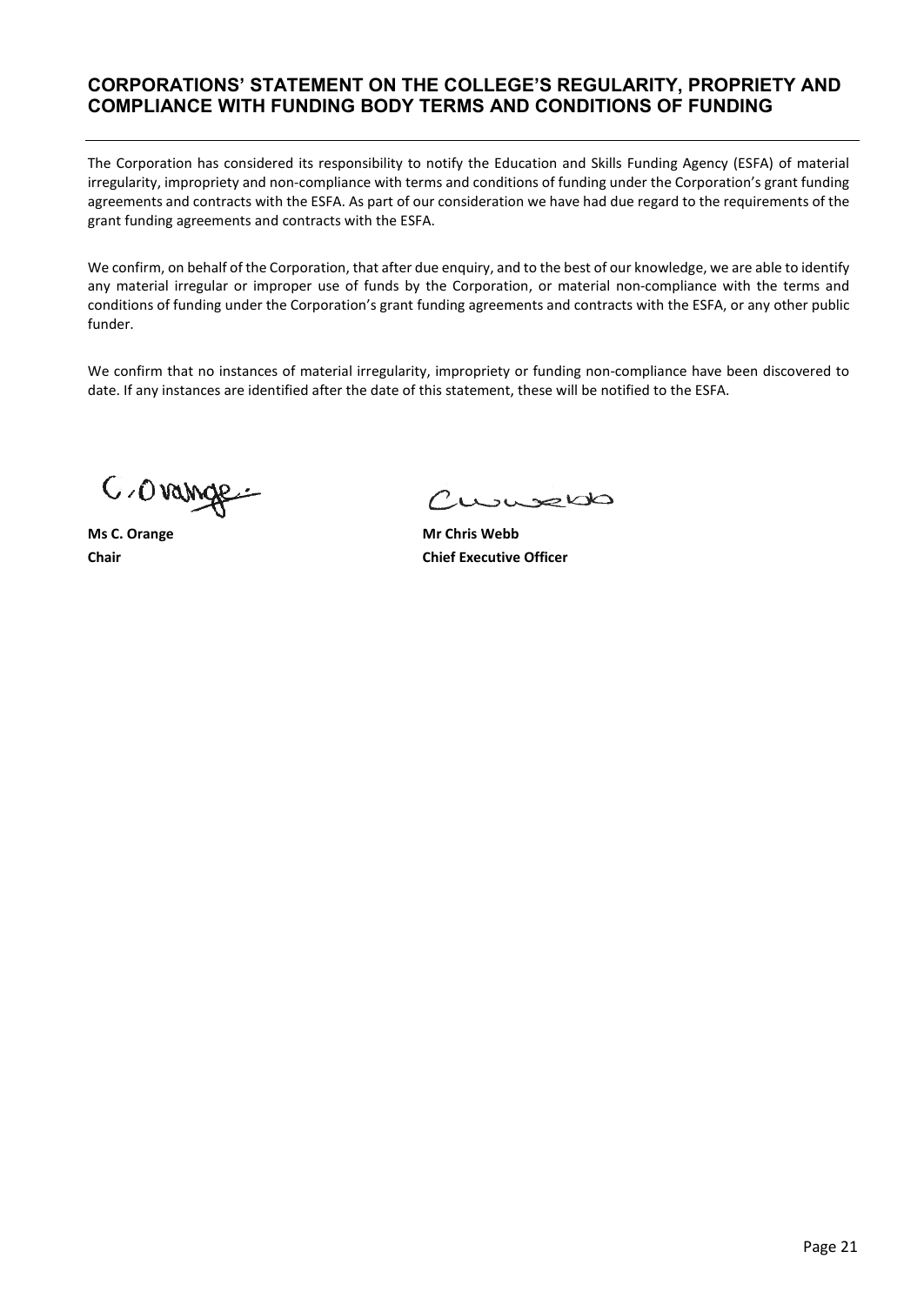The members of the Corporation, as charity trustees, are required to present audited financial statements for each financial year.

Within the terms and conditions of the Corporations' grant funding agreements and contracts with the ESFA and any relevant funding bodies, the Corporation, through its accounting Officer, is required to prepare financial statements and an operating and financial review for each financial year in accordance with the Statement of Recommended Practice: Accounting for Further and Higher Education, ESFA's College accounts direction and the UK's Generally Accepted Accounting Practice and which give a true and fair view of the state of affairs of the Corporation and its surplus or deficit of income over expenditure for that year.

In preparing the financial statements, the Corporation is required to:

- select suitable accounting policies and apply them consistently;
- make judgements and estimates that are reasonable and prudent;
- state whether applicable UK Accounting Standards have been followed, subject to any material departures disclosed and explained in the financial statements;
- assess whether the Corporation is a going concern, noting the key supporting assumptions qualifications or mitigating actions as appropriate;
- Prepare financial statements on the going concern basis, unless it is inappropriate to assume that the Corporation will continue in operation.

The Corporation is also required to prepare a Members' Report, which describes what it is trying to do and how it is going about it, including information about the legal and administrative status of the Corporation.

The Corporation is responsible for keeping proper accounting records, which disclose with reasonable accuracy, at any time, the financial position of the Corporation, and which enable it to ensure that the financial statements are prepared in accordance with the relevant legislation including the Further and Higher Education Act 1992 and Charities Act 2011 and relevant accounting standards. It is responsible for taking steps that are reasonably open to it in order to safeguard its assets and to prevent and detect fraud and other irregularities.

The Corporation is responsible for the maintenance and integrity of the Corporation's website; the work carried out by auditors does not involve consideration of these matters and, accordingly, the auditors accept no responsibility for any changes that may have occurred to the financial statements since they were initially presented on the website. Legislation in the United Kingdom governing the preparation and dissemination of financial statements may differ from legislation in other jurisdictions.

Members of the Corporation are responsible for ensuring that expenditure and income are applied for the purposes intended by Parliament and that the financial transactions conform to the authorities that govern them. In addition they are responsible for ensuring that funds from the ESFA, and any other public funds, are used only in accordance with the ESFA's funding agreements and contracts and any other conditions that may be prescribed from time to time by ESFA or any other public funder. Members of the Corporation must ensure that there are appropriate financial and management controls in place in order to safeguard public and other funds and to ensure they are used properly. In addition, members of the Corporation are responsible for securing economic, efficient and effective management of the Corporation's resources and expenditure, so that the benefits derived from the application of public funds from the ESFA and other public bodies are not put at risk.

**Approved by order of the members of the Corporation and signed on its behalf by**

G. Ovange

**Ms C. Orange Chair**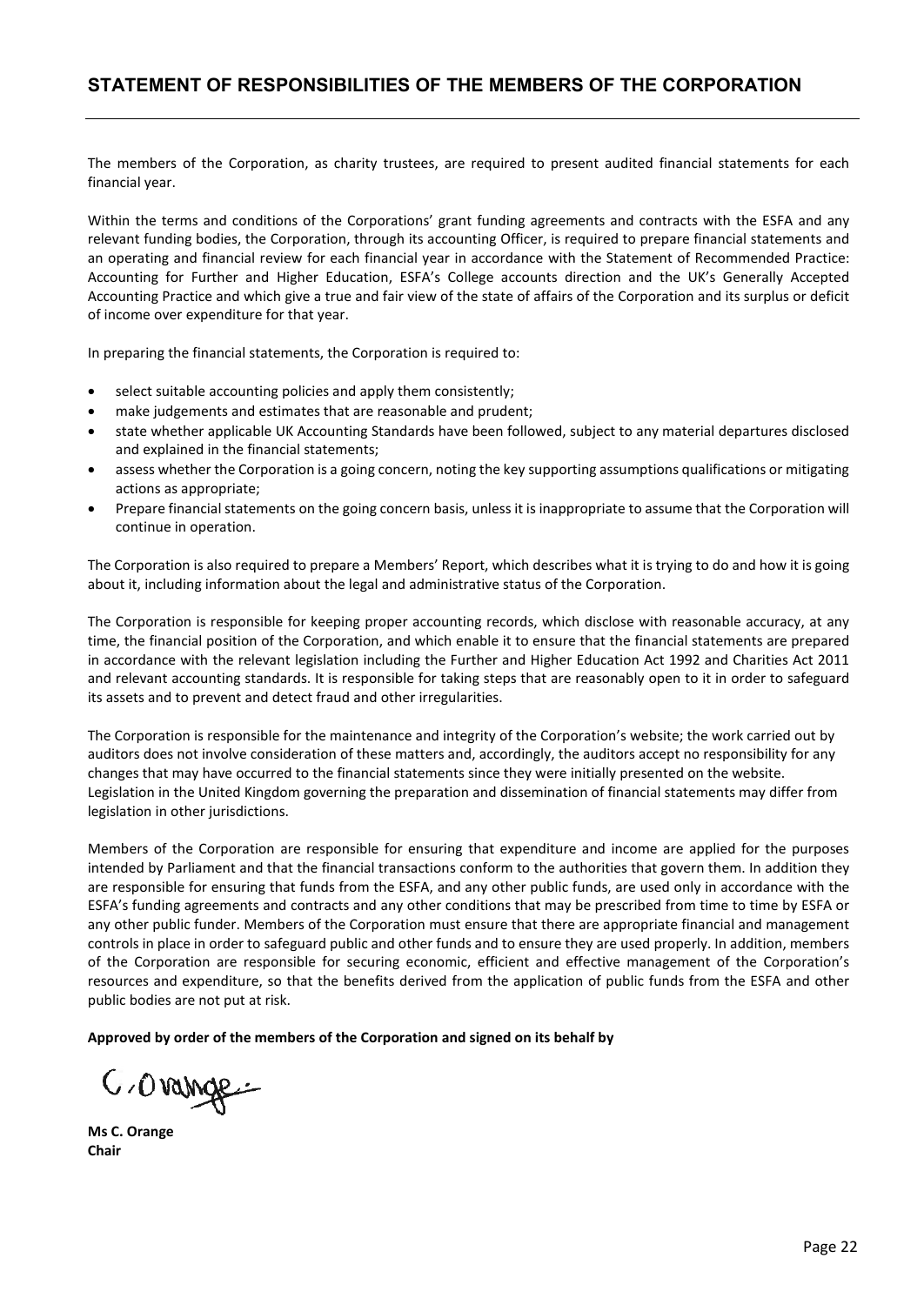### **INDEPENDENT AUDITORS REPORT TO THE CORPORATION OF BRADFORD COLLEGE**

#### **Opinion**

We have audited the financial statements of Bradford College (the 'College') and its subsidiaries (the 'Group') for the year ended 31 July 2020 which comprise the consolidated and College statements of comprehensive income, the consolidated and College balance sheets, the consolidated and College statements of changes in reserves, the consolidated statement of cash flows and notes to the financial statements, including a summary of significant accounting policies. The financial reporting framework that has been applied in their preparation is United Kingdom Accounting Standards, including FRS 102 'The Financial Reporting Standard applicable in the UK and Republic of Ireland' (United Kingdom Generally Accepted Accounting Practice).

In our opinion, the financial statements:

- give a true and fair view of the state of the Group's and of the College's affairs as at 31 July 2020 and of the Group's and the College's deficit of income over expenditure for the year then ended; and
- have been properly prepared in accordance with United Kingdom Generally Accepted Accounting Practice.

#### **Basis for opinion**

We conducted our audit in accordance with International Standards on Auditing (UK) (ISAs (UK)) and applicable law. Our responsibilities under those standards are further described in the Auditor's responsibilities for the audit of the financial statements section of our report. We are independent of the Group and College in accordance with the ethical requirements that are relevant to our audit of the financial statements in the UK, including the FRC's Ethical Standard and we have fulfilled our other ethical responsibilities in accordance with these requirements. We believe that the audit evidence we have obtained is sufficient and appropriate to provide a basis for our opinion.

#### **Material uncertainty related to going concern**

We draw attention to note 1 in the financial statements, which indicates that the College has breached a loan covenant in October 2020 and is forecasting covenant breaches at each quarter end to January 2022. The College has received covenant waiver letters from it's Bankers for October 2020 and January 2021, however the College's Bankers will not commit to waiver letters in advance of the forecasted breaches for the period from April 2021 to January 2022. The College is working with their Bankers with the aim to reset the covenants in 2021 to make the loan covenants achievable.

As stated in note 1, these events or conditions, along with the other matters as set out in note 1, indicate that a material uncertainty exists which may cast significant doubt about the Group and College's ability to continue as a going concern.

Our opinion is not modified in respect of this matter.

#### **Other information**

The other information comprises the information included in the Report and Financial Statements other than the financial statements and our auditor's report thereon. The governors are responsible for the other information. Our opinion on the financial statements does not cover the other information and we do not express any form of assurance conclusion thereon.

In connection with our audit of the financial statements, our responsibility is to read the other information and, in doing so, consider whether the other information is materially inconsistent with the financial statements or our knowledge obtained in the audit or otherwise appears to be materially misstated. If we identify such material inconsistencies or apparent material misstatements, we are required to determine whether there is a material misstatement in the financial statements or a material misstatement of the other information. If, based on the work we have performed, we conclude that there is a material misstatement of this other information, we are required to report that fact.

We have nothing to report in this regard.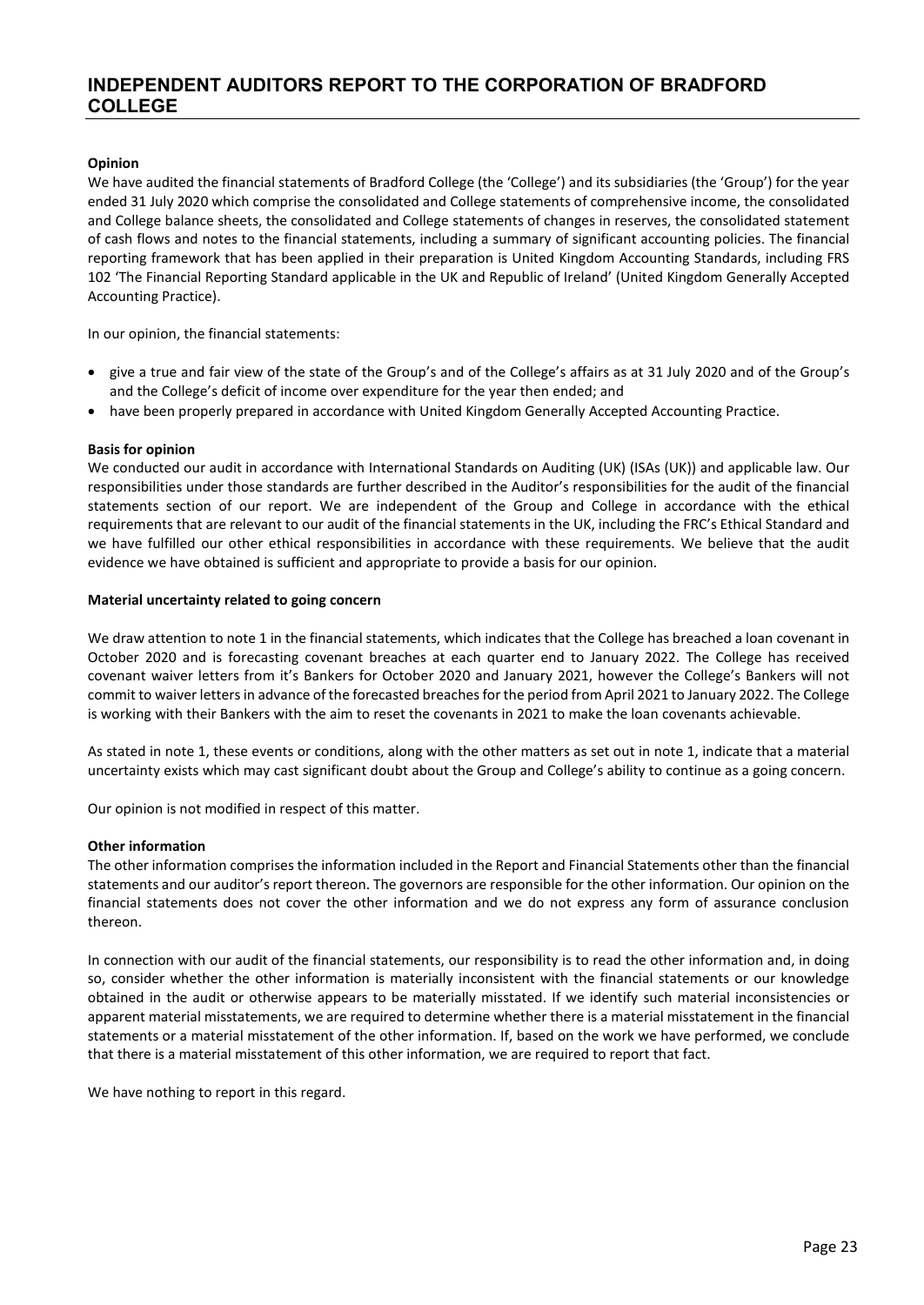#### **Opinion on other matters prescribed by the Office for Students' Accounts Direction**

In our opinion, in all material respects:

- funds from whatever source administered by the College for specific purposes have been properly applied to those purposes and managed in accordance with relevant legislation;
- funds provided by the Office for Students, UK Research and Innovation (including Research England), the Education and Skills Funding Agency and Department for Education have been applied in accordance with the relevant terms and conditions; and
- the requirements of the Office for Students' accounts direction for the relevant year's financial statements have been met.

#### **Matters on which we are required to report by exception**

We have nothing to report in respect of the following matters where the Post-16 Audit Code of Practice 2019 to 2020 issued by the Education and Skills Funding Agency requires us to report to you if, in our opinion:

- adequate accounting records have not been kept;
- the financial statements are not in agreement with the accounting records; or
- we have not received all the information and explanations required for our audit.

We have nothing to report in respect of the following matters where the Office for Students' accounts direction requires us to report to you if:

- the College's grant and fee income, as disclosed in the note to the accounts, has been materially misstated.
- The College's expenditure on access and participation activities for the financial year has been materially misstated.

#### **Responsibilities of the Corporation of Bradford College**

As explained more fully in the Statement of the Corporation's Responsibilities set out on page 22, the Corporation is responsible for the preparation of financial statements and for being satisfied that they give a true and fair view, and for such internal control as the Corporation determine is necessary to enable the preparation of financial statements that are free from material misstatement, whether due to fraud or error.

In preparing the financial statements, the Corporation is responsible for assessing the Group's and the College's ability to continue as a going concern, disclosing, as applicable, matters related to going concern and using the going concern basis of accounting unless the Corporation either intend to liquidate the Group or the College or to cease operations, or have no realistic alternative but to do so.

#### **Auditor's responsibilities for the audit of the financial statements**

Our objectives are to obtain reasonable assurance about whether the financial statements as a whole are free from material misstatement, whether due to fraud or error, and to issue an auditor's report that includes our opinion. Reasonable assurance is a high level of assurance, but is not a guarantee that an audit conducted in accordance with ISAs (UK) will always detect a material misstatement when it exists. Misstatements can arise from fraud or error and are considered material if, individually or in the aggregate, they could reasonably be expected to influence the economic decisions of users taken on the basis of these financial statements.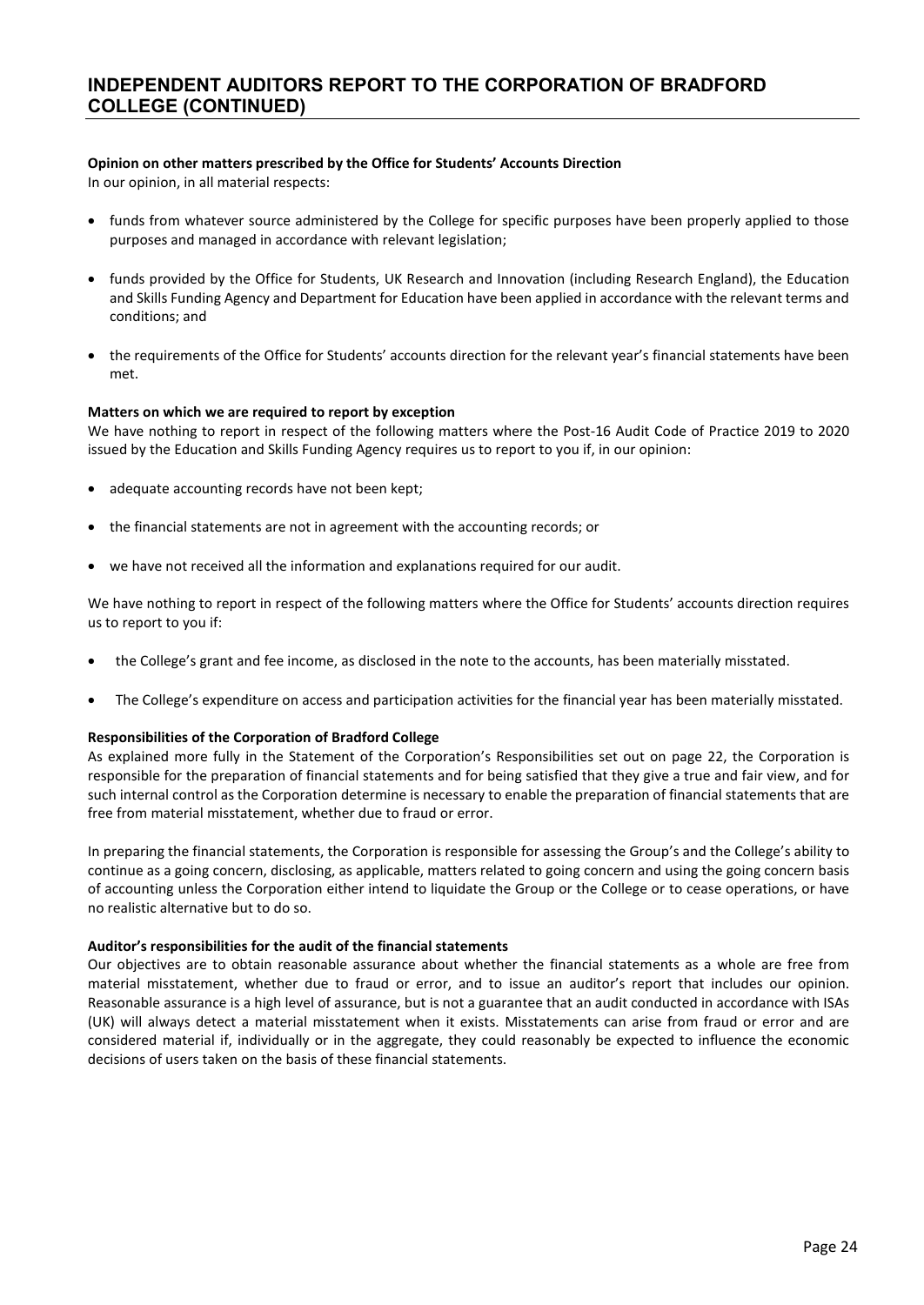### **INDEPENDENT AUDITORS REPORT TO THE CORPORATION OF BRADFORD COLLEGE (CONTINUED)**

A further description of our responsibilities for the audit of the financial statements is located on the Financial Reporting Council's website at[: http://www.frc.org.uk/auditorsresponsibilities](http://www.frc.org.uk/auditorsresponsibilities) This description forms part of our auditor's report.

#### **Use of our report**

This report is made solely to the Corporation, as a body, in accordance with the Funding Agreement published by the Education and Skills Funding Agency and our engagement letter dated 26 October 2020. Our audit work has been undertaken so that we might state to the Corporation, as a body, those matters we are engaged to state to them in an auditor's report and for no other purpose. To the fullest extent permitted by law, we do not accept or assume responsibility to anyone other than the Corporation, as a body, for our audit work, for this report, or for the opinions we have formed.

RSM UK Audit LLP

**RSM UK AUDIT LLP** Chartered Accountants Two Humber Quays Wellington Street West Hull HU1 2BN

Date<br> $22|1|2021$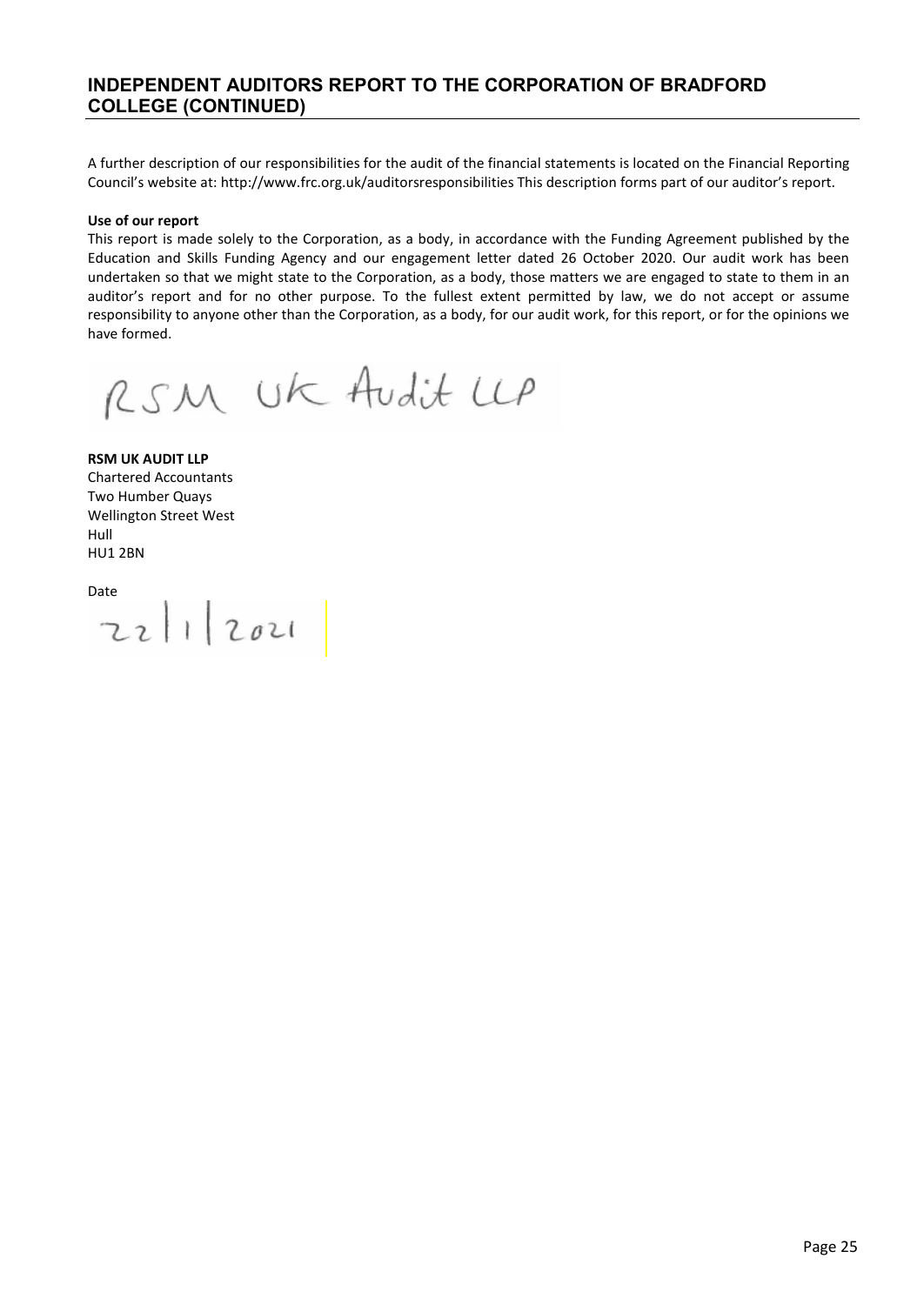## **LEFT INTENTIONALLY BLANK**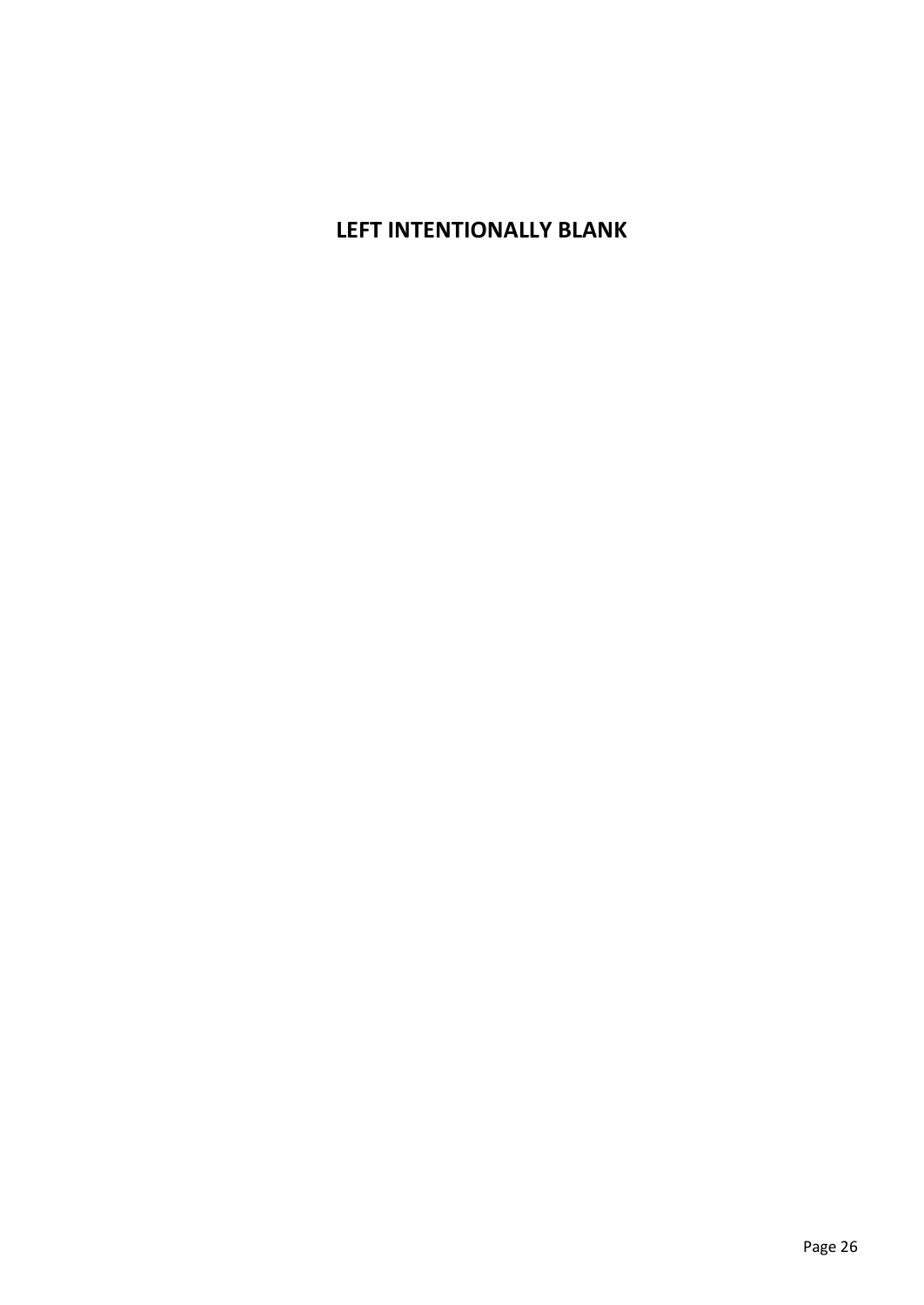### **CONSOLIDATED AND COLLEGE STATEMENTS OF COMPREHENSIVE INCOME FOR THE YEAR ENDED 31 JULY 2020**

|                                                                                           | <b>Note</b>    | Group<br>2020<br>£'000 | College<br>2020<br>£'000 | Group<br>2019<br>E'000 | College<br>2019<br>$\rm{f}'000$ |
|-------------------------------------------------------------------------------------------|----------------|------------------------|--------------------------|------------------------|---------------------------------|
| <b>INCOME</b>                                                                             |                |                        |                          |                        |                                 |
| Funding body grants                                                                       | $\overline{2}$ | 31,299                 | 31,299                   | 52,319                 | 52,319                          |
| Tuition fees and education contracts                                                      | 3              | 12,294                 | 12,294                   | 14,415                 | 14,415                          |
| Other grants and contracts                                                                | 4              | 427                    | 402                      | 707                    | 707                             |
| Other income                                                                              | 5              | 405                    | 310                      | 13,572                 | 13,354                          |
| Investment income                                                                         | 6              | 43                     | 42                       | 46                     | 44                              |
| <b>Total income</b><br><b>EXPENDITURE</b>                                                 |                | 44,468                 | 44,347                   | 81,059                 | 80,839                          |
| Staff costs                                                                               | 8              | 28,022                 | 26,943                   | 31,439                 | 28,577                          |
| Restructuring costs                                                                       | 8              | 207                    | 134                      | 2,840                  | 2,659                           |
| Other operating expenses                                                                  | 9              | 15,140                 | 15,593                   | 17,213                 | 19,978                          |
| Depreciation                                                                              | 12             | 3,030                  | 2,948                    | 3,375                  | 3,295                           |
| Impairment of investments                                                                 | 13             |                        | 399                      |                        |                                 |
| Interest and other finance costs                                                          | 10             | 1,546                  | 1,546                    | 8,199                  | 8,199                           |
| <b>Total expenditure</b>                                                                  |                | 47,945                 | 47,563                   | 63,066                 | 62,708                          |
| (Deficit)/surplus before other gains and losses and<br>share of surplus in joint ventures |                | (3, 477)               | (3,216)                  | 17,993                 | 18,131                          |
| Loss on disposal of tangible fixed assets                                                 | 12             | (35)                   | (35)                     | (8)                    |                                 |
| Share of operating (deficit)/surplus in joint venture                                     |                | (44)                   |                          | 32                     |                                 |
| Impairment of investment                                                                  |                |                        |                          |                        | (10)                            |
| (Deficit)/surplus before tax                                                              |                | (3, 556)               | (3,251)                  | 18,017                 | 18,121                          |
| Taxation                                                                                  | 11             |                        |                          |                        |                                 |
| (Deficit)/surplus for the year                                                            |                | (3, 556)               | (3,251)                  | 18,017                 | 18,121                          |
| Re-measurement of net defined benefit pensions<br>liability                               | 25             | (19, 121)              | (19, 121)                | (18, 469)              | (18, 469)                       |
| Actuarial loss in respect of enhanced pensions                                            | 19             | (85)                   | (85)                     |                        |                                 |
| Other changes                                                                             |                |                        |                          | (21)                   | (21)                            |
| Other comprehensive income for the year                                                   |                | (19, 206)              | (19, 206)                | (18, 490)              | (18, 490)                       |
| Total comprehensive income for the year                                                   |                | (22, 762)              | (22, 457)                | (473)                  | (369)                           |
| <b>Attributable to the College Corporation</b>                                            |                | (22, 762)              | (22, 457)                | (473)                  | (369)                           |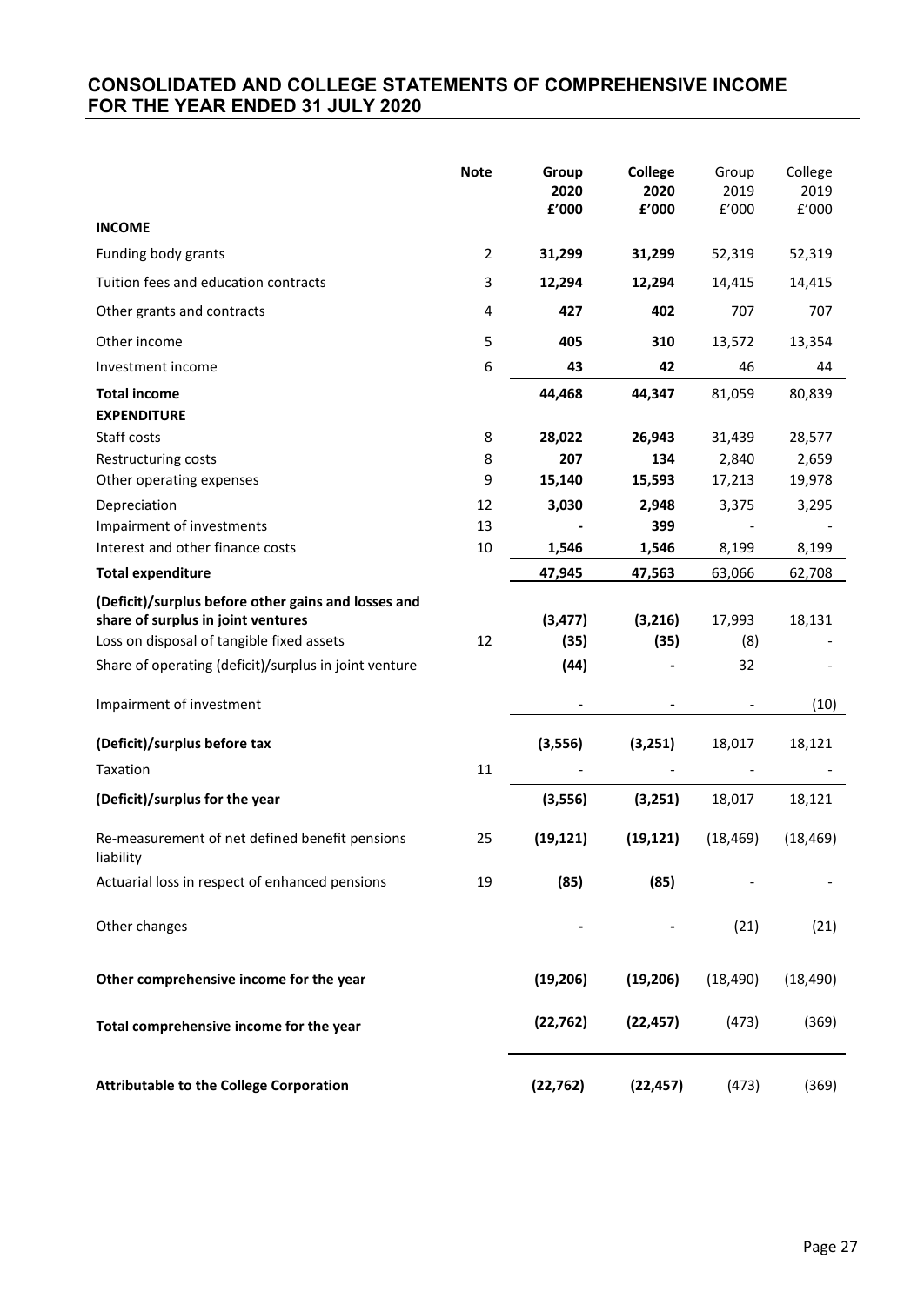### **CONSOLIDATED AND COLLEGE STATEMENTS OF CHANGES IN RESERVES FOR THE YEAR ENDED 31 JULY 2020**

|                                         | <b>Restricted Reserves</b> | <b>Attributable to College Corporation</b> |                               |              |  |
|-----------------------------------------|----------------------------|--------------------------------------------|-------------------------------|--------------|--|
|                                         | <b>Endowment</b><br>fund   | Income and<br>expenditure                  | <b>Revaluation</b><br>reserve | <b>Total</b> |  |
|                                         |                            | account                                    |                               |              |  |
|                                         | £'000                      | £'000                                      | £'000                         | £'000        |  |
| <b>GROUP</b>                            |                            |                                            |                               |              |  |
| <b>Balance at 1 August 2018</b>         | 124                        | 18,115                                     | 6,041                         | 24,280       |  |
| Surplus for the year                    |                            | 18,017                                     |                               | 18,017       |  |
| Other comprehensive income              |                            | (18, 469)                                  | (21)                          | (18, 490)    |  |
| Total comprehensive income for the year |                            | (452)<br>$\qquad \qquad \blacksquare$      | (21)                          | (473)        |  |
| Balance at 31 July 2019                 | 124                        | 17,663                                     | 6,020                         | 23,807       |  |
| Deficit for the year                    |                            | (3, 556)                                   |                               | (3, 556)     |  |
| Other comprehensive income              |                            | (19, 206)<br>$\overline{\phantom{a}}$      | $\overline{\phantom{a}}$      | (19, 206)    |  |
| Total comprehensive income for the year |                            | (22, 762)                                  | $\overline{\phantom{0}}$      | (22, 762)    |  |
| Balance at 31 July 2020                 | 124                        | (5,099)                                    | 6,020                         | 1,045        |  |
| <b>COLLEGE</b>                          |                            |                                            |                               |              |  |
| <b>Balance at 1 August 2018</b>         | 124                        | 17,324                                     | 6,041                         | 23,489       |  |
| Surplus for the year                    |                            | 18,121                                     |                               | 18,121       |  |
| Other comprehensive income              |                            | (18, 469)                                  | (21)                          | (18, 490)    |  |
| Total comprehensive income for the year |                            | (348)                                      | (21)                          | (369)        |  |
| Balance at 31 July 2019                 | 124                        | 16,976                                     | 6,020                         | 23,120       |  |
| Deficit for the year                    |                            | (3, 251)                                   |                               | (3, 251)     |  |
| Other comprehensive income              |                            | (19, 206)                                  |                               | (19, 206)    |  |
| Total comprehensive income for the year |                            | (22, 457)                                  |                               | (22, 457)    |  |
| Balance at 31 July 2020                 | 124                        | (5,481)                                    | 6,020                         | 663          |  |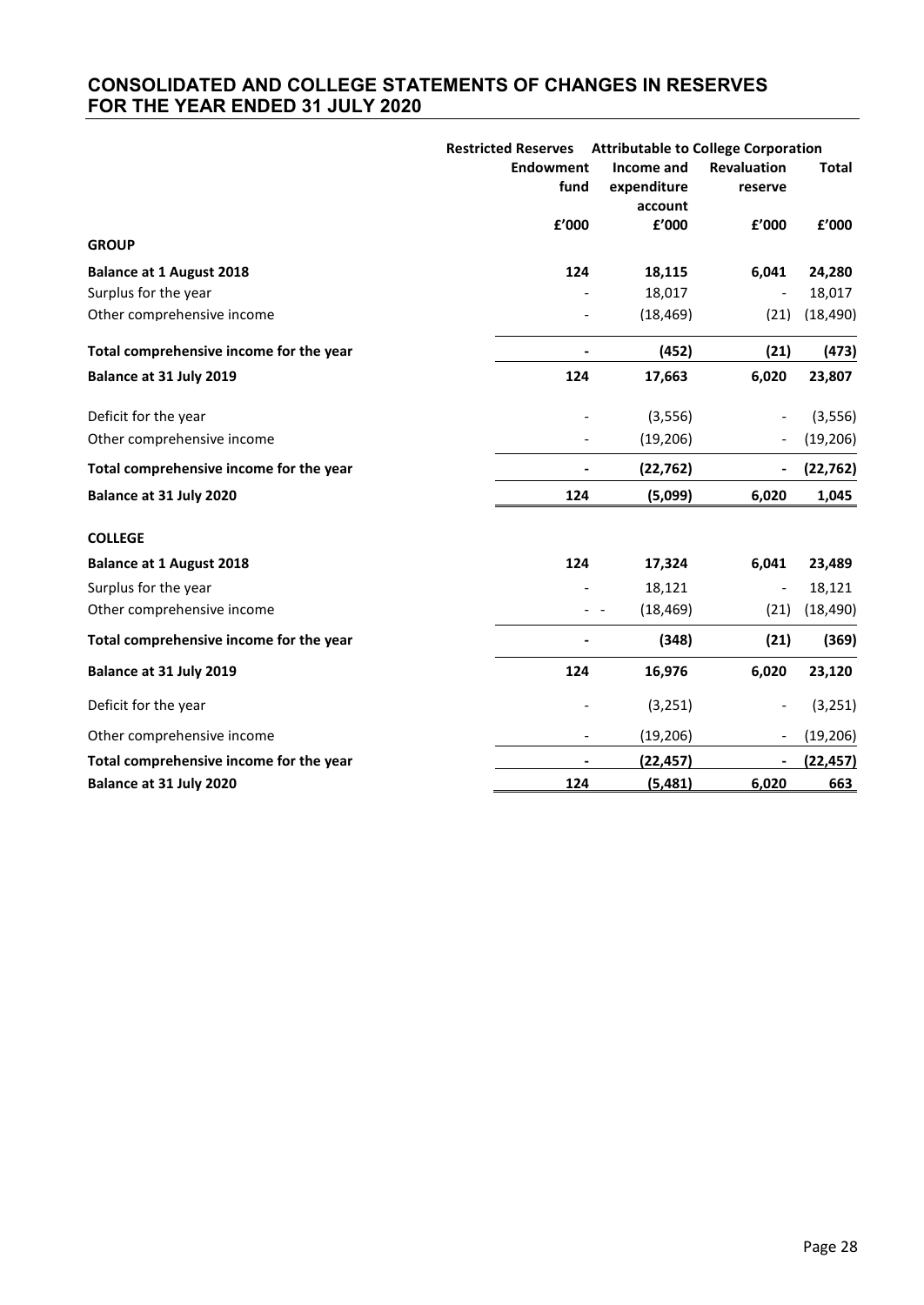### **CONSOLIDATED AND COLLEGE BALANCE SHEETS FOR THE YEAR ENDED 31 JULY 2020**

|                                                             |                 | Group   | <b>College</b> | Group  | College |
|-------------------------------------------------------------|-----------------|---------|----------------|--------|---------|
|                                                             |                 | 2020    | 2020           | 2019   | 2019    |
|                                                             | <b>Note</b>     | £'000   | £'000          | f'000  | f'000   |
| <b>Fixed assets</b>                                         |                 |         |                |        |         |
| Tangible Fixed assets                                       | 12              | 78,574  | 77,739         | 77,239 | 76,339  |
| Investments                                                 | 13              | 127     | 256            | 125    | 653     |
| Investments in joint venture                                |                 | 73      |                | 116    |         |
| <b>Total fixed assets</b>                                   |                 | 78,774  | 77,995         | 77,480 | 76,992  |
| <b>Current assets</b>                                       |                 |         |                |        |         |
| <b>Stocks</b>                                               |                 | 237     | 237            | 45     | 44      |
| Trade and other receivables                                 | 14              | 1,731   | 2,018          | 2,241  | 1,712   |
| Assets held for resale                                      | 15              |         |                | 3,353  | 3,353   |
| Cash at bank and in hand                                    | 20 <sub>b</sub> | 10,219  | 10,121         | 8,598  | 8,489   |
| <b>Total current assets</b>                                 |                 | 12,187  | 12,376         | 14,237 | 13,598  |
| <b>Current liabilities</b>                                  |                 |         |                |        |         |
| Creditors - amounts falling due within one year             | 16              | 7,344   | 7,136          | 7,081  | 6,641   |
| <b>Net current assets</b>                                   |                 | 4,843   | 5,240          | 7,156  | 6,957   |
| <b>Total assets less current liabilities</b>                |                 | 83,617  | 83,235         | 84,636 | 83,949  |
| Creditors - amounts falling due after more than one<br>year | 17              | 20,064  | 20,064         | 20,277 | 20,277  |
| <b>Provisions for liabilities</b>                           |                 |         |                |        |         |
| Defined benefit pension scheme                              | 19              | 62,194  | 62,194         | 40,315 | 40,315  |
| Other provisions                                            | 19              | 314     | 314            | 237    | 237     |
| <b>Total net assets</b>                                     |                 | 1,045   | 663            | 23,807 | 23,120  |
| <b>Reserves</b><br><b>Restricted reserves</b>               |                 |         |                |        |         |
| Endowment fund                                              |                 | 124     | 124            | 124    | 124     |
| <b>Unrestricted Reserves</b>                                |                 |         |                |        |         |
| Income and expenditure account                              |                 | (5,099) | (5, 481)       | 17,663 | 16,976  |
| <b>Revaluation reserve</b>                                  |                 | 6,020   | 6,020          | 6,020  | 6,020   |
| Attributable to the College Corporation                     |                 | 921     | 539            | 23,683 | 22,996  |
| <b>Total reserves</b>                                       |                 | 1,045   | 663            | 23,807 | 23,120  |

The financial statements were approved and authorised for issue by the Corporation on 21 January 2021 and were signed on its behalf on that date by:

C. Ovange.

Current

**Ms C. Orange Mr C Webb**<br> **Mr C Webb**<br> **Chair Accounting Officer**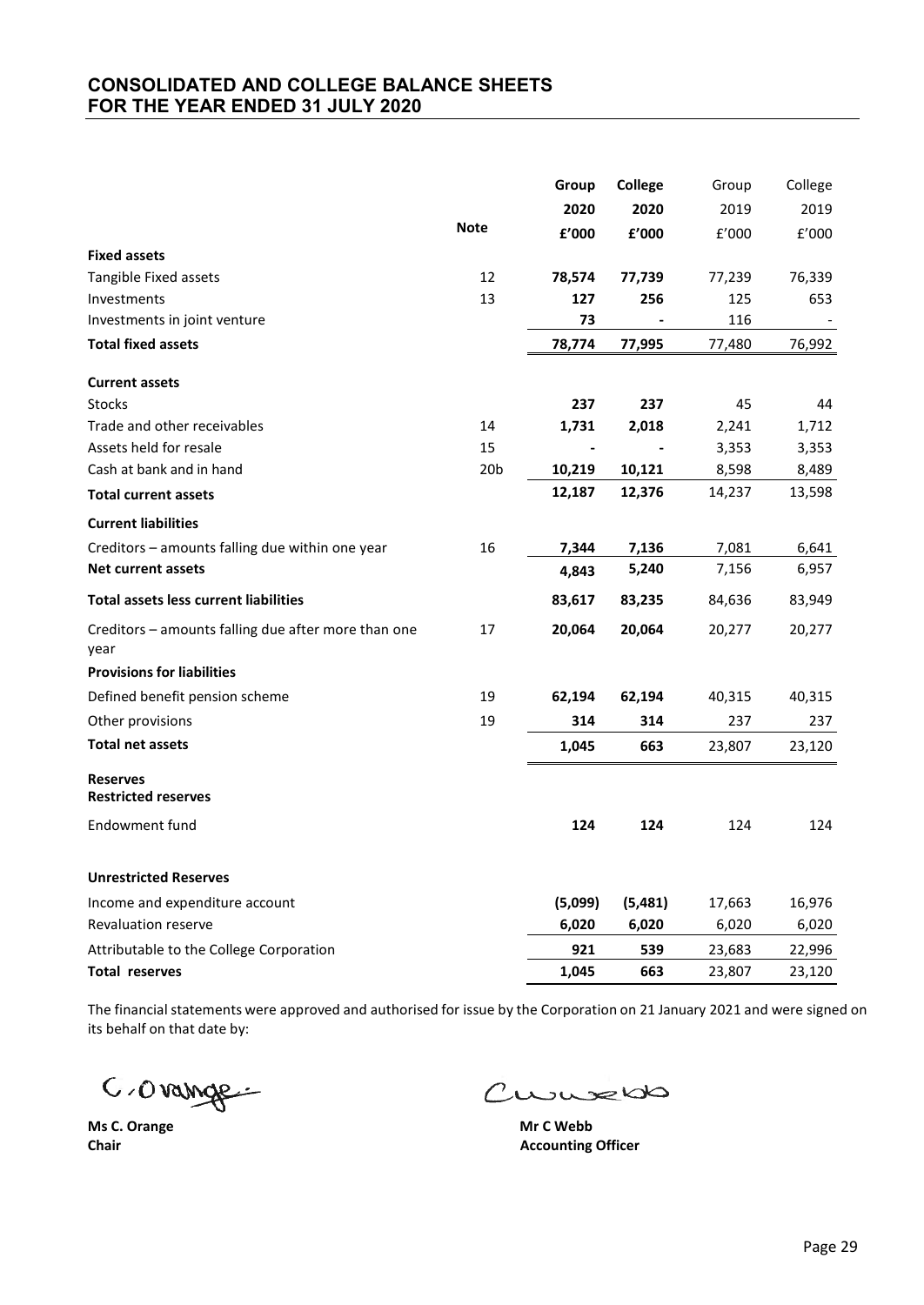### **CONSOLIDATED STATEMENT OF CASH FLOWS FOR THE YEAR ENDED 31 JULY 2020**

|                                                    | <b>Notes</b>    | 2020<br>£'000 | 2019<br>f'000 |
|----------------------------------------------------|-----------------|---------------|---------------|
| <b>Operating activities</b>                        |                 |               |               |
| Cash generated from operations                     |                 | 3,336         | 5,652         |
| <b>Taxation paid</b>                               |                 |               |               |
| Net cash from operating activities                 | 20a             | 3,336         | 5,652         |
| Gift Aid received from joint ventures              |                 |               | 107           |
| Interest received                                  |                 | 43            | 46            |
| Purchase of tangible fixed assets                  |                 | (1,046)       | (2, 595)      |
|                                                    |                 | (1,003)       | (2, 442)      |
| <b>Financing Activities</b>                        |                 |               |               |
| Interest paid                                      |                 | (691)         | (1,831)       |
| Repayment of obligations under finance leases      |                 | (20)          |               |
|                                                    |                 | (711)         | (1,831)       |
| Increase in cash and cash equivalents in the year  |                 | 1,622         | 1,379         |
|                                                    |                 |               |               |
| Cash and cash equivalents at beginning of the year | 20 <sub>b</sub> | 8,598         | 7,219         |
| Cash and cash equivalents at end of the year       | 20 <sub>b</sub> | 10,219        | 8,598         |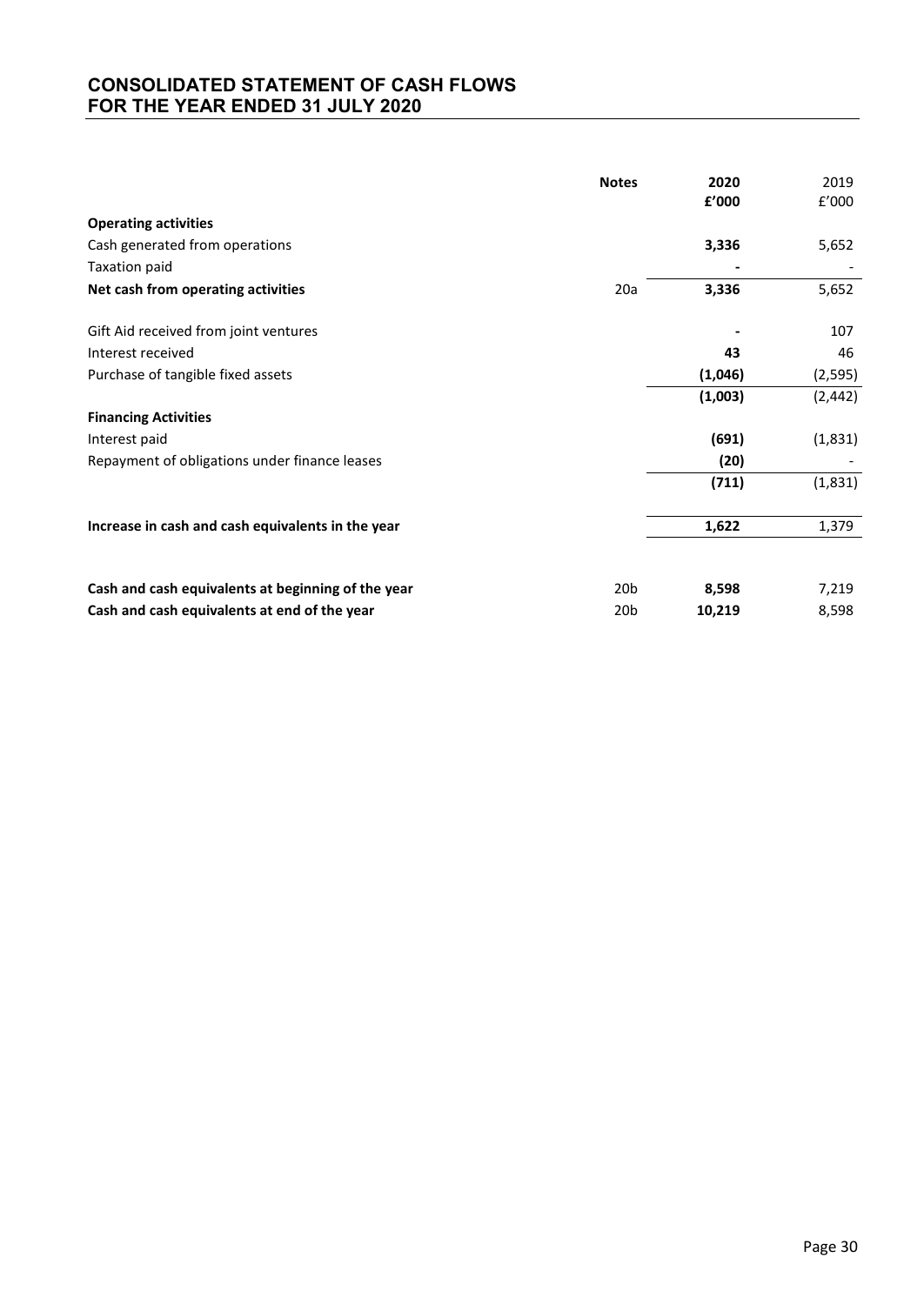### **LEFT INTENTIONALLY BLANK**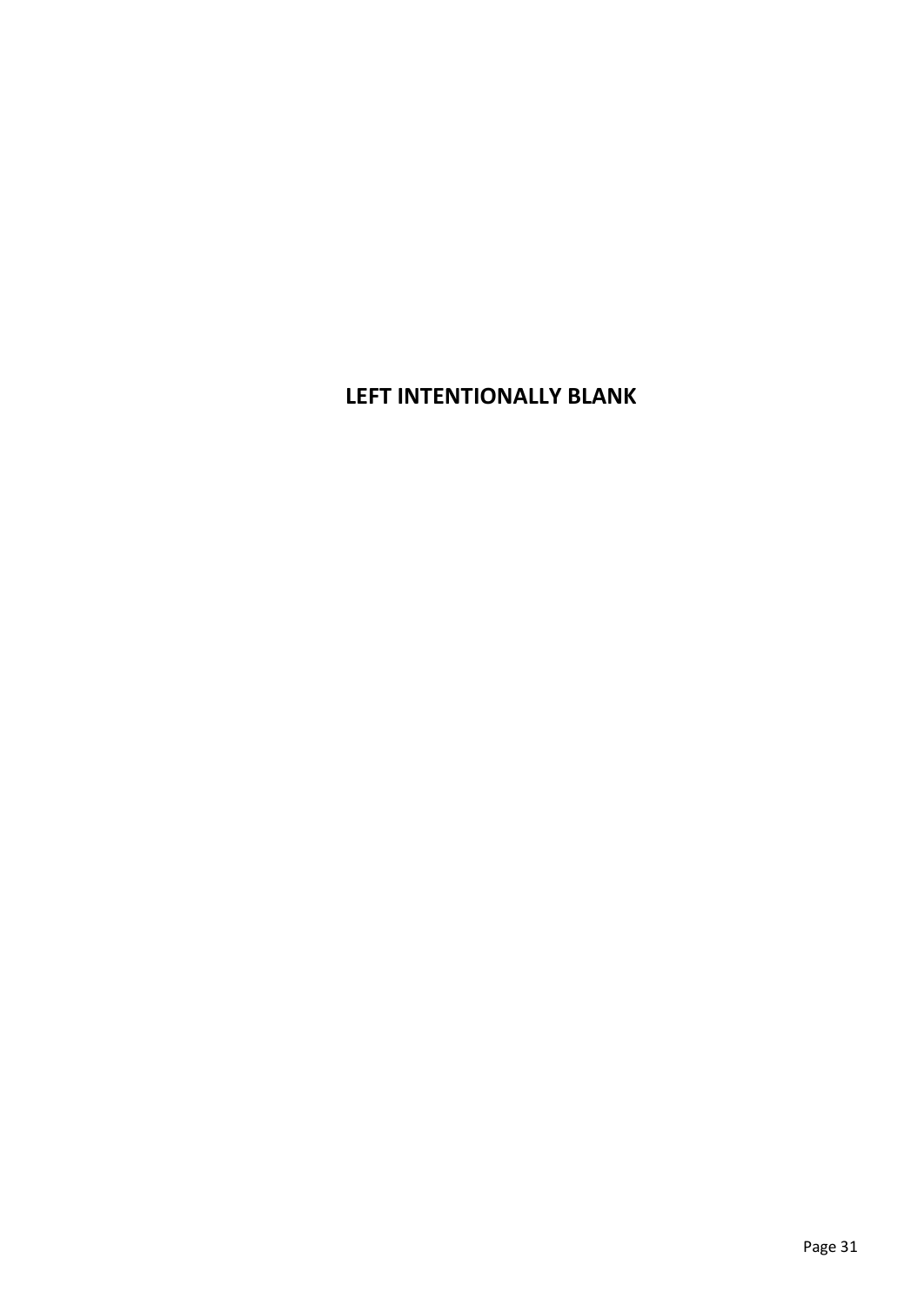#### **1. ACCOUNTING POLICIES**

#### **General information**

Bradford College is a corporation established under the Further and Higher Education Act 1992 as an English general College of further education. The address of the College's principal place of businessis Bradford College, Great Horton Road, Bradford, West Yorkshire, BD7 1AY.

#### **Basis of accounting**

The financial statements have been prepared in accordance with the Statement of Recommended Practice: Accounting for Further and Higher Education (the FE HE SORP) the College Accounts Direction for 2019 to 2020, and the Regulatory Advice 9: Accounts Direction issued by the Office for Students and in accordance with Financial Reporting Standard 102 – "The Financial Reporting Standard applicable in the United Kingdom and Republic of Ireland" (FRS 102) under the historical cost convention. The College is a public benefit entity and has therefore applied the relevant public benefit requirements of FRS 102.

The principal accounting policies applied in the preparation of these consolidated and separated financial statements are set out below. These policies have been consistently applied to all the years presented, unless otherwise stated.

The consolidated financial statements are presented in sterling which is also the functional currency of the College.

Monetary amounts in these financial statements are rounded to the nearest whole £1,000, except where otherwise indicated.

#### **Reduced disclosures**

In accordance with the 2019 FE HE SORP and FRS 102, the College in its separate financial statements, which are presented alongside the consolidated financial statements, has taken advantage of the disclosure exemptions available to it in respect of presentation of a cash flow statement and financial instruments.

#### **Basis of consolidation**

The consolidated financial statements include the College and its subsidiaries, Training for Bradford Limited and Beacon Recruitment and Placement Services Limited, controlled by the Group. Control is achieved where the Group has the power to govern the financial and operating policies of an entity so as to obtain benefits from its activities.

All intra-group transactions, balances and unrealised gains on transactions between Group entities are eliminated on consolidation. Unrealised losses are also eliminated unless the transaction provides evidence of an impairment of the asset transferred. Where necessary, adjustments are made to the financial statements of subsidiaries to bring the accounting policies used into line with those used by other members of the Group. Joint Venture entities are accounted for using the equity method. The investment is initially measured at cost and is subsequently adjusted to reflect the College's share of the profit or loss and equity.

#### **Going concern**

The College have loans of £20 million, the loan repayments schedule are set out in note 18 of these accounts, however where building sales go through repayment of £2 million of the loans becomes immediately repayable, these sales were anticipated during the year 2019/20 but did not go through, however the College are able to make a repayment of the £2m bank loan from cash reserves should these been deemed appropriate. The College also breached its bank covenants at 31 July 2020 and 31 October 2020. In both instances, the College's bankers issued a waiver letter. The College has a strong working relationship with its bankers and the ESFA, following the completion of the Fresh Start restructure in March 2019. Further breaches of the bank covenant have been forecast for January, April and July 2021. The bank have granted a waiver for January 2021, and have indicated that it is likely that waivers will be granted for the April and July 2021 breaches. A reset of the bank covenants is being worked on for 2021. A balanced budget for 2020/21, together with cashflow projections through to July 2023 which demonstrate that, taking into account potential changes in funding and cost base as a result of the ongoing COVID-19 pandemic, the Group and College can meet its working capital and debt obligations as they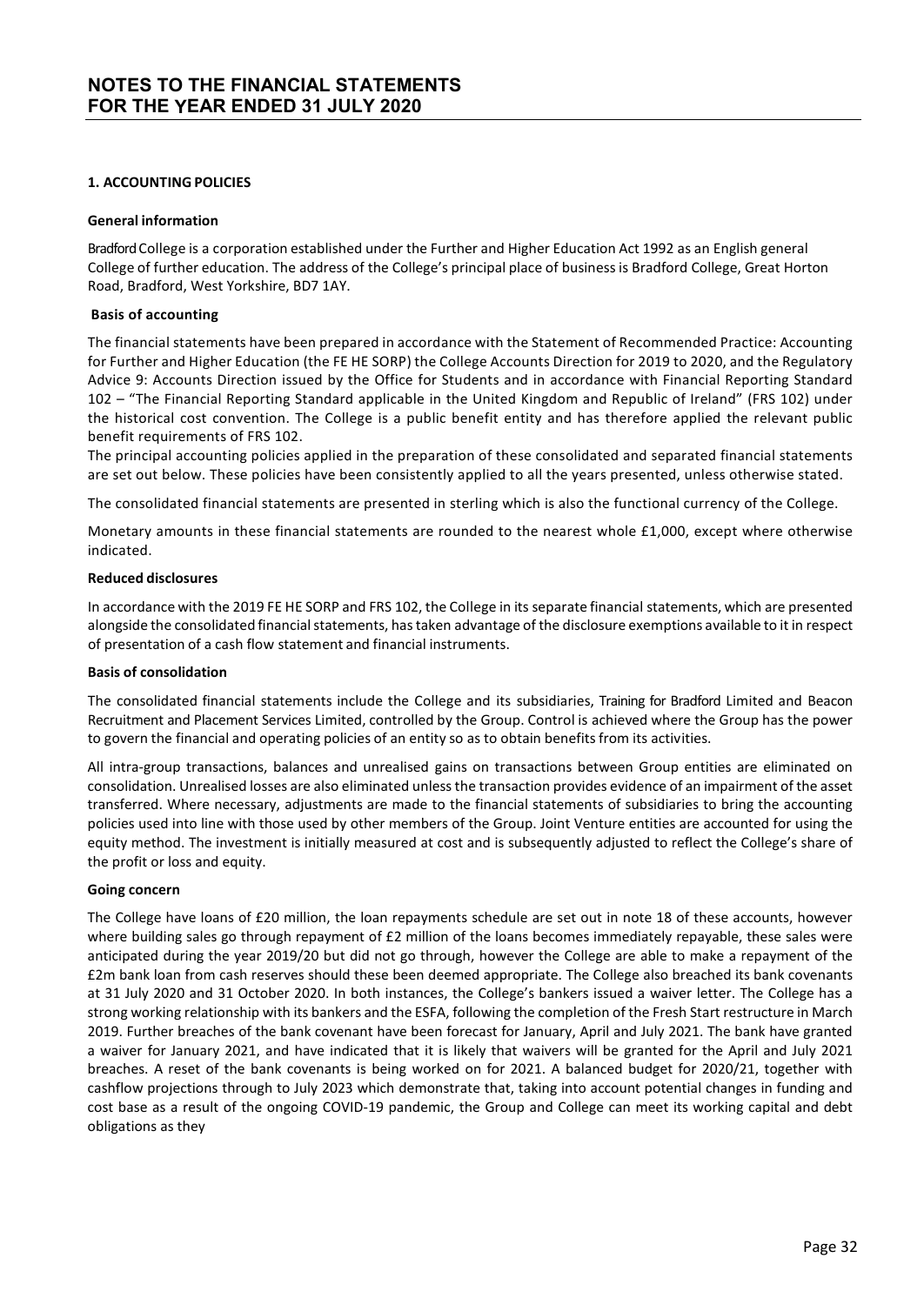fall due. The College planned closure of the two Group companies is on target for 2020/21. The College annual robust business planning rounds will achieve a sustainable College going forward. By focusing on financially viable business planning forecasts over a rolling three-year program, ensuring focus on delivery of key performance indicators, taking a fresh look at markets and curriculum delivery to meet today's needs, and delivering investment that makes an impact.

The Covid-19 pandemic has strengthened the Group and College's ability to deliver a flexible working environment for both staff and students through the implementation of remote working and curriculum delivery.

Financial support has been sought as appropriate through the government furlough scheme and deferral of tax payments. However the current cash holding means that application for Government support related to Covid-19 Provider Relief Scheme were not successful. A redundancy programme was put in place that has seen a reduction in staff costs from the start of the new financial year 2020/21. The support received during the Covid-19 pandemic helped the College maintain an acceptable level of cash reserves, the position will be reviewed during the coming months, however the Governors feel through careful monitoring and planning the future sustainability of the financial position of the College will be maintained. The Group introduced a number of efficiencies during the year. These fall under the following five headings:

- Streamlined management and optimised the use of different workforce contract types.
- Reviewed curriculum delivery.
- Review of subcontracting provision.
- Review of subsidiary structures, with some planned closures going ahead.
- Support function review.

The impact of the COVID-19 pandemic has had a detrimental effect upon income, particularly related to delivery of apprenticeships where retention linked to job losses and difficulty in linking apprentices to work placements has had an impact and continues to give uncertainty for apprenticeship delivery. The review has begun from May 2020 with the imminent closure of associated company operations to bring back in house and amalgamate the cost base.

The College financial forecasts to July 2023 show that reductions in income will be controlled with strong cost control, this along with good current cash levels gives assurance that the college continues to be a going concern. On this basis, the Governors are satisfied that the Group and College remains a going concern and therefore adopt the going concern basis of accounting, whilst being mindful that the inability for the Group and College to meet the bank covenants during 2020/21 (which will be closely monitored) does give rise to a material uncertainty which may cast significant doubt on the Group and College's ability to continue as a going concern.

#### **Recognition of income**

#### **Grants – government and non-government**

Government revenue grants are accounted for under the accrual model and are recognised where a reliable estimate of the fair value of the asset received or receivable can be made on a systematic basis over the year in which the related costs for which the grant compensates are recognised.

Adult Education Budget ('AEB') grant funding income recognised is a best estimate of the amount receivable in accordance with the annual main funding guidance published by the ESFA and either determined as part of the reconciliation process or by separate agreement between the College and the ESFA at the reporting period end date. Any subsequent agreement to determination of the AEB funding after the reporting end date which is not provided for in the annual main funding guidance is not reflected in the income recognised.

16-18 learner-responsive funding is not normally subject to reconciliation and is therefore not subject to contract adjustments and is recognised when receivable.

The recurrent grant from Office for Students represents the funding allocations attributable to the current financial year and is recognised when received or receivable.

Grants from non-government sources, including grants relating to assets, are recognised in income when the College has met the performance-related conditions and the grant will be received. Income received in advance of performance related conditions being met is recognised as a liability.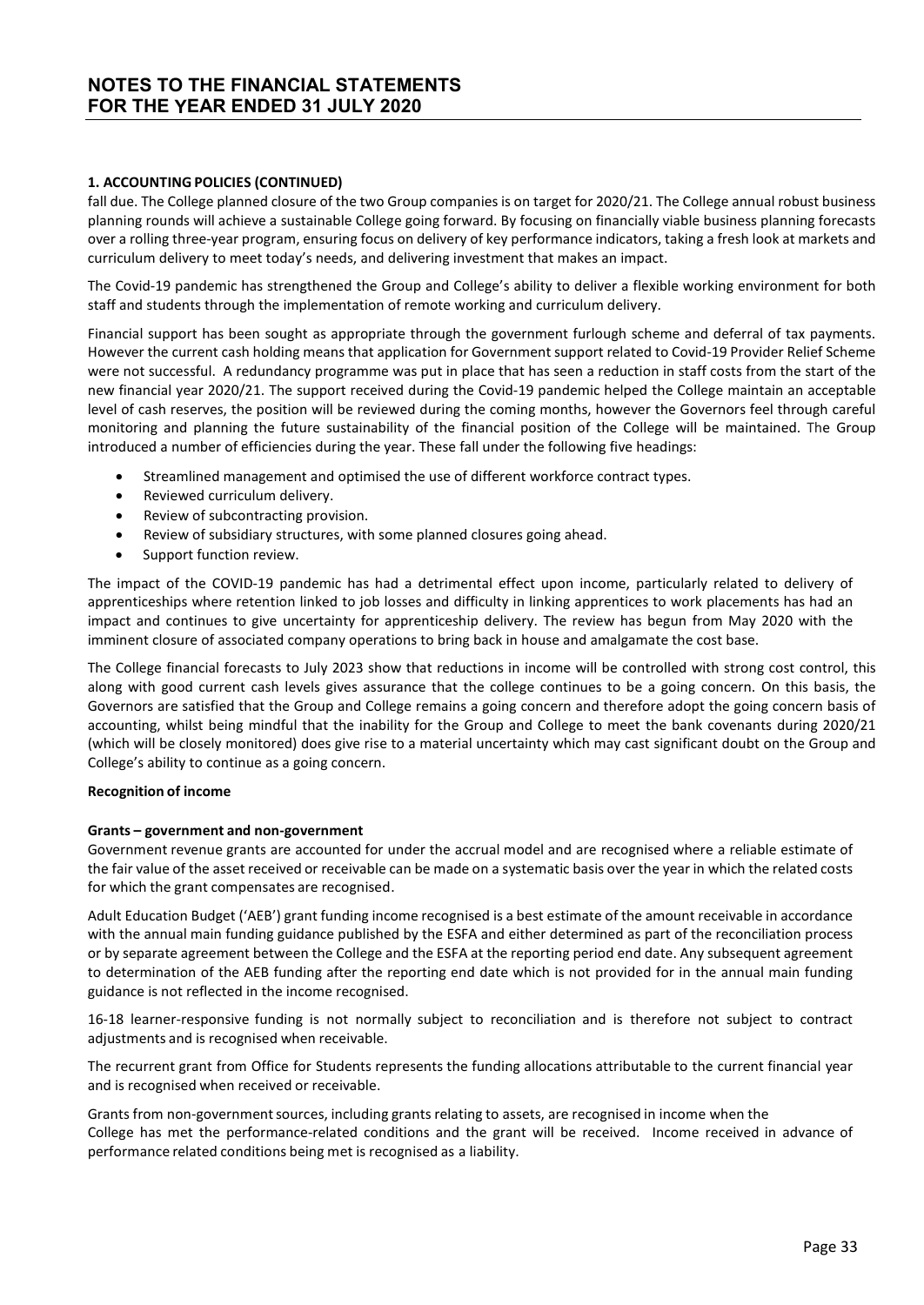Government capital grants for assets are accounted for under the performance model. The grant income received or receivable is recognised in full in profit or loss in the year in which the performance criteria related to the grant are met. Where the performance criteria relating to the grant are not met in the year in which the grant is received, the grant is not recognised in profit or loss.

#### **Tuitions fee Income**

Invoices are raised against courses where a fee is due from the student and recognised in the accounts in the year of study. The student applies where applicable for student finance or advanced learner loan to cover the fees. The fee invoice will be cleared by the Student Loan Company on behalf of the student or the student themselves as applicable.

#### **Workbased Learning Fees**

ESFA funding from the Adult Education Budget to support learning in the workplace combined with learning in the classroom. Income is recognised in the period of study.

#### **Educational Contracts**

Other educational contracts awarded to the College Group, funded by public and/or private sector partners. Income is recognised in line with stage of completion of the contract.

#### **Apprenticeship Income**

Fees received through the ESFA and recognised in the period of study. The retention fee of 20% is recognised when received.

#### **Other income**

Income from the supply of services is recognised at fair value of the consideration received or receivable and represents the value of services to the extent there is a right to consideration.

Income from tuition fees is recognised over the period for which it is received.

All income from short-term depositsis accrued in the year in which it is earned on a receivable basis.

#### **Restructuring Costs**

The cost of redundancy is calculated either in accordance with contractual terms or statutory provisions and a cost is recognised when the Group has a detailed formal plan for restructuring and has raised a valid expectation in those affected by either starting to implement the plan or announcing its main features to those affected and therefore has a legal or constructive obligation to carry out the restructuring. The relevant statutory provisions are based on the employee's age, length of continuous employment and either the statutory figure or actual weekly pay. Considerations will be given to the relevant provisions of the Local Government and Teacher's Pension Schemes.

#### **Retirement benefits**

Retirement benefitsto employees of the College are principally provided by Teachers' Pensions Scheme (TPS) and the West Yorkshire Pension Fund (WYPF), which are multi-employer defined benefit plans.

The TPS is an unfunded scheme. Contributions to the TPS are calculated so as to spread the cost of pensions over employees' working lives with the College in such a way that the pension cost is a substantially level percentage of current and future pensionable payroll. The contributions are determined by the Government Actuary on the basis of valuations using a projected unit method. The TPS is a multi-employerscheme butsufficientinformation is not available to use defined benefit accounting and therefore it is accounted for as a defined contribution scheme, where the amount charged to the statement of comprehensive income is the contributions payable in the year. Differences between contributions payable in the year and contributions actually paid are shown as either accruals or prepayments.

The WYPF is a funded scheme, and the assets of the scheme are held separately. Pension scheme plan assets are measured at fair value and liabilities are measured on an actuarial basis using the projected unit credit method. The actuarial valuations are obtained at least triennially and are updated at each balance sheet date. The amounts charged to operating surplus are the current service costs and the costs of scheme introductions, benefit changes, settlements and curtailments. They are included as part of staff costs. The net interest cost on the net defined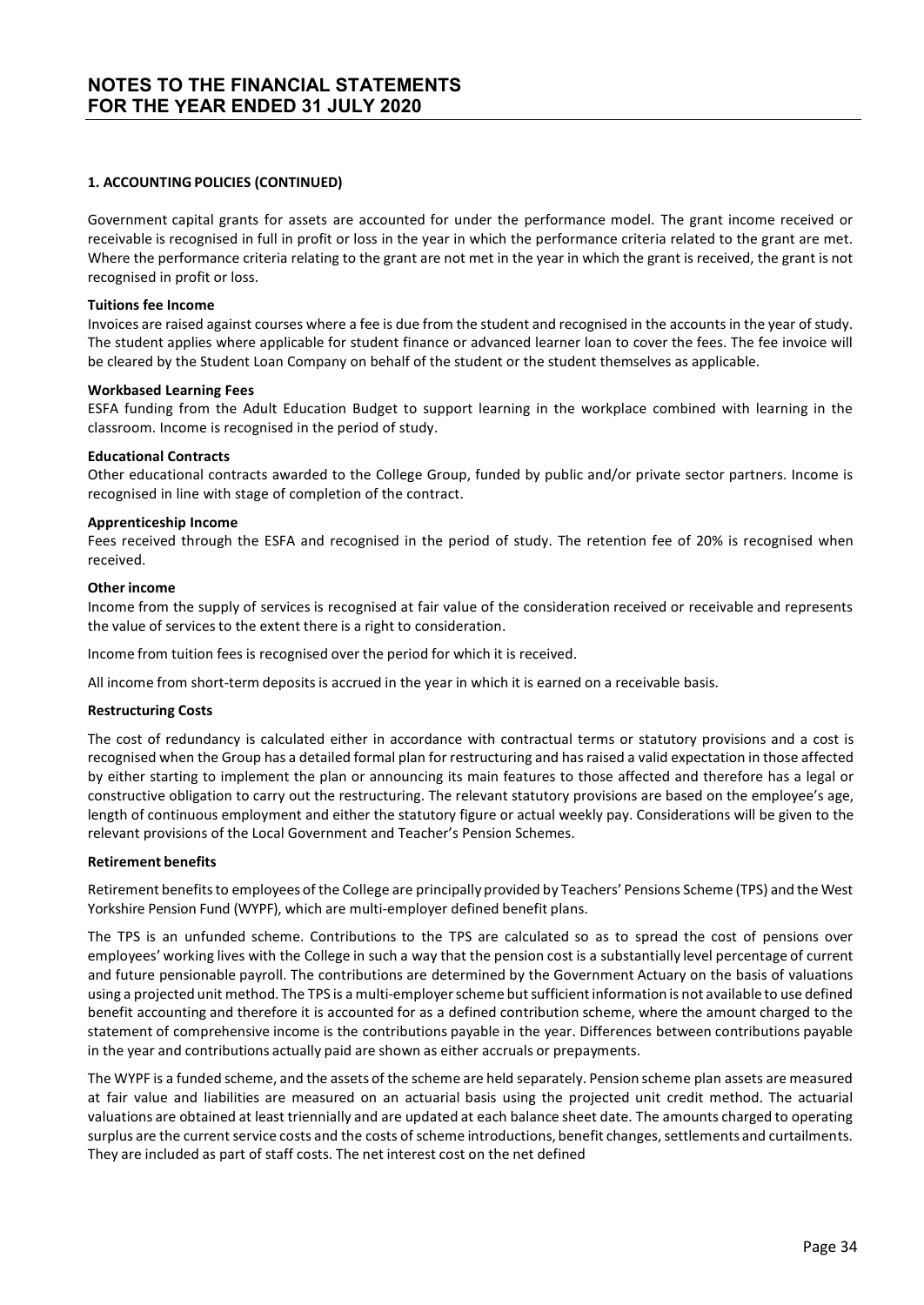benefit liability is included in operating surplus and recognised within finance costs. Re-measurement comprising actuarial gains and losses and the return on scheme assets (excluding amounts include in net interest on the net defined benefit liability) are recognised immediately in other comprehensive income.

#### **Short term Employment benefits**

Short term employment benefits such as salaries and compensated absences (holiday pay) are recognised as an expense in the year in which the employees render service to the College. The cost of any unused holiday entitlement the College expects to pay in future periods is recognised in the year the employees' services are rendered.

#### **Enhanced Pensions**

The actual cost of any enhanced ongoing pension to a former member of staff is paid by a College annually. An estimate of the expected future cost of any enhancement to the ongoing pension of a former member of staff is charged in full to comprehensive income in the year that the member of staff retires. In subsequent years the provision is re-measured, and a charge is made to provisions in the balance sheet using the enhanced pension spreadsheet provided by the association of colleges.

#### **Fixed asset investments**

#### *College*

Interestsin subsidiaries and jointly controlled entities are initially measured at cost and subsequentlymeasured at cost less any accumulated impairment losses in the separate financial statements of the College.

Interestsin subsidiaries and jointly controlled entities are assessed for impairment at each reporting date. Any impairment losses or reversals of impairment losses are recognised immediately in comprehensive income.

*Group*

#### *Jointly controlled entities*

Entities in which the Group has a long-term interest and shares control under a contractual arrangement are classified as jointly controlled entities. Jointly controlled entities are accounted for using the equity method. The investment is initially measured at cost and subsequently adjusted to reflect the College's share of the profit or loss and equity.

#### *Other investments and endowment assets*

Listed investments or endowment assets are stated at fair value through the profit or loss. Investments comprising unquoted equity instruments whose fair values cannot be measured reliably are measure at cost less impairment. The income from the sale of investments is recognised as the sale is completed and any profit arising disclosed in the Statement of Comprehensive Income.

#### **Tangible fixed assets**

Tangible fixed assets are stated at cost or where inherited at deemed cost less accumulated depreciation and accumulated impairment losses.

#### *Land and buildings*

Land and buildings are stated at cost, or deemed cost, for land held at valuation at the date of transition to FRS102 less accumulated impairment losses. Any impartment will be taken into the Income and Expenditure account at this point. Any loss or surplus as a result of the sale of a current asset will be taken into the Income and Expenditure account at the point of sale.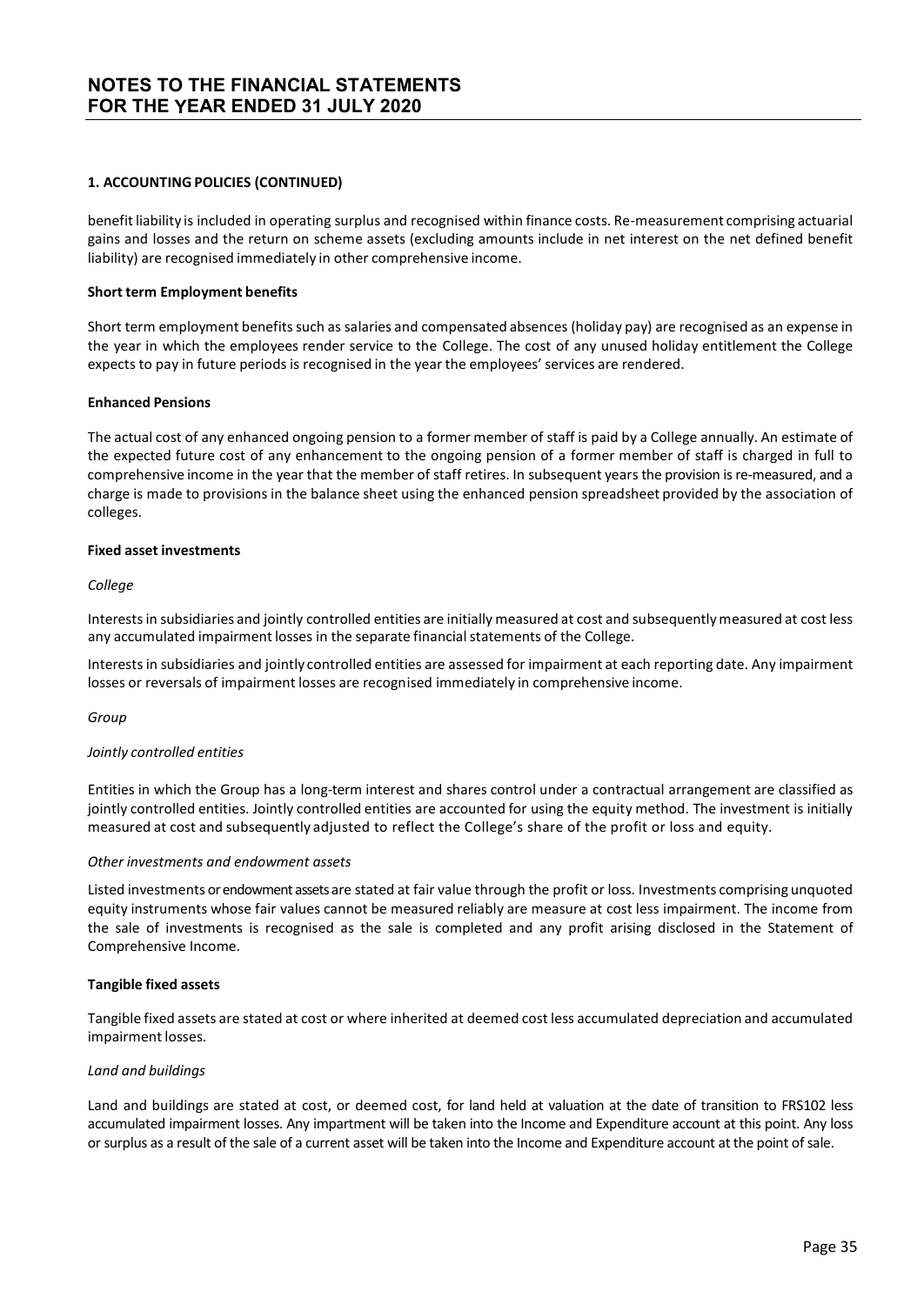#### *Properties under construction*

Properties in the course of construction are accounted for at cost less any identified impairment loss. Cost includes professionalfees and other directly attributable coststhat are necessary to bring the property to operating condition. They are not depreciated until they are brought into use.

#### *Equipment*

Equipment costing less than £1,000 per individual item or set of items acquired together is recognised as expenditure in the year of acquisition. All other equipment is capitalised and recognised at cost less accumulated depreciation and accumulated impairment losses.

#### *Depreciation and residual values*

Freehold land is not depreciated. Depreciation on other assets is calculated, using the straight-line basis, to write off the cost of each asset to its estimated residual value over its expected useful lives, as follows:

| $\bullet$ | Freehold buildings           | - between 10 and 50 years             |
|-----------|------------------------------|---------------------------------------|
| $\bullet$ | Major adoptions to buildings | - 25 years                            |
| $\bullet$ | Furniture and equipment      | - 20% per year - Straight Line Method |
| $\bullet$ | Motor vehicles               | - 25% per year – Straight Line Method |
| $\bullet$ | Fixtures and fittings        | - 10% per year - Straight Line Method |
| $\bullet$ | Computer equipment           | - 25% per year - Straight Line Method |

Residual value is calculated on prices prevailing at the reporting date, after estimated costs of disposal, for the asset as if it were at the age and in the condition expected at the end of its useful life.

Subsequent costs, including replacement parts, are only capitalised when it is probable that such costs will generate future economic benefits. Any replaced parts are then derecognised. All other costs of repairs and maintenance are expenses as incurred.

#### **Impairments of fixed assets**

An assessment is made at each reporting date of whether there are indications that a fixed asset may be impaired or that an impairment loss previously recognised hasfully or partially reversed. If such indications exist, an estimate is made of the recoverable amount of the asset.

Shortfalls between the carrying value of fixed assets and their recoverable amounts, being the higher of fair value less costs to sell and value-in-use, are recognised as impairment losses. Impairment of revalued assets, are treated as a revaluation loss. All other impairment losses are recognised in comprehensive income.

Recognised impairment losses are reversed if, and only if, the reasons for the impairment loss have ceased to apply. Reversals of impairment losses are recognised in comprehensive income or, for revalued assets, as a revaluation gain. On reversal of an impairment loss, the depreciation or amortisation is adjusted to allocate the asset's revised carrying amount (less any residual value) over its remaining useful life.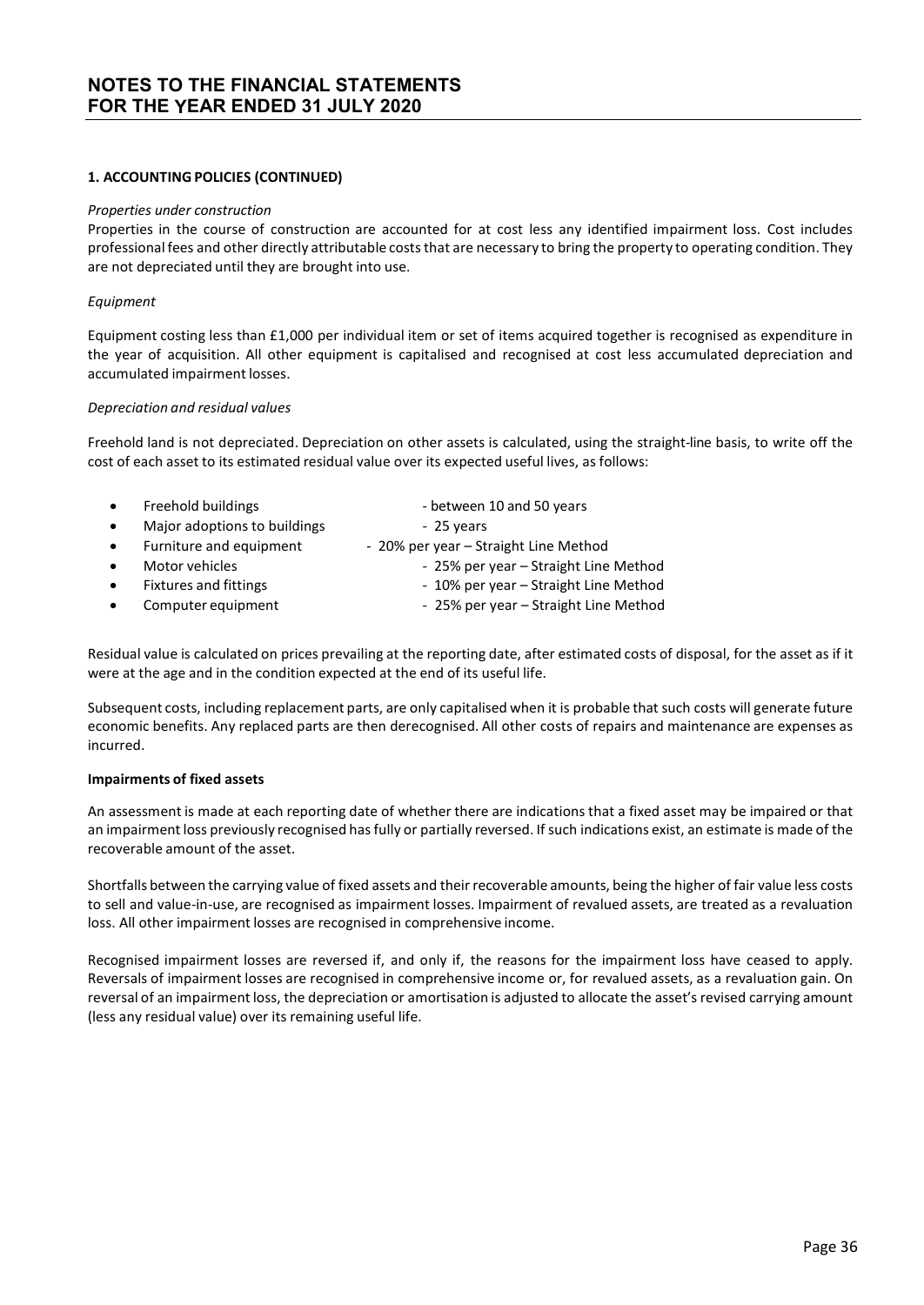#### **Leased assets**

#### *Finance leased assets*

Leasing agreements which transfer to the College substantially all the benefits and risks and rewards incidental to ownership of an asset are treated as finance leases.

Assets held under finance leases are recognised initially at the fair value of the leased asset or, if lower, the present value of minimum lease payments as determined at inception of the lease. Lease payments are treated as consisting of capital and interest elements. The interest is charged to profit or loss so as to produce a constant periodic rate of interest on the remaining balance of the liability.

The corresponding liability to the lessor is included in the balance sheet as a finance lease obligation. Assets are depreciated over the shorter of the lease term and the estimated useful economic life of the asset and assessed for impairment losses in the same way as owned assets.

#### *Operating leases*

All leases are operating leases and annual rents are charged to comprehensive income on a straight-line basis over the lease term.

#### **Financial Instruments**

The Group has chosen to adopt Sections 11 and 12 of FRS 102 in full in respect of financial instruments.

#### *Financial assets and liabilities*

Financial assets and financial liabilities are recognised when the Group becomes a party to the contractual provisions of the instrument.

Financial liabilities and equity are classified according to the substance of the financial instruments contractual obligations, rather than the financial instrument'slegal form.

All financial assets and liabilities are initially measured at transaction price (including transaction costs), except for those financial assets measured at fair value through the profit or loss, which are initially measure at fair value (which is normally the transaction price excluding transaction costs), unless arrangement constitutes a financing transaction. A financial asset or financial liability that is payable or receivable in one year is measured at the undiscounted amount expected to be received or paid net of impairment, unless it is a financing transaction. If an arrangement constitutes a financing transaction, the financial asset or financial liability is measured at the present value of the future payments discounted at a market rate of interest for a similar debt instrument.

Financial assets and financial liabilities are offset only when there is a current legally enforceable right to set off the recognised amounts and the intention to either settle on a net basis, or to realise the asset and settle the liability simultaneously.

A financial asset is derecognised only when the contractual rights to cash flows expire or are settled, or substantially all the risks and rewards of ownership are transferred to another party, or if some significant risks and rewards of ownership are retained but control of the asset has transferred to another party that is able to sell the asset in its entirety to an unrelated third party. A financial liability (or part thereof) is derecognised when the obligation specified in the contract is discharged, cancelled or expires.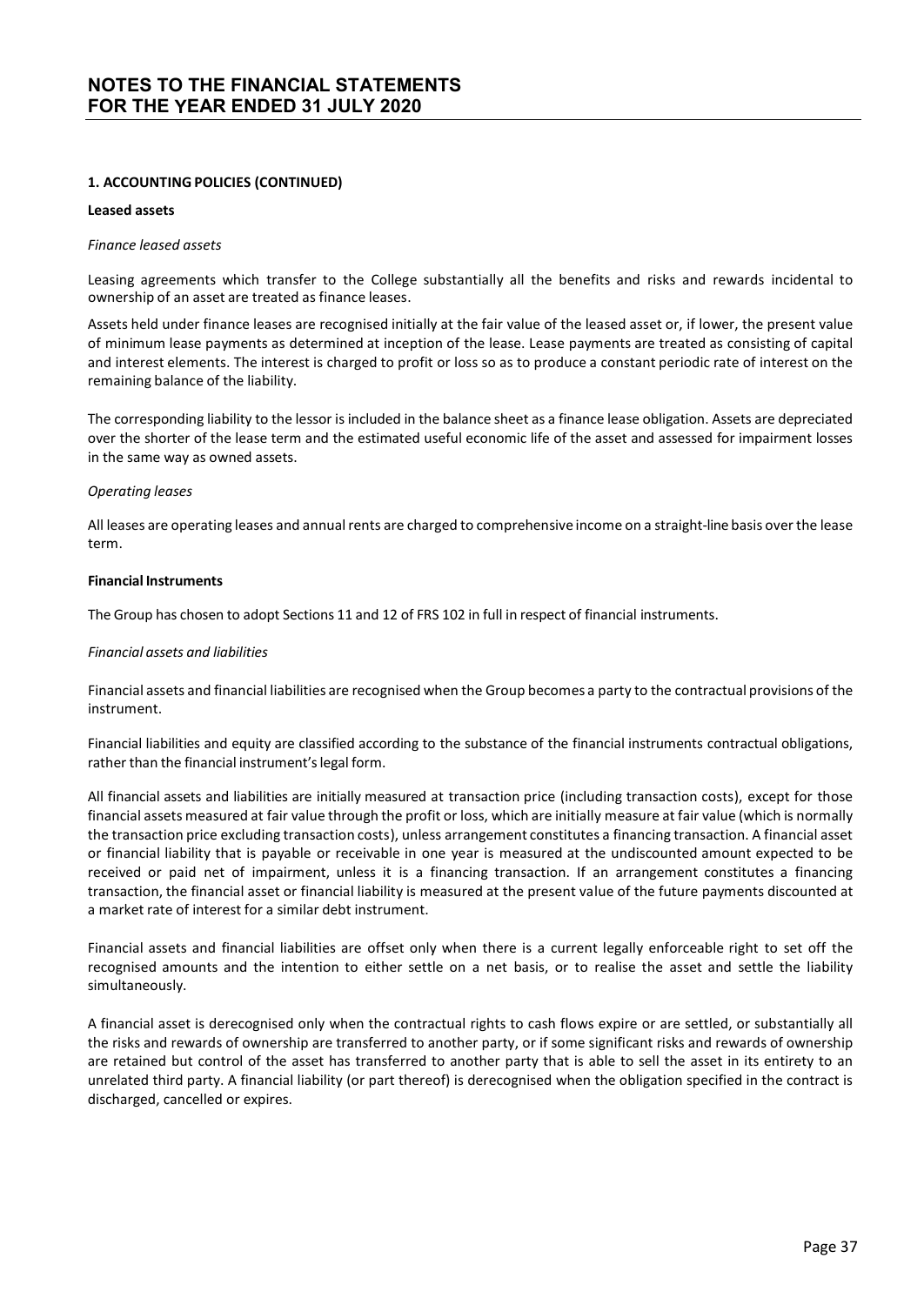#### **Taxation**

The College is considered to pass the tests set out in Paragraph 1 Schedule 6 Finance Act 2010 and therefore it meets the definition of a charity for UK corporation tax purposes. Accordingly, the College is potentially exempt from taxation in respect of income or capital gains received within categories covered by sections 478-488 of the Corporation Tax Act 2010 or Section 256 of the Taxation of Chargeable Gains Act 1992, to the extent thatsuch income or gains are applied exclusively to charitable purposes.

The College is partially exempt in respect of Value Added Tax, so that it can only recover around 3% of the VAT charged on its inputs. Irrecoverable VAT on inputs is included in the costs of such inputs and added to the cost of tangible fixed assets as appropriate, where the inputs themselves are tangible fixed assets by nature.

Training for Bradford Limited and Beacon Recruitment and Placement Services Limited are subject to both corporation tax and to VAT in the same way as any commercial organisation.

#### **Provisions and contingent liabilities**

Provisions are recognised when the College has a present legal or constructive obligation as a result of a past event, it is probable that a transfer of economic benefit will be required to settle the obligation and the amount of the obligation can be reliably measured.

Where the effect of the time value of money is material, the amount expected to be required to settle the obligation is recognised at present value using a pre-tax discount rate that reflects the risks specific to the liability. The unwinding of the discount is recognised as a finance cost in the statement of comprehensive income in the year it arises.

A contingent liability arises from a past event that gives the College a possible obligation whose existence will only be confirmed by the occurrence or otherwise of uncertain future events not wholly within the control of the College. Contingent liabilities also arise in circumstances where a provision would otherwise be made but either it is not probable that an outflow of resources will be required or the amount of the obligation cannot be reliably measured.

Contingent liabilities are not recognised in the balance sheet but are disclosed in the notes to the financial statements.

#### **Unrestricted reserves**

*Income and expenditure reserve* Cumulative surplus/deficit generated by the Group.

#### *Revaluation reserve*

The cumulative revaluation gains and losses in respect of land and buildings, except revaluation gains and losses recognised in profit or loss.

#### **Agency arrangements**

The College acts as an agent in distributing discretionary support funds from the funding bodies. Payments received from the funding bodies and subsequent disbursements to students are excluded from the income and expenditure of the College where the College does not have control of the economic benefit related to the transaction.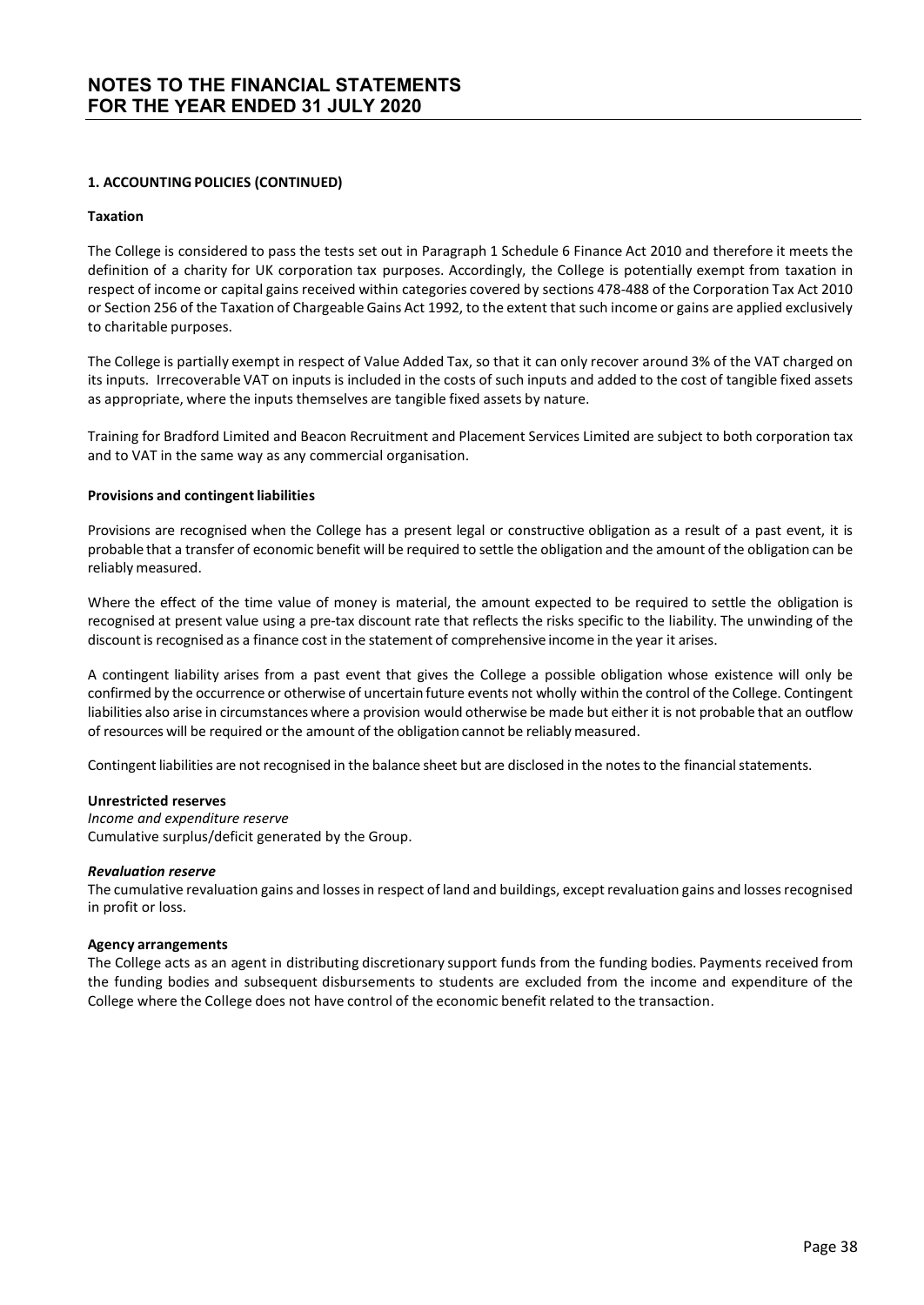#### **CRITICAL ACCOUNTING JUDGEMENTS AND ESTIMATION OF UNCERTAINTY**

Estimates and judgements are continually evaluated and are based on historical experience and other factors, including expectations of future events that are believed to be reasonable under the circumstances.

#### *Critical areas of judgement*

In preparing these financial statements, management have made the following judgements and estimates:

• In categorising leases as finance leases or operating leases, management makes judgements as to whether significant risks and rewards of ownership have transferred to the Group and College as lessee.

Critical accounting estimates and assumptions:

• Tangible fixed assets

Tangible fixed assets are depreciated over their useful lives taking into account residual values, where appropriate. The actual lives of the assets and residual values are assessed annually and may vary depending on a number of factors. In re-assessing asset lives, factors such as technological innovation, maintenance programmes, economic utilisation and physical condition of the assets are taken into account. Residual value assessments consider issues such as future market conditions and the remaining life of the asset.

• West Yorkshire Pension Fund

The present value of the West Yorkshire Pension Fund defined benefit liability depends on a number of factors that are determined on an actuarial basis using a variety of assumptions. The assumptions used in determining the net cost (income) for pensions include the discount rate. Any changes in these assumptions, which are disclosed in note 25, will impact the carrying amount of the pension liability. Furthermore a roll forward approach which projects results from the latest full actuarial valuation performed at 31 March 2019 has been used by the actuary in valuing the pensions liability at 31 July 2020. Any differences between the figures derived from the roll forward approach and a full actuarial valuation would impact on the carrying amount of the pension liability.

• Impairment of fixed assets

The Group considers whether tangible fixed assets are impaired. Where an indication of impairment is identified the estimation of the recoverable amount of the asset or the recoverable amount of the cash-generating unit is required. There was no indication of impairment in current year.

Recoverability of trade and other debtors

• The Group and College makes an estimate of the recoverable value of trade and other debtors. When assessing impairment of trade and other debtors, management considers factors including the ageing profile and historical experience of the customer. The Covid-19 pandemic has no effect on our anticipation for recovery of outstanding debt.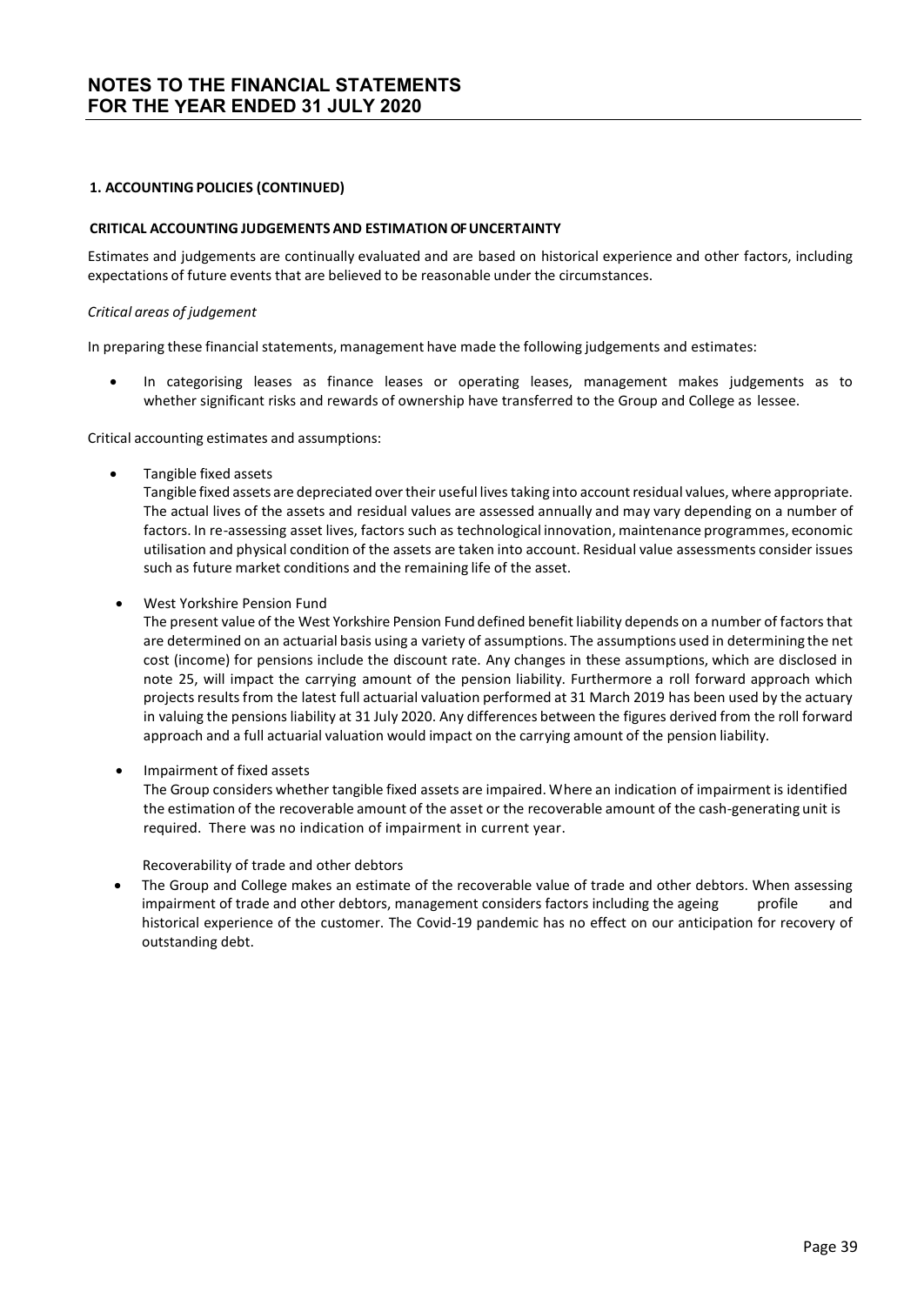#### **2. FUNDING BODY GRANTS**

|                                                                               | 2020           | 2019                    |                |                  |
|-------------------------------------------------------------------------------|----------------|-------------------------|----------------|------------------|
| Detail of grant income:                                                       | Group<br>f'000 | <b>College</b><br>f'000 | Group<br>f'000 | College<br>f'000 |
| <b>Recurrent Grants</b>                                                       |                |                         |                |                  |
| Education and Skills Funding Agency - Adult                                   | 8,095          | 8,095                   | 8,941          | 8,941            |
| Education and Skills Funding Agency - 16-18                                   | 17,324         | 17,324                  | 20,744         | 20,744           |
| Apprenticeship contracts                                                      | 3,523          | 3,523                   | 3,272          | 3,272            |
| Office for Students                                                           | 134            | 134                     | 128            | 128              |
| <b>Specific Grants</b>                                                        |                |                         |                |                  |
| Education and Skills Funding Agency - Exceptional<br><b>Financial Support</b> |                | -                       | 17,838         | 17,838           |
| Teachers Pension Scheme contribution grant                                    | 983            | 983                     |                |                  |
| Office for Students revenue grants                                            | 765            | 765                     | 975            | 975              |
| DfE grants                                                                    | 475            | 475                     | 421            | 421              |
| <b>Total</b>                                                                  | 31,299         | 31,299                  | 52,319         | 52,319           |

The Education and Skills Funding Agency (non-recurrent grant) – Adult funding includes in Community Learning funds of £956k for 2020 (2019: £956k).

Exceptional Financial Support recognised in 2019 relates to grants received from the ESFA to meet immediate cash needs (£4.866m) in addition to ESFA debt forgiveness of £12.972m, which is disclosed within other income. In the comparative period this amount was disclosed within other income.

The comparative information presented for Group and College has been restated to include apprenticeship contract income in line with the requirements of the FE HE SORP. These amounts were previously offset against other operating expenses.

#### **3. TUITION FEES AND EDUCATION CONTRACTS**

| Details of fee income:               | 2020   |                | 2019   |         |
|--------------------------------------|--------|----------------|--------|---------|
|                                      | Group  | <b>College</b> | Group  | College |
| <b>Tuition Fees</b>                  | £'000  | f'000          | f'000  | f'000   |
| UK higher education students         | 7,627  | 7,627          | 8,710  | 8,710   |
| <b>Trainee Teachers</b>              | 2,923  | 2,923          | 3,154  | 3,154   |
| UK and EU further education students | 1,714  | 1,714          | 1,508  | 1,508   |
| Work based learning fees             | -      |                | 908    | 908     |
| <b>Education contracts</b>           | 30     | 30             | 135    | 135     |
| <b>Total</b>                         | 12,294 | 12,294         | 14,415 | 14,415  |

#### **Details of grant and fee income**

|                                                   | Year ended   | Year ended   |
|---------------------------------------------------|--------------|--------------|
|                                                   | 31 July 2020 | 31 July 2019 |
|                                                   | £000         | £000         |
| Grant income from the Office for Students         | 899          | 1,103        |
| Grant income from other bodies                    | 30,400       | 51,216       |
| Fees income for taught awards (exclusive of VAT)  | 12.294       | 14,415       |
| Fee income for research awards (exclusive of VAT) |              |              |
| Fee income for non-qualifying courses             | ۰            |              |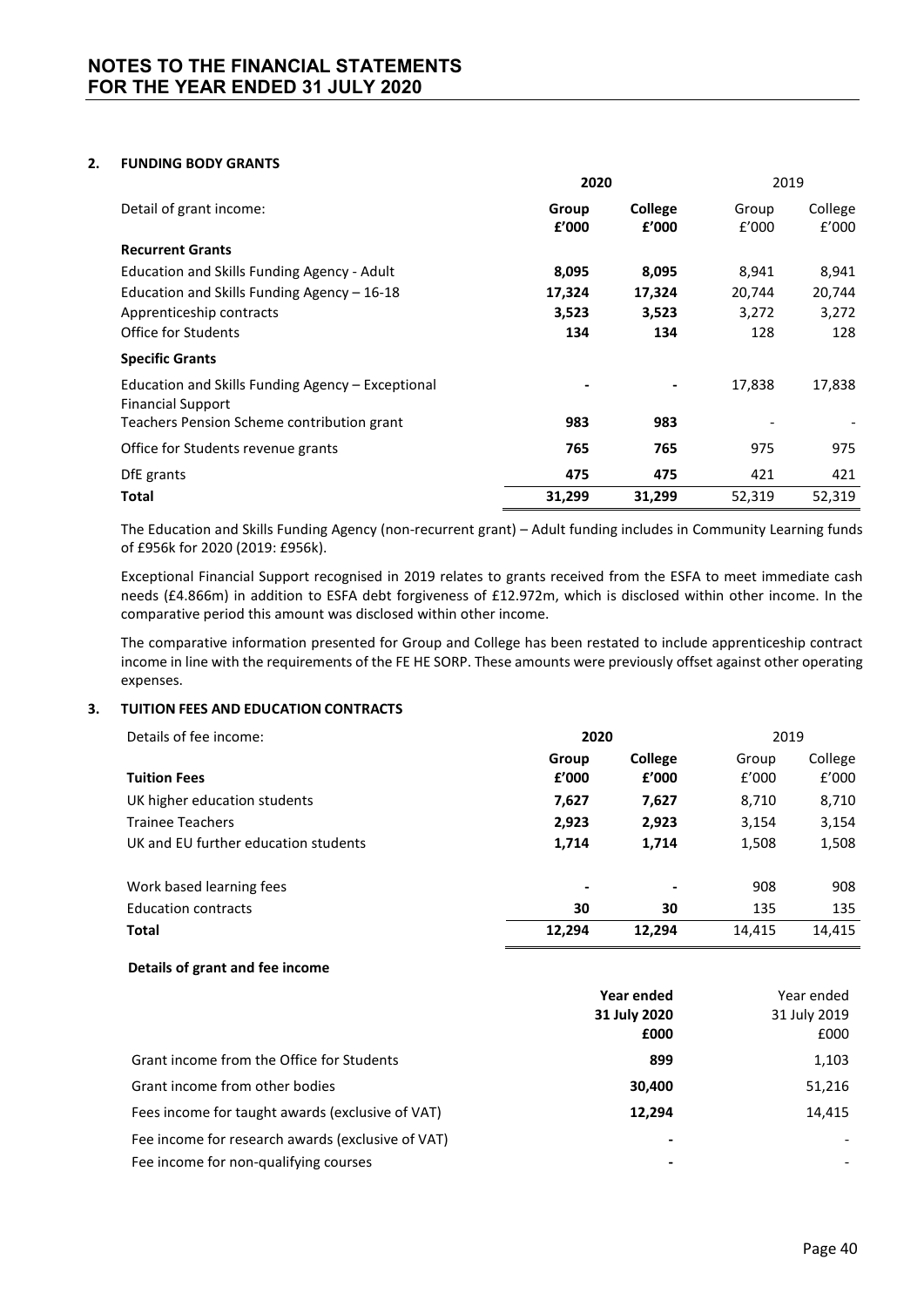### **NOTES TO THE FINANCIAL STATEMENTS FOR THE YEAR ENDED 31 JULY 2020**

| 4. | Total grant and fee income<br><b>OTHER GRANTS AND CONTRACTS</b> |       | 43,593         |       | 66,734                   |
|----|-----------------------------------------------------------------|-------|----------------|-------|--------------------------|
|    |                                                                 | 2020  |                |       | 2019                     |
|    |                                                                 | Group | <b>College</b> | Group | College                  |
|    |                                                                 | f'000 | £'000          | f'000 | f'000                    |
|    | Other grants and contracts                                      | 376   | 376            | 707   | 707                      |
|    | Coronavirus Job Retention Scheme Grant                          | 51    | 26             | ۰     | $\overline{\phantom{0}}$ |
|    | <b>Total</b>                                                    | 427   | 402            | 707   | 707                      |

The corporation applied to the furlough scheme for invigilators and some Training for Bradford staff, under the government's Coronavirus Job Retention Scheme. The Group funding received of £51k relates to staff costs which are included within the staff costs note as appropriate.

#### **5. OTHER INCOME**

|                                    | Group<br>£'000 | <b>College</b><br>f'000 | Group<br>f'000 | College<br>£'000 |
|------------------------------------|----------------|-------------------------|----------------|------------------|
| Other income generating activities | 24             | 24                      | 24             | 24               |
| Finance Income                     | ۰              | $\blacksquare$          | 12.972         | 12,972           |
| Miscellaneous income               | 381            | 286                     | 576            | 358              |
| Total                              | 405            | 310                     | 13,572         | 13,354           |

Finance income recognised in 2019 relates to Lloyds bank matched debt forgiveness of £12.972m.

#### **6. INVESTMENT INCOME**

|                           | 2020           |                         | 2019           |                  |
|---------------------------|----------------|-------------------------|----------------|------------------|
|                           | Group<br>£'000 | <b>College</b><br>£'000 | Group<br>£'000 | College<br>f'000 |
| Other interest receivable | 43             | 42                      | 46             | 44               |
| Total                     | 43             | 42                      | 46             | 44               |

#### **7. DONATIONS**

No donations were received in year or prior year.

#### **8. STAFF COSTS AND KEY MANAGEMENT PERSONNEL REMUNERATION – GROUP AND COLLEGE**

The average number of persons (including key management personnel) employed by the College during the year, expressed as an average by head count, was:

|                    | 2020         |                       | 2019         |                |
|--------------------|--------------|-----------------------|--------------|----------------|
|                    | Group<br>No. | <b>College</b><br>No. | Group<br>No. | College<br>No. |
| Teaching staff     | 460          | 409                   | 532          | 464            |
| Non-teaching staff | 399          | 370                   | 362          | 324            |
| Total              | 859          | 779                   | 894          | 788            |

Previously staff numbers have been disclosed as full time equivalents. In accordance with the Accounts Direction 2019 to 2020, staff numbers are disclosed on an average headcount basis. Comparatives have been restated to reflect this change.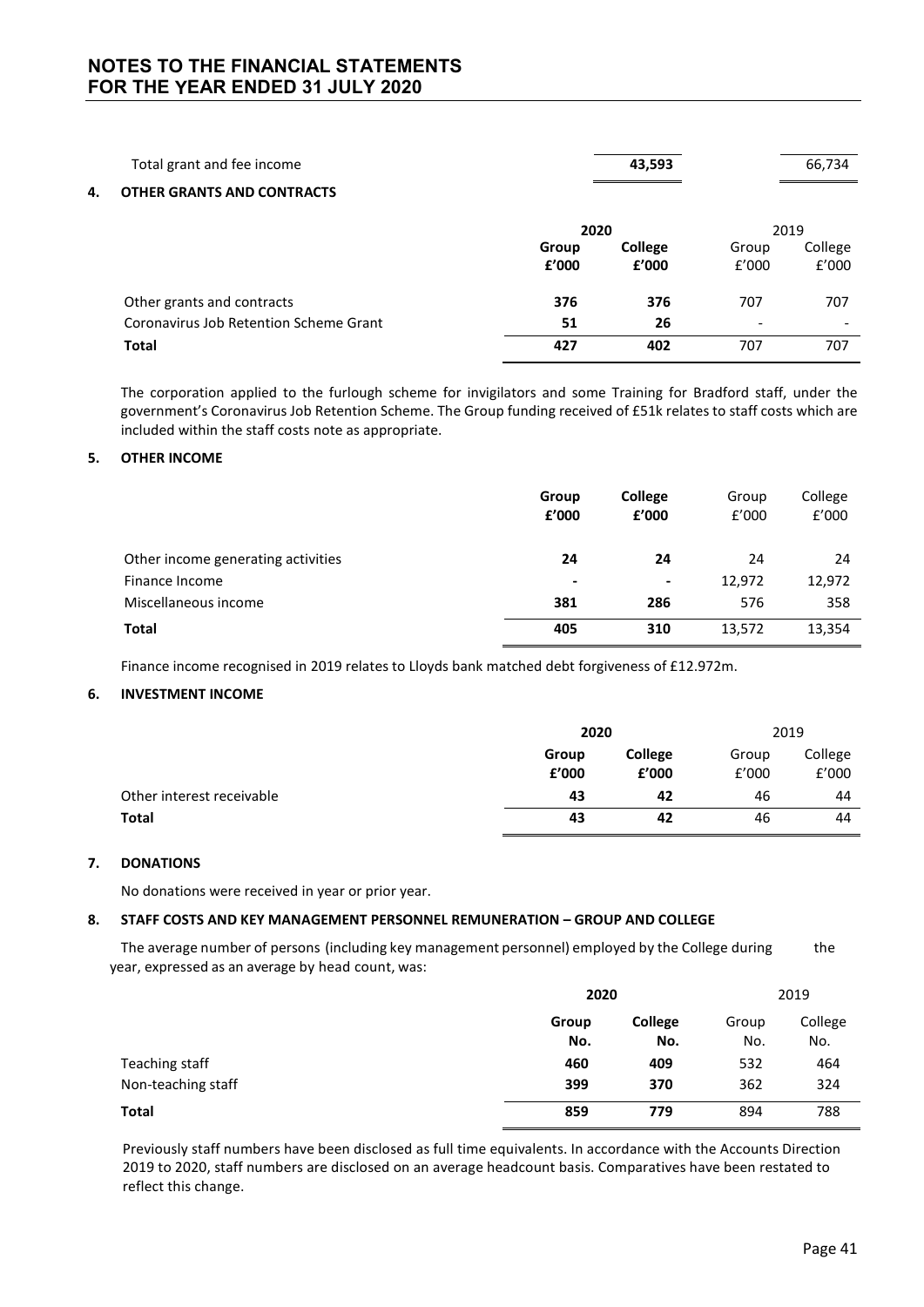#### **8. STAFF COSTS AND KEY MANAGEMENT PERSONNEL REMUNERATION – GROUP AND COLLEGE (CONTINUED)**

#### **Staff costs for the above persons**

|                                       | 2020   |                | 2019   |         |
|---------------------------------------|--------|----------------|--------|---------|
|                                       | Group  | <b>College</b> | Group  | College |
|                                       | £'000  | £'000          | f'000  | f'000   |
| Wages and salaries                    | 20,176 | 18,236         | 23,432 | 20,877  |
| Social security costs                 | 1,881  | 1,709          | 2,314  | 2,103   |
| Other pension costs                   | 5,377  | 5,291          | 5,453  | 5,357   |
| Apprenticeship Levy                   |        |                | 240    | 240     |
| Payroll sub-total                     | 27,434 | 25,236         | 31,439 | 28,577  |
| Contracted out staffing services      | 588    | 1,707          |        |         |
|                                       | 28,022 | 26,943         | 31,439 | 28,577  |
| Restructuring costs - Contractual     | 169    | 104            | 2,840  | 2,659   |
| Restructuring costs – Non-Contractual | 38     | 30             |        |         |
| <b>Total staff costs</b>              | 28,229 | 27,077         | 34,279 | 31,236  |

Restructuring costs are as approved at Corporation.

Salary sacrifice schemes in operation during 2019/20 include childcare voucher scheme and cycle to work scheme.

#### **Key management personnel compensation**

Key management personnel are those persons having authority and responsibility for planning, directing and controlling the activities of the College and are represented by the College Executive Team, which comprised the Chief Executive Officer, Deputy Chief Executive Officer, Vice Principal – Quality and Student Experience, Vice Principal – Curriculum and Development and the Director of People Services.

The emoluments of the KMP and the AO, are considered by the Remuneration Committee, who make recommendations to The Corporation for the approval of KMP and AO emoluments in line with the AoCs Colleges Senior Post Holder Remuneration Code.

Emoluments of key management personnel, Accounting Officer and other higher paid staff

|                                        | 2020 | 2019 |
|----------------------------------------|------|------|
|                                        | No.  | No.  |
| The number of key management personnel |      |      |
| including Accounting Officer was:      |      |      |
|                                        |      |      |

The numbers of key management personnel were slightly lower in 2020 than 2019 due to the post holders being in post for the full year with no changes. The 2019 number is reflective of changes within the same post during the year.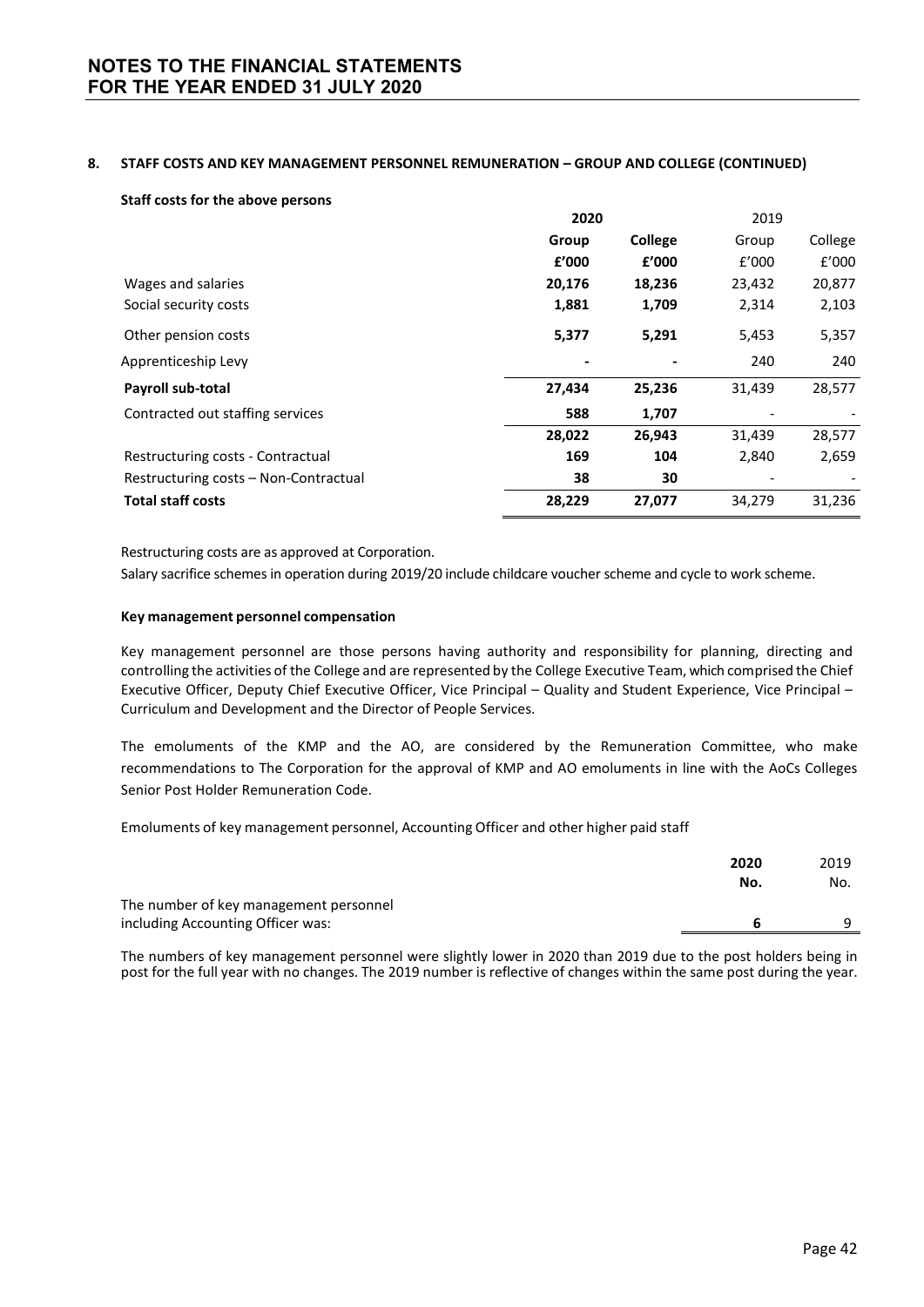#### **8. STAFF COSTS AND KEY MANAGEMENT PERSONNEL REMUNERATION – GROUP AND COLLEGE (CONTINUED)**

The number of key management personnel and other staff who received annual emoluments, excluding pension contributions and employer's national insurance but including benefitsin kind, in the following ranges was:

|                           |              | Key management |      | Other staff |
|---------------------------|--------------|----------------|------|-------------|
|                           |              | personnel      |      |             |
|                           | 2020         | 2019           | 2020 | 2019        |
|                           | No.          | No.            | No.  | No.         |
| £60,001 to £65,000 p.a.   |              |                | 4    | 3           |
| £65,001 to £70,000 p.a    | 1            |                | 5    | 6           |
| £70,001 to £75,000 p.a.   |              |                | 1    | 2           |
| £75,001 to £80,000 p.a.   |              |                | 1    | 1           |
| £80,001 to £85,000 p.a.   |              | $\mathbf{1}$   |      |             |
| £85,001 to £90,000 p.a.   | 1            | $\overline{2}$ |      |             |
| £90,001 to £95,000 p.a.   |              | 1              |      |             |
| £95,001 to £100,000 p.a.  | $\mathbf{2}$ |                |      |             |
| £100,001 to £105,000 p.a. |              |                |      |             |
| £105,001 to £110,000 p.a. |              |                |      |             |
| £110,001 to £115,000 p.a. | 1            | 3              |      |             |
| £115,001 to £120,000 p.a. |              |                |      |             |
| £120,001 to £125,000 p.a. |              | 1              |      |             |
| £125,001 to £130,000 p.a. |              |                |      |             |
| £135,001 to £140,000 p.a. |              |                |      |             |
| £140,001 to £145,000 p.a. |              |                |      |             |
| £145,001 to £150,000 p.a. |              |                |      |             |
| £150,001 to £160,000 p.a. |              |                |      |             |
| £160,001 to £165,000 p.a. | $\mathbf{1}$ | $\mathbf{1}$   |      |             |
|                           | 6            | 9              | 11   | 12          |

All key personnel during the year 2019-20 were full time, where key personnel are part-time these are grossed up to full time equivalent and staff on maternity, paternity of sickness leave are expressed at their usual rate of pay.

Key management personnel (Including the Accounting Officer) total compensation is made up as follows:-

|                                      | 2020  | 2019  |
|--------------------------------------|-------|-------|
|                                      | £'000 | f'000 |
| Salaries - gross of salary sacrifice | 639   | 486   |
| Benefits in kind                     |       | ۰.    |
| <b>Employers National insurance</b>  | 81    | 62    |
|                                      | 720   | 548   |
| Employers pension contributions      | 114   | 62    |
| <b>Total Emoluments</b>              | 834   | 610   |

2018/19 covered part years as the Executive Team where not fully in place. 2019/20 reflects a full year.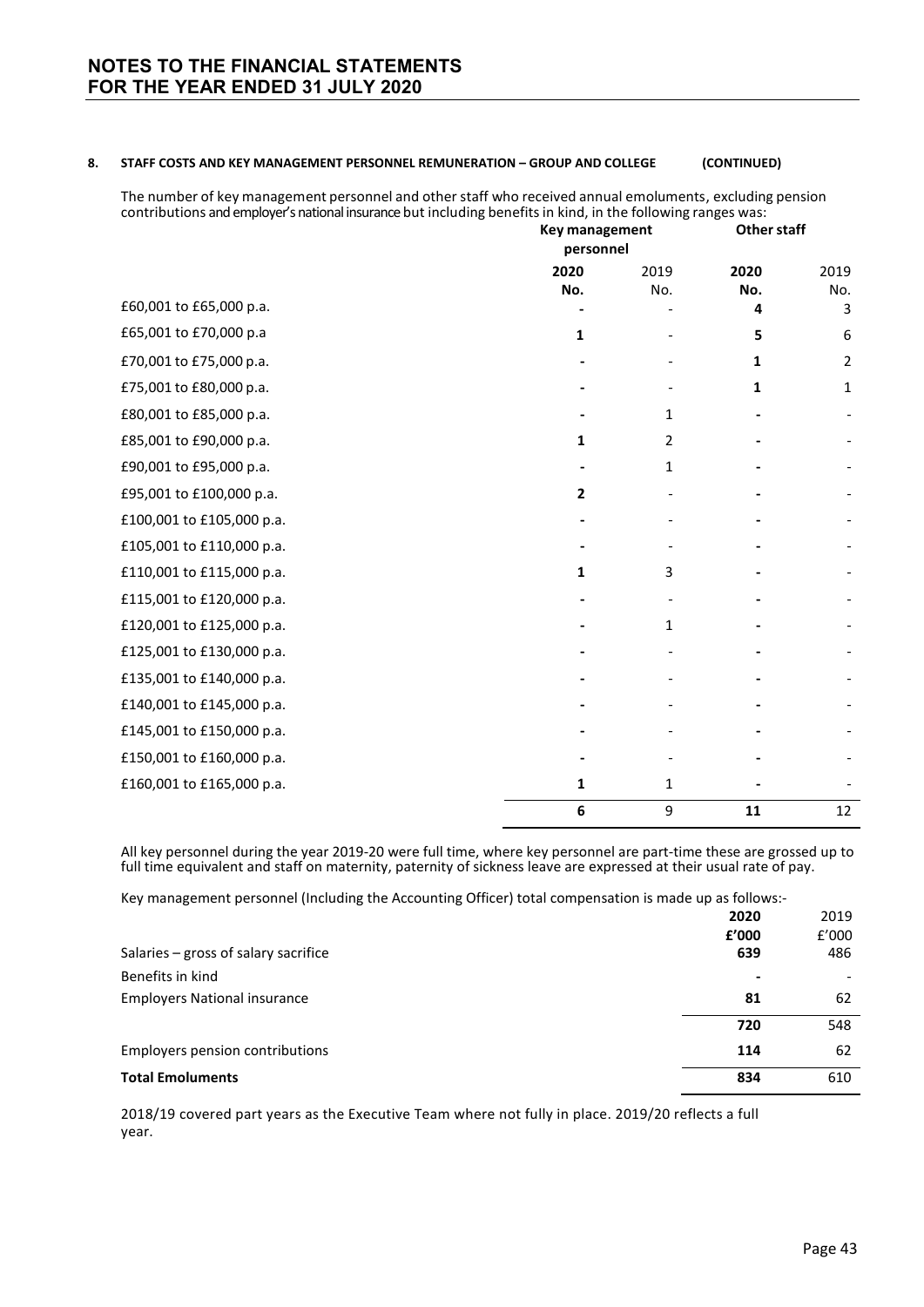#### **8. STAFF COSTS AND KEY MANAGEMENT PERSONNEL REMUNERATION – GROUP AND COLLEGE (CONTINUED)**

The above emoluments include amounts payable to the Accounting Officer (who is also the highest paid of key management personnel) of:

|                                      | 2020  | 2019  |
|--------------------------------------|-------|-------|
|                                      | £'000 | f'000 |
| Salaries - gross of salary sacrifice | 165   | 141   |
| Benefits in kind                     | 22    | 18    |
|                                      | 187   | 159   |
| Employers pension contributions      | 38    | 22    |
| <b>Total Emoluments</b>              | 225   | 181   |

**Relationship of Chief Executive Officer pay and remuneration expressed as a multiple:**

|                                                                   | 2020 | 2019 |
|-------------------------------------------------------------------|------|------|
| CEO's basic salary as a multiple of the median of all staff       | 4.61 | 4.61 |
| CEO's total remuneration as a multiple of the median of all staff | 4.61 | 4.34 |

C Webb held office of the Chief Executive Officer for the full year of 2019-20.

#### **The multiple is expressed against employee full time equivalent hours**:

The remuneration package of Key management staff, including Chief Executive Officer, is subject to annual review by the Remuneration Committee of the Corporation, who set the appropriate remuneration in line with AoC's Senior Staff Remuneration Code in July 2019, based on effectiveness of the senior post holders. The Committee terms of reference are tasked with avoiding rewarding poor performance. Benchmarking information is referenced to provide objective guidance.

The Executive Team reports to the Chair of Board, who undertakes an annual review of their performance against the college's overall objectives using both qualitative and quantitative measures of performance. There was no severance payment's approved by the College's Remuneration Committee in year any redundancy

payments were due to restructure.

The Chief Executive Officer's basic salary is 4.61 (4.56 in 2019 refers to three split terms for the CEO post) times the median total remuneration of staff, where the median total remuneration is calculated on a full time equivalent basis for the total remuneration by the College to its staff.

The College's operating context and performance in 2019-20 are described in detail elsewhere in these financial statements. The Chief Executive Officer's remuneration is set in the context of a college with a turnover of £43.7m with operating deficit of (£3.6m) before other gains and losses. The College operates in an increasingly competitive student recruitment environment, linked to demographic factors and changes in government policy. Major risks include rising competition in the local area, financial sustainability and rising pension's costs. In 2019-20 the College has been impacted by the COVID-19 pandemic a recovery programme to strengthening academic and financial sustainability is being formulated. There are significant challenges in both the FE and HE sectors in England in the year ahead.

#### **Governors'remuneration**

The Accounting Officer and the governor staff members only receive remuneration in respect of services they provide undertaking their roles of Principal and staff members under contracts of employment and not in respect of their roles as governors. The other members of the Corporation did not receive any payments from the College in respect of their roles as governors.

During the year three governors (2019: five governors) were paid total expenses of £1,235 (2019: £2,156) in respect of travel and subsistence and other out of pocket expenses incurred in the course of their duties.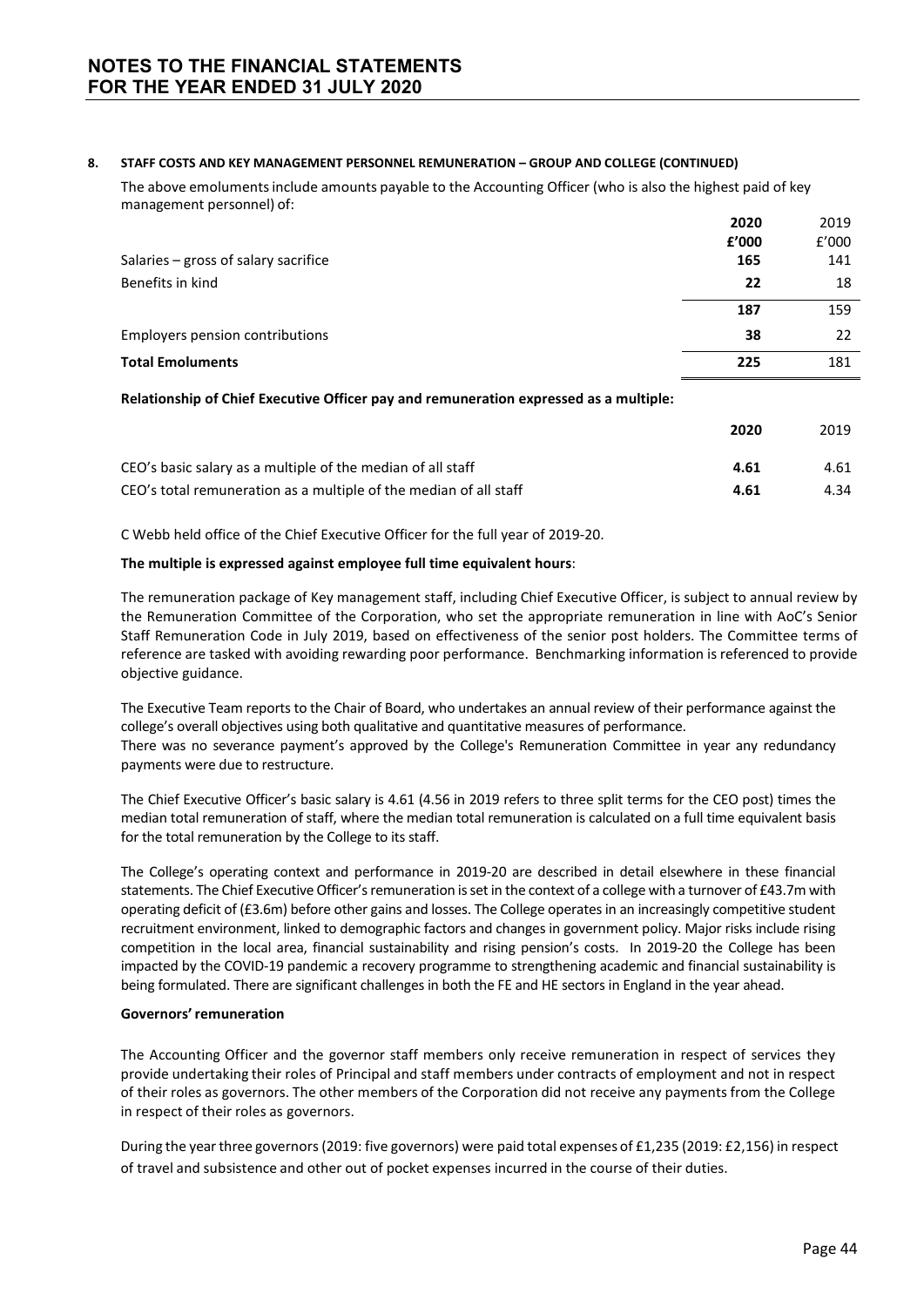### **NOTES TO THE FINANCIAL STATEMENTS FOR THE YEAR ENDED 31 JULY 2020**

| 9. | <b>OTHER OPERATING EXPENSES</b> | 2020           |                         | 2019           |                  |
|----|---------------------------------|----------------|-------------------------|----------------|------------------|
|    |                                 | Group<br>£'000 | <b>College</b><br>f'000 | Group<br>f'000 | College<br>f'000 |
|    | Teaching costs                  | 3,860          | 6,624                   | 4,690          | 8,509            |
|    | Non-teaching costs              | 6,660          | 4,349                   | 7,365          | 6,311            |
|    | Premises costs                  | 4,620          | 4,620                   | 5,088          | 5,088            |
|    | HE Bursaries paid               |                | $\blacksquare$          | 70             | 70               |
|    | <b>Total</b>                    | 15,140         | 15,593                  | 17.213         | 19,978           |

The comparative information presented for Group and College has been restated to include apprenticeship subcontract costs in line with the requirements of the FE HE SORP. These amounts were previously offset by apprenticeship income.

|                                                 | 2020           |                  | 2019           |                              |
|-------------------------------------------------|----------------|------------------|----------------|------------------------------|
| Deficit before tax after charging/(crediting):  | Group<br>£'000 | College<br>£'000 | Group<br>f'000 | College<br>f'000             |
| <b>External auditors' remuneration:</b>         |                |                  |                |                              |
| Financial statements audit                      | 93             | 59               | 69             | 50                           |
| Other services provided by the financial        |                |                  |                |                              |
| statements auditors:<br>Assurance services      | 4              | 4                | 4              | 4                            |
| Other services                                  | 14             | 14               |                |                              |
| Internal auditors' remuneration:                |                |                  |                |                              |
| Internal audit work                             | 44             | 44               | 63             | 63                           |
| Other services provided by the internal auditor |                |                  | 12             | 12                           |
| Loss on disposal of tangible fixed assets       | (35)           | (35)             | (9)            | $\qquad \qquad \blacksquare$ |
| <b>Impairment of investment</b>                 |                |                  |                | (10)                         |
| <b>Operating lease rentals</b>                  | 327            | 327              | 342            | 342                          |

|                                         | 2020  | 2019          |
|-----------------------------------------|-------|---------------|
| Access and participation plans spending | f'000 | f'000         |
|                                         |       |               |
| Access Investment                       | 371   | 286           |
| <b>Financial Support for Students</b>   | 104   | 168           |
| Disability support                      | 330   | 329           |
| Research and Evaluation                 | 2     | $\mathcal{P}$ |
|                                         | 807   | 785           |
|                                         |       |               |

### **10. INTEREST AND OTHER FINANCE COSTS – GROUP AND COLLEGE**

|                                                     | 2020  | 2019  |
|-----------------------------------------------------|-------|-------|
|                                                     | f'000 | f'000 |
| Bank loans, overdrafts and other loans              | 691   | 7.630 |
| Finance leases                                      | 21    | 58    |
| Net interest on defined pension liability (note 25) | 834   | 511   |
| Total                                               | 1.546 | 8.199 |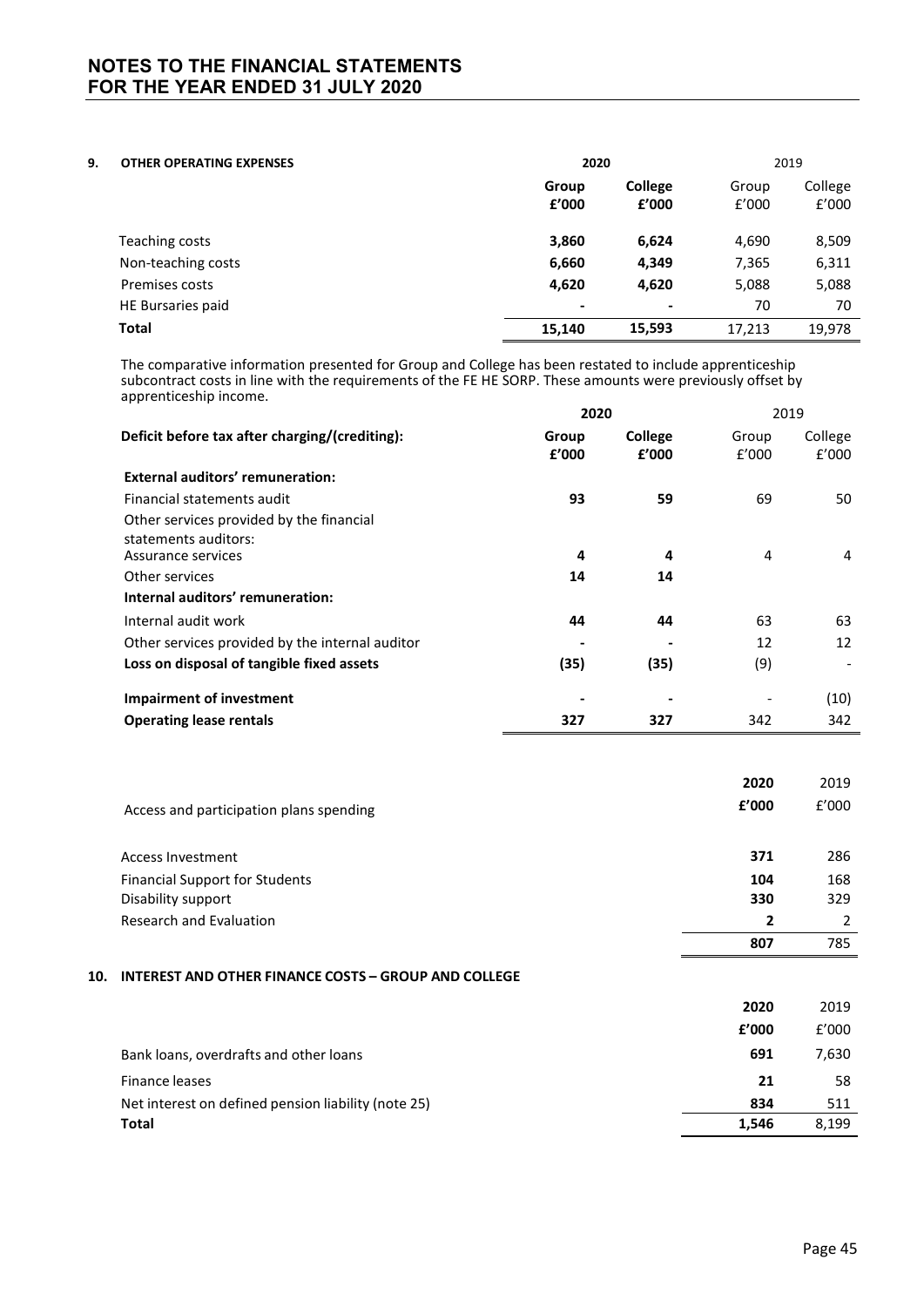#### **11. TAXATION -GROUP**

Tax expense included in Statement of Comprehensive Income

|                                                   | 2020  | 2019  |
|---------------------------------------------------|-------|-------|
|                                                   | f'000 | f'000 |
| United Kingdom corporation tax at 19% (2019: 19%) |       |       |
| Provision for deferred corporation tax            | ٠     |       |
| Total tax payable                                 | -     |       |

#### **12. TANGIBLE ASSETS GROUP**

|                                                                                                                   | Land and<br>buildings | Fixtures,<br><b>Computers &amp;</b><br><b>Equipment</b> | <b>Total</b>           |
|-------------------------------------------------------------------------------------------------------------------|-----------------------|---------------------------------------------------------|------------------------|
|                                                                                                                   | £'000                 | £'000                                                   | £'000                  |
| <b>Cost or valuation</b>                                                                                          |                       |                                                         |                        |
| At 1 August 2019                                                                                                  | 93,686                | 12,632                                                  | 106,318                |
| <b>Additions</b>                                                                                                  | 11                    | 1,035                                                   | 1,046                  |
| Reclassified from held for resale                                                                                 | 3,353                 |                                                         | 3,353                  |
| Disposals                                                                                                         |                       | (40)                                                    | (40)                   |
| At 31 July 2020                                                                                                   | 97,050                | 13,627                                                  | 110,677                |
| <b>Accumulated Depreciation</b><br>At 1 August 2019<br>Charge for the year<br>Elimination in respect of disposals | 19,328<br>1,898       | 9,751<br>1,132<br>(6)                                   | 29,079<br>3,030<br>(6) |
| At 31 July 2020                                                                                                   | 21,226                | 10,877                                                  | 32,103                 |
| <b>Carrying amount</b>                                                                                            |                       |                                                         |                        |
| At 31 July 2020                                                                                                   | 75,824                | 2,750                                                   | 78,574                 |
| At 31 July 2019                                                                                                   | 74,358                | 2,881                                                   | 77,239                 |

Capital additions in 19/20 amounted to £1.046m, capital grant funding of £134k was received in the year to support these additions, giving a net position of £912k.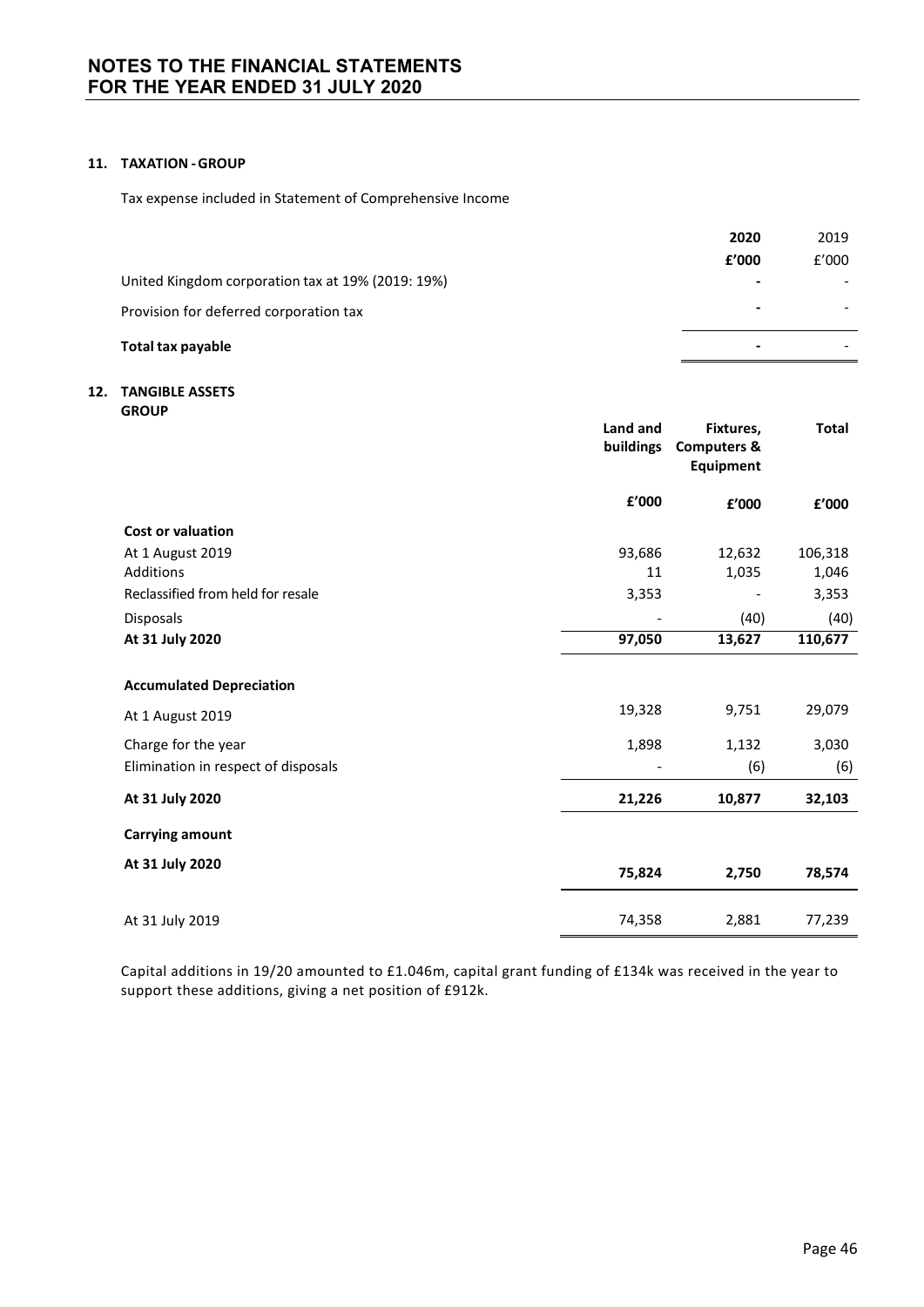#### **12. TANGIBLE ASSETS (CONTINUED)**

**COLLEGE**

|                                                | Land and<br>buildings | Fixtures,<br><b>Computers &amp;</b><br><b>Equipment</b> | <b>Total</b> |
|------------------------------------------------|-----------------------|---------------------------------------------------------|--------------|
|                                                | £'000                 | £'000                                                   | £'000        |
| <b>Cost or valuation</b>                       |                       |                                                         |              |
| At 1 August 2019                               | 91,814                | 12,090                                                  | 103,904      |
| Additions                                      |                       | 1,030                                                   | 1,030        |
| Reclassified from held for resale              | 3,353                 |                                                         | 3,353        |
| Disposals                                      |                       | (40)                                                    | (40)         |
| At 31 July 2020                                | 95,167                | 13,080                                                  | 108,247      |
| <b>Accumulated Depreciation and Impairment</b> |                       |                                                         |              |
| At 1 August 2019                               | 18,163                | 9,402                                                   | 27,565       |
| Charge for the year                            | 1,865                 | 1,083                                                   | 2,948        |
| Elimination on disposal                        |                       | (5)                                                     | (5)          |
| At 31 July 2020                                | 20,028                | 10,480                                                  | 30,508       |
| <b>Carrying amount</b>                         |                       |                                                         |              |
| At 31 July 2020                                | 75,139                | 2,600                                                   | 77,739       |
| At 31 July 2019                                | 73,651                | 2,688                                                   | 76,339       |

The net book value of Land and Buildings includes an amount of £250,000 (2019: £250,000) in respect of an asset held under finance lease. The depreciation charge on the asset for the year was £nil (2019: £nil).

Fixed assets had not been revalued therefore it is being deemed as cost on transition and have been included at the following historical cost amounts:

|                                      | f'000                    |
|--------------------------------------|--------------------------|
| Cost                                 | 250                      |
| Aggregate depreciation based on cost | $\overline{\phantom{0}}$ |

**Net book value based on cost 250**

#### **13. NON-CURRENT INVESTMENTS**

|                                     | 2020           |                         | 2019                     |                  |
|-------------------------------------|----------------|-------------------------|--------------------------|------------------|
|                                     | Group<br>£'000 | <b>College</b><br>£'000 | Group<br>f'000           | College<br>f'000 |
| Investments in subsidiary companies | $\blacksquare$ | 129                     | $\overline{\phantom{a}}$ | 528              |
| Other non-current asset investments | 127            | 127                     | 125                      | 125              |
| <b>Total</b>                        | 127            | 256                     | 125                      | 653              |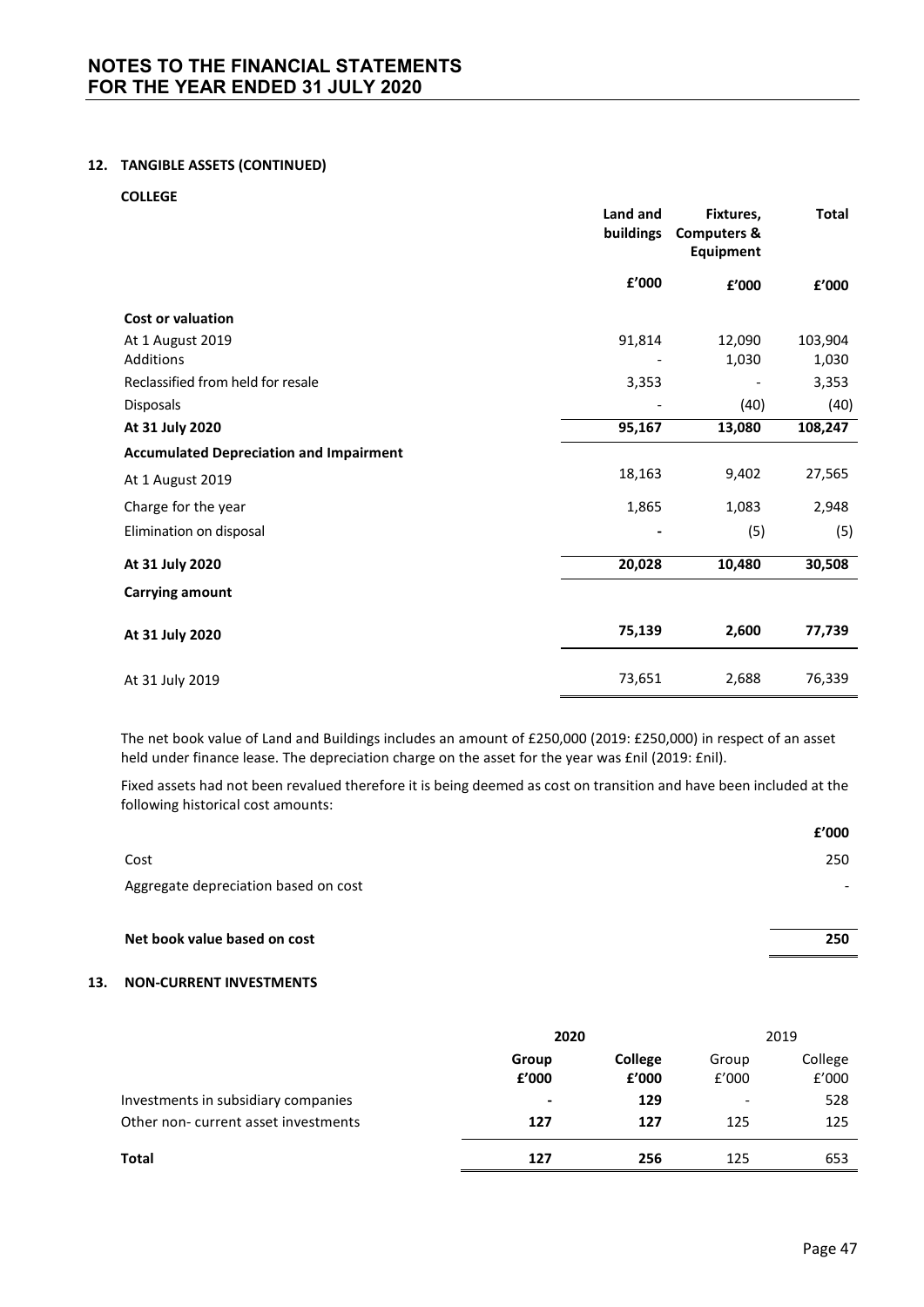#### **13. NON-CURRENT INVESTMENTS (CONTINUED)**

**College**

|                                  | <b>Subsidiaries</b><br>£'000 | <b>Other</b><br>£'000 | Total<br>£'000 |
|----------------------------------|------------------------------|-----------------------|----------------|
| Cost                             |                              |                       |                |
| At 1 August 2019                 | 528                          | 125                   | 653            |
| Other movements                  |                              | 2                     | 2              |
| At 31 July 2020                  | 528                          | 127                   | 655            |
| <b>Provisions for impairment</b> |                              |                       |                |
| At 1 August 2019                 |                              |                       |                |
| Impairment losses                | 399                          |                       | 399            |
| At 31 July 2020                  | 399                          |                       | 399            |
| <b>Carrying amount</b>           |                              |                       |                |
| At 31 July 2020                  | 129                          | 127                   | 256            |
| At 31 July 2019                  | 527                          | 125                   | 652            |

The carrying value of the College's investment in its subsidiary companies has been impaired in the year to 31 July 2020. The impairment charge of £399,000 (2019: £nil) represents management's change in the assessment of the recoverable value of assets in the College's subsidiary companies and has been charged to the Statement of Comprehensive Income.

The College's subsidiary undertakings are:

| Name of undertaking Class of shareholding                      |                      | <b>Proportion of nominal</b><br>value held directly | <b>Nature of business</b>                                        |
|----------------------------------------------------------------|----------------------|-----------------------------------------------------|------------------------------------------------------------------|
| <b>Training for Bradford</b><br>Limited                        | Limited by guarantee | Sole ownership                                      | Administration and<br>supervision of training                    |
| <b>Beacon Recruitment</b><br>and Placement<br>Services Limited | Ordinary             | 100%                                                | Recruitment and<br>placement of temporary<br>and permanent staff |

The Corporation believes that the carrying value of the investments is supported by their underlying net assets.

The College's joint venture undertakings are:

| Name of undertaking Class of shareholding                             |                      | <b>Proportion of nominal</b><br>value held directly | <b>Nature of business</b> |
|-----------------------------------------------------------------------|----------------------|-----------------------------------------------------|---------------------------|
| Inprint and Design                                                    | Limited              | 50%                                                 | Printing                  |
| <b>Bradford District</b><br>Apprenticeship<br><b>Training Limited</b> | Limited by guarantee | 50%                                                 | Apprenticeship Training   |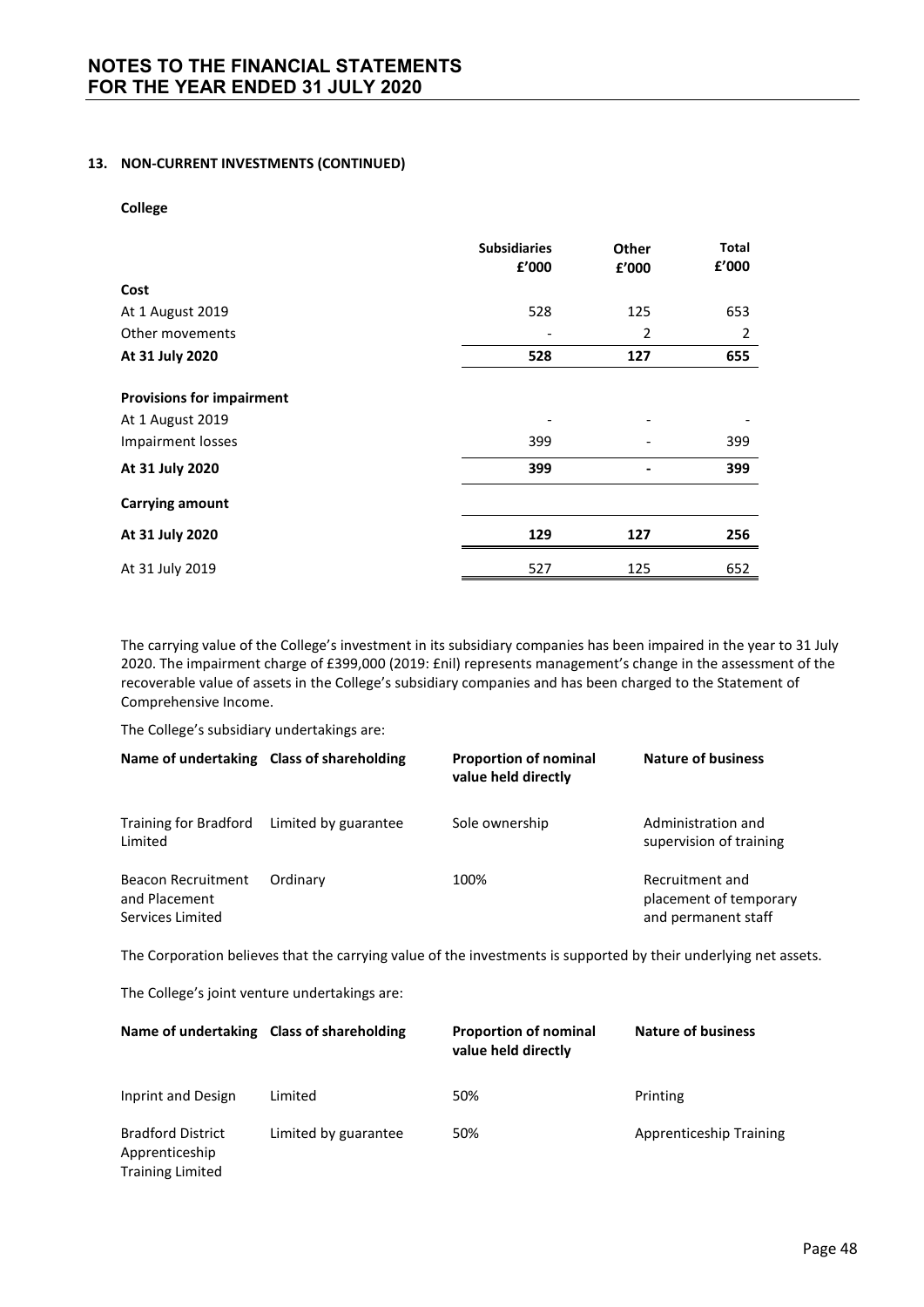#### **14. DEBTORS AND OTHER RECEIVABLES**

|                                      | 2020           |                         | 2019           |                  |
|--------------------------------------|----------------|-------------------------|----------------|------------------|
|                                      | Group<br>£'000 | <b>College</b><br>f'000 | Group<br>f'000 | College<br>f'000 |
| Amounts falling due within one year: |                |                         |                |                  |
| Trade receivables                    | 426            | 405                     | 785            | 640              |
| Amounts owed by group undertakings:  |                |                         |                |                  |
| Subsidiary undertakings              |                | 402                     |                | 9                |
| Associate undertakings               | 42             | 42                      | 66             | 66               |
| Prepayments and accrued income       | 804            | 710                     | 1,016          | 623              |
| Amounts owed by the ESFA             | 459            | 459                     | 374            | 374              |
| <b>Total</b>                         | 1,731          | 2,018                   | 2,241          | 1,712            |

Trade receivables are stated net of a bad debt provision of £474,000 (2019: £908,000).

#### **15. CURRENT INVESTMENTS**

|                        | 2020                     |                          |                | 2019             |  |
|------------------------|--------------------------|--------------------------|----------------|------------------|--|
|                        | Group<br>£'000           | College<br>£'000         | Group<br>£'000 | College<br>E'000 |  |
| Assets held for resale | $\overline{\phantom{a}}$ | $\overline{\phantom{a}}$ | 3,353          | 3,353            |  |
| <b>Total</b>           | $\blacksquare$           | ۰                        | 3,353          | 3,353            |  |

The old building. Junction Mills, Garden Mills, Appleton Building and Victoria Building have been transferred back to Fixed Assets in year due to the impact of the Covid-19 pandemic and potential usage to facilitate social distancing.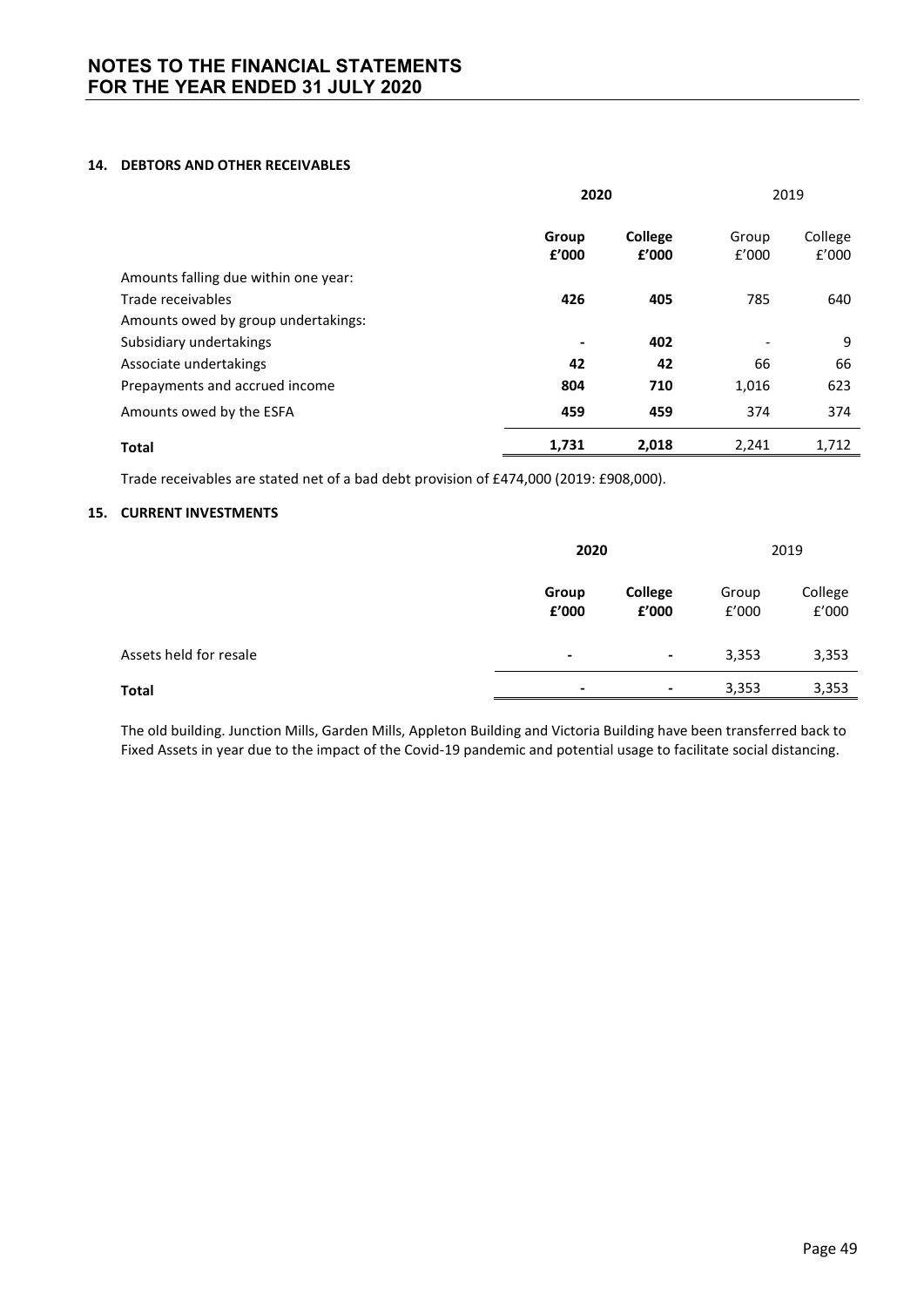#### **16. CREDITORS AMOUNTS FALLING DUE WITHIN ONE YEAR**

|                                            | 2020  |         | 2019  |         |
|--------------------------------------------|-------|---------|-------|---------|
|                                            | Group | College | Group | College |
|                                            | f'000 | f'000   | f'000 | f'000   |
| <b>Bank loans and overdrafts</b>           | 225   | 225     |       |         |
| Obligations under finance leases           | 31    | 31      | 31    | 31      |
| Trade creditors                            | 778   | 617     | 990   | 824     |
| Amounts owed to subsidiary undertakings    |       | 162     |       | 8       |
| Joint venture undertakings                 | 23    | 23      | 16    | 16      |
| Taxation and social security               | 491   | 450     | 798   | 717     |
| Accruals and deferred income               | 3,652 | 3,484   | 3,532 | 3,331   |
| Deferred Income government capital grants  |       |         |       |         |
| Deferred Income government revenue grants  | 18    | 18      | 47    | 47      |
| Amounts owed to the ESFA                   | 1,996 | 1,996   | 1,328 | 1,328   |
| Amounts owed to other funding bodies - OfS | 130   | 130     | 339   | 339     |
| <b>Total</b>                               | 7,344 | 7,136   | 7,081 | 6,641   |

#### **17. CREDITORS: AMOUNTS FALLING DUE AFTER MORE THAN ONE YEAR**

|                                  | 2020           |                         | 2019           |                  |
|----------------------------------|----------------|-------------------------|----------------|------------------|
|                                  | Group<br>£'000 | <b>College</b><br>£'000 | Group<br>f'000 | College<br>f'000 |
| Bank loans                       | 19,775         | 19,775                  | 20,000         | 20,000           |
| Obligations under finance leases | 289            | 289                     | 277            | 277              |
| <b>Total</b>                     | 20,064         | 20,064                  | 20,277         | 20,277           |

#### **18. BORROWINGS**

#### **(a) Bank loans and overdrafts**

Bank loans and overdrafts are repayable as follows:

|                            | 2020   |                | 2019   |         |
|----------------------------|--------|----------------|--------|---------|
|                            | Group  | <b>College</b> | Group  | College |
|                            | f'000  | f'000          | f'000  | f'000   |
| In one year or less        | 225    | 225            |        |         |
| Between one and two years  | 900    | 900            | 225    | 225     |
| Between two and five years | 4,700  | 4,700          | 4.700  | 4,700   |
| In five years or more      | 14,175 | 14,175         | 15,075 | 15,075  |
| Total                      | 20,000 | 20,000         | 20,000 | 20,000  |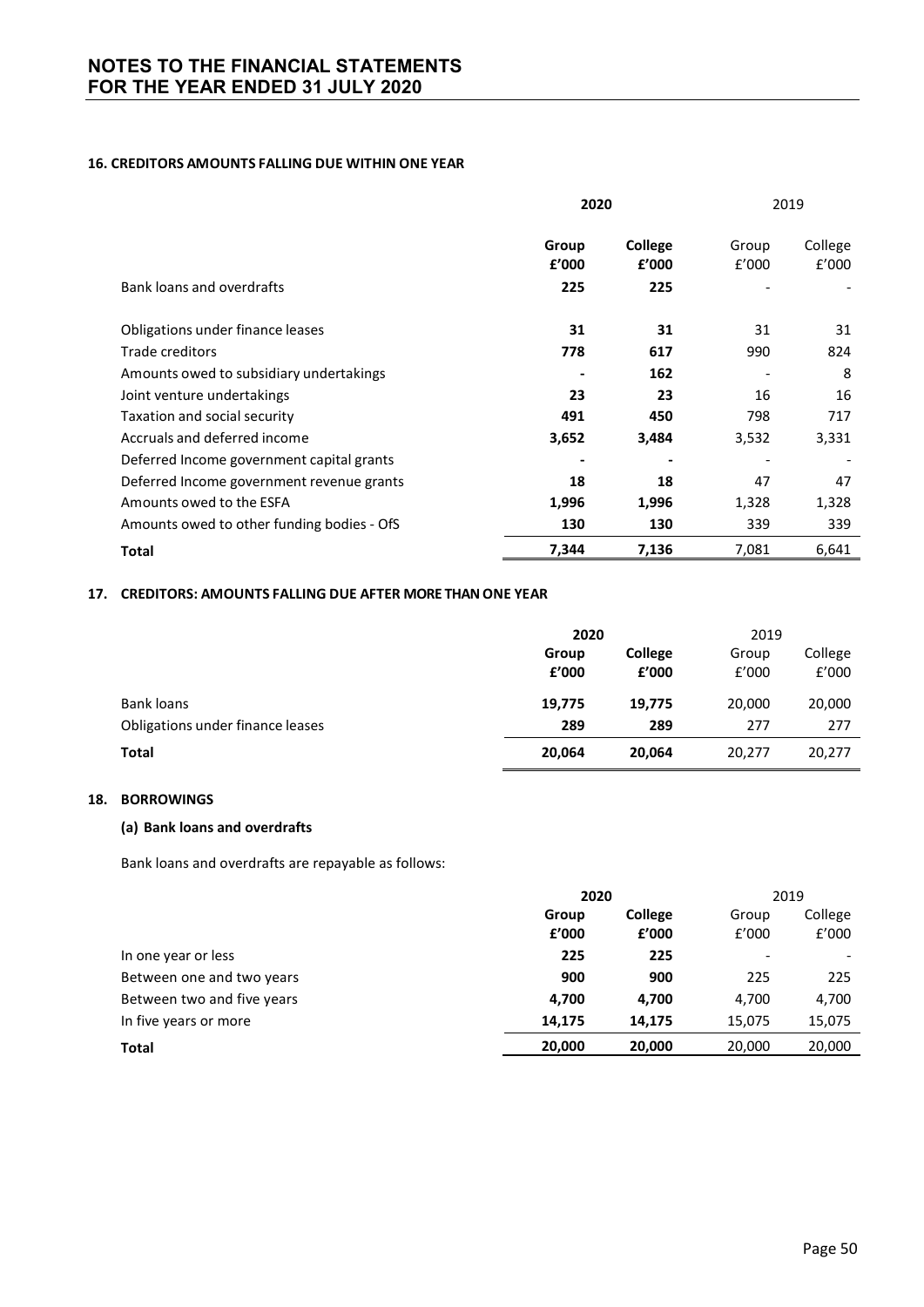#### **18. BORROWINGS (CONTINUED)**

#### **(b) Finance leases**

Total future minimum lease payments are repayable as follows:

|                            | 2020  |                | 2019  |         |
|----------------------------|-------|----------------|-------|---------|
|                            | Group | <b>College</b> | Group | College |
|                            | £'000 | f'000          | f'000 | f'000   |
| In one year or less        | 31    | 31             | 31    | 31      |
| Between one and two years  | 63    | 63             | 63    | 63      |
| Between two and five years | 86    | 86             | 86    | 86      |
| In five years or more      | 140   | 140            | 128   | 128     |
| <b>Total</b>               | 320   | 320            | 308   | 308     |

The new facility in 2019 comprised of a) a £2m interest only loan repayable in full at the end of 4 years unless repaid from the proceeds of disposal of surplus properties, b) an £11.7m loan repayable over 15 years with a capital holiday for the first two years, and c) a final payment of £6.3m at the end of the 15 year term of the £11.7m loan.

The balance of £11.7m is subject to a fixed rate interest charge of 3.784% per annum. All other loan balances are at a variable rate linked to LIBOR.

In March 2019, the College signed a contract with Bradford Council to lease the Alexandra Car Park, Great Horton Road. The lease agreement consisted of:

- One peppercorn rent per annum from 15 June 2015 to 14<sup>th</sup> June 2020
- Rent of £31,400 per annum from 15 June 2020 to 14th June 2034
- Rent of £31,212 for the final year from 15 June 2034 to 14<sup>th</sup> June 2035

Purchase Price 15 June 2035 £1.00. With interest charged at 4% above NatWest base rate.

There is a financial condition set out in the agreement for the covenants to be tested quarterly for the following-Cash flow Cover, Projected Cash flow Cover, Total Gross Debt to EBITDA, Total Gross Debt to Total Revenue, Total Gross Debt to Net Assets, Capital Expenditure, Finance Leases and a Minimum Cash Balance.

The following charges on property exist within the Group: The Secretary of State for Education 29<sup>th</sup> July 2019 Property: 39 and 41 Chapel Street, Bradford: Lloyds Bank Plc Date: 29th May 2019 Property: 39 and 41 Chapel Street, Bradford.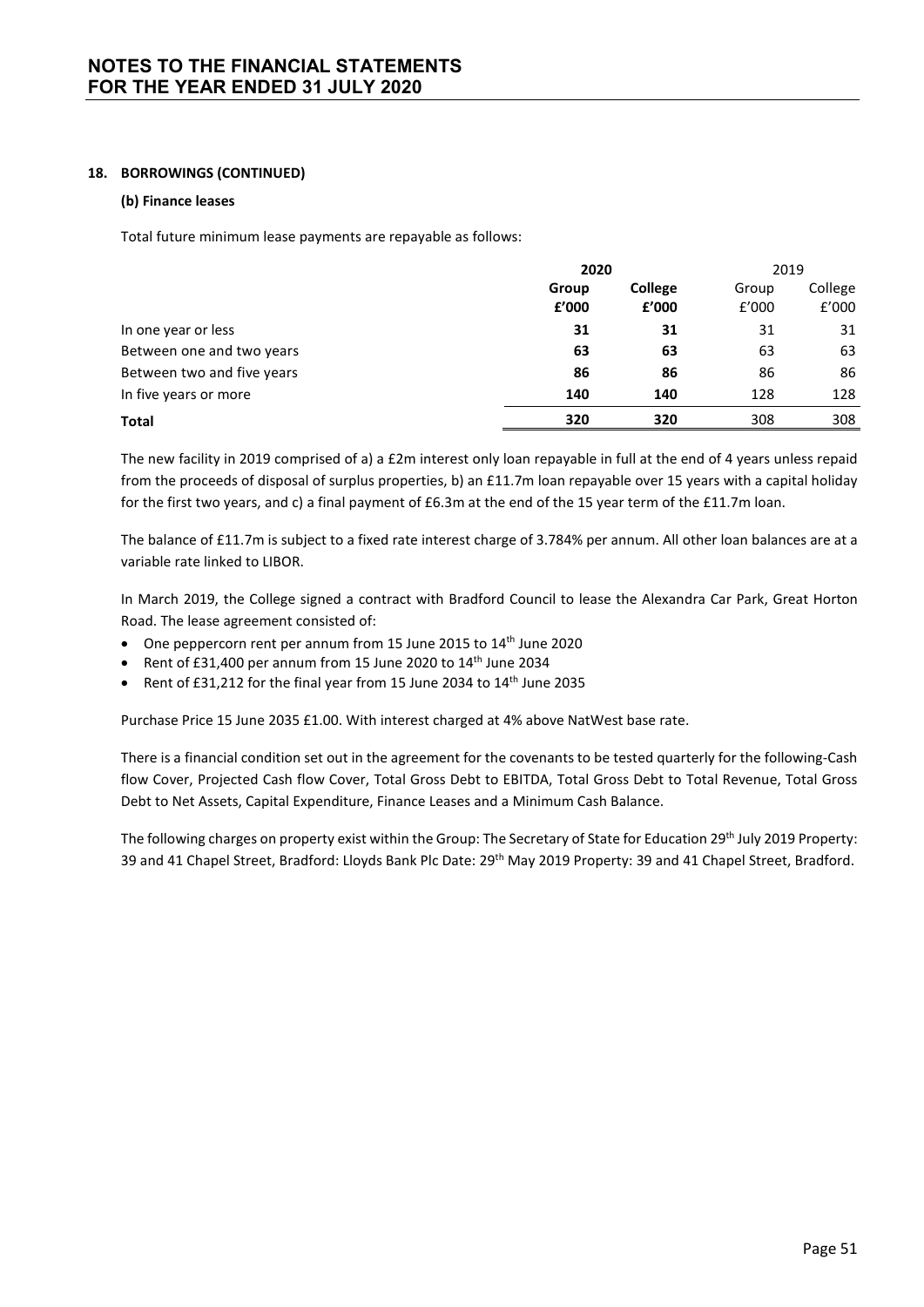#### **19. PROVISIONS FOR LIABILITIES**

#### **Group and College**

|                                          | <b>Defined</b><br>benefit<br>obligations<br>(note 25) | <b>Enhanced</b><br>pensions | <b>Other</b>             | <b>Total</b> |
|------------------------------------------|-------------------------------------------------------|-----------------------------|--------------------------|--------------|
| At 1 August 2019                         | 40,315                                                | 237                         | $\overline{\phantom{a}}$ | 40,552       |
| Amounts utilised in the year             | (1, 181)                                              | (8)                         | $\overline{\phantom{a}}$ | (1, 189)     |
| Recognised in total comprehensive income | 23,060                                                | 85                          | $\overline{\phantom{a}}$ | 23,145       |
| At 31 July 2020                          | 62,194                                                | 314                         |                          | 62,508       |

Defined benefit obligations relate to the liabilities under the College's membership of the Local Government pension Scheme. Further details are given in Note 25.

The enhanced pension provision relates to the cost of staff that have already left the College's employ and commitments for reorganisation costs from which the College cannot reasonably withdraw at the balance sheet date. An estimate of the expected future cost of any enhancement to the ongoing pension of a former member of staff is charged in full to comprehensive income in the year that the member of staff retires. In subsequent years the provision will be re-measured, and a charge made to provisions in the balance sheet. The provision has been calculated in accordance with guidance issued by the funding bodies. The principal assumptions in this calculation are:

|                 | 2020  | 2019  |
|-----------------|-------|-------|
| Price inflation | 2.30% | 2.30% |
| Discount rate   | 1.40% | 2.10% |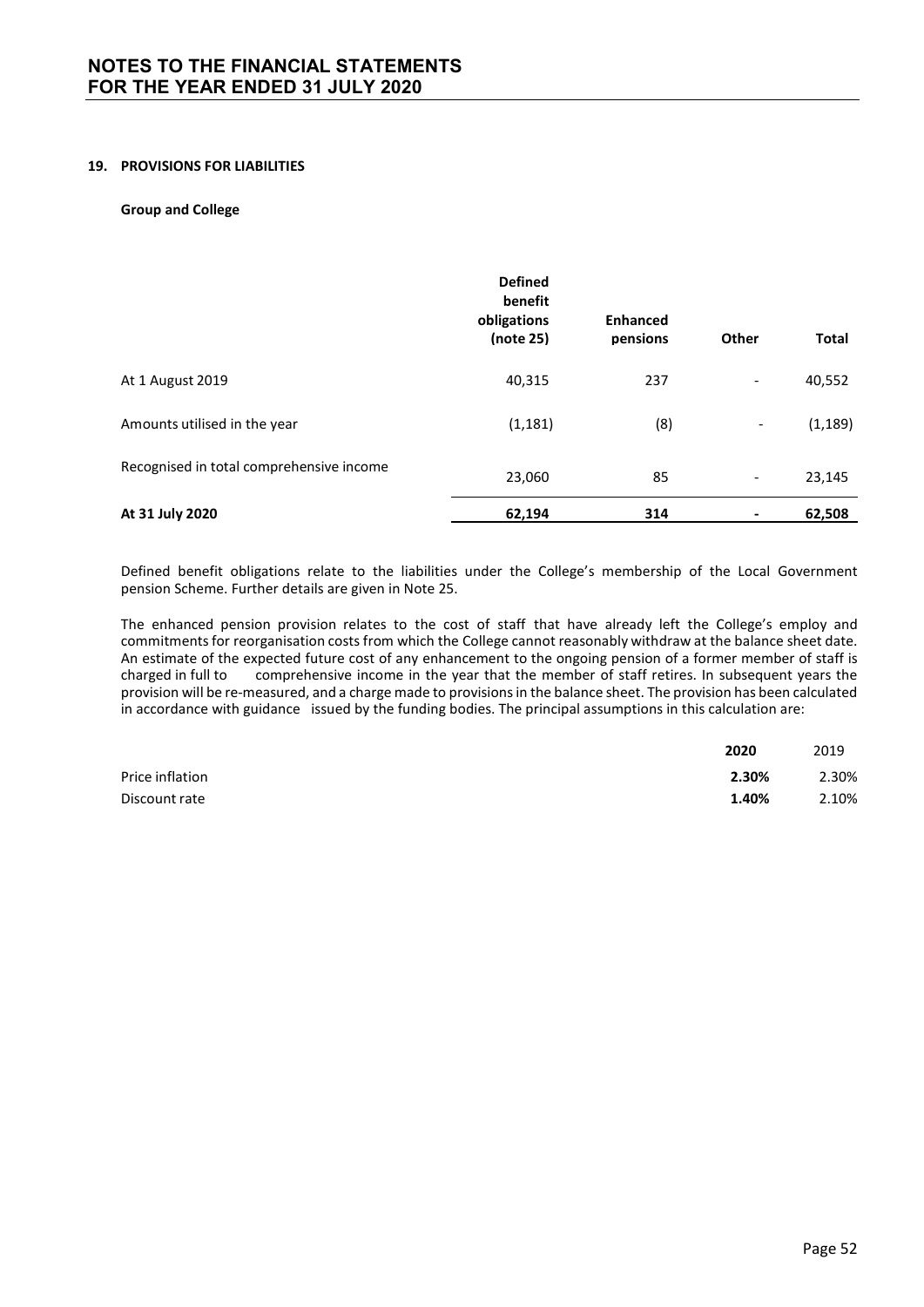### **20. (a) NOTES TO THE CONSOLIDATED STATEMENT OF CASH FLOWS**

|                                                        | 2020    | 2019      |
|--------------------------------------------------------|---------|-----------|
|                                                        | f'000   | f'000     |
| Cash flow from operating activities                    |         |           |
| (Deficit)/Surplus after tax for the year               | (3,556) | 18,017    |
| Depreciation                                           | 3,030   | 3,375     |
| Increase/ (Decrease) in other provisions               |         | (21)      |
| Pension costs less contributions payable               | 1,924   | 2,448     |
| Impairment of investment                               |         | 10        |
| Impairment on asset held for resale                    |         | 21        |
| Share of operating (deficit)/ surplus in joint venture | 44      | (32)      |
| Investment income                                      | (43)    | (46)      |
| Interest payable                                       | 1,546   | 8,199     |
| Loss on sale of tangible fixed assets                  | 35      | 9         |
| Loan Restructure of new borrowing                      |         | 20,000    |
| Repayments of loan restructure borrowing               |         | (40, 474) |
| Loan Breakage Costs                                    |         | (5, 876)  |
| Net cash flow from operating activities                | 2,980   | 5,630     |
| Increase in stocks                                     | (191)   | (12)      |
| Decrease in debtors                                    | 509     | 1,258     |
| Increase/ (Decrease) in creditors due within 1 year    | 38      | (1,224)   |
| Increase (Decrease) in creditors due after 1 year      |         |           |
| Cash generated from operations                         | 3,336   | 5,652     |

#### **20. (b) ANALYSIS OF CHANGE IN NET DEBT**

|                                            | At 1<br>August<br>2019<br>£'000 | Cash<br>flows<br>£'000 | <b>Other</b><br>changes<br>£'000 | At 31 July<br>2020<br>f'000 |
|--------------------------------------------|---------------------------------|------------------------|----------------------------------|-----------------------------|
| Cash and cash equivalents                  | 8,598                           | 1,621                  | $\overline{\phantom{a}}$         | 10,219                      |
| Overdraft facility repayable on demand     |                                 |                        | $\overline{\phantom{a}}$         |                             |
|                                            | 8,598                           | 1,621                  | $\overline{\phantom{0}}$         | 10,219                      |
| Loans falling due within one year          |                                 |                        | (225)                            | (225)                       |
| Loans falling due after more than one year | (20,000)                        | ٠                      | 225                              | (19, 775)                   |
| Finance lease obligations                  | (308)                           |                        | (12)                             | (320)                       |
| <b>Total</b>                               | (11,710)                        | 1,621                  | (12)                             | (10, 101)                   |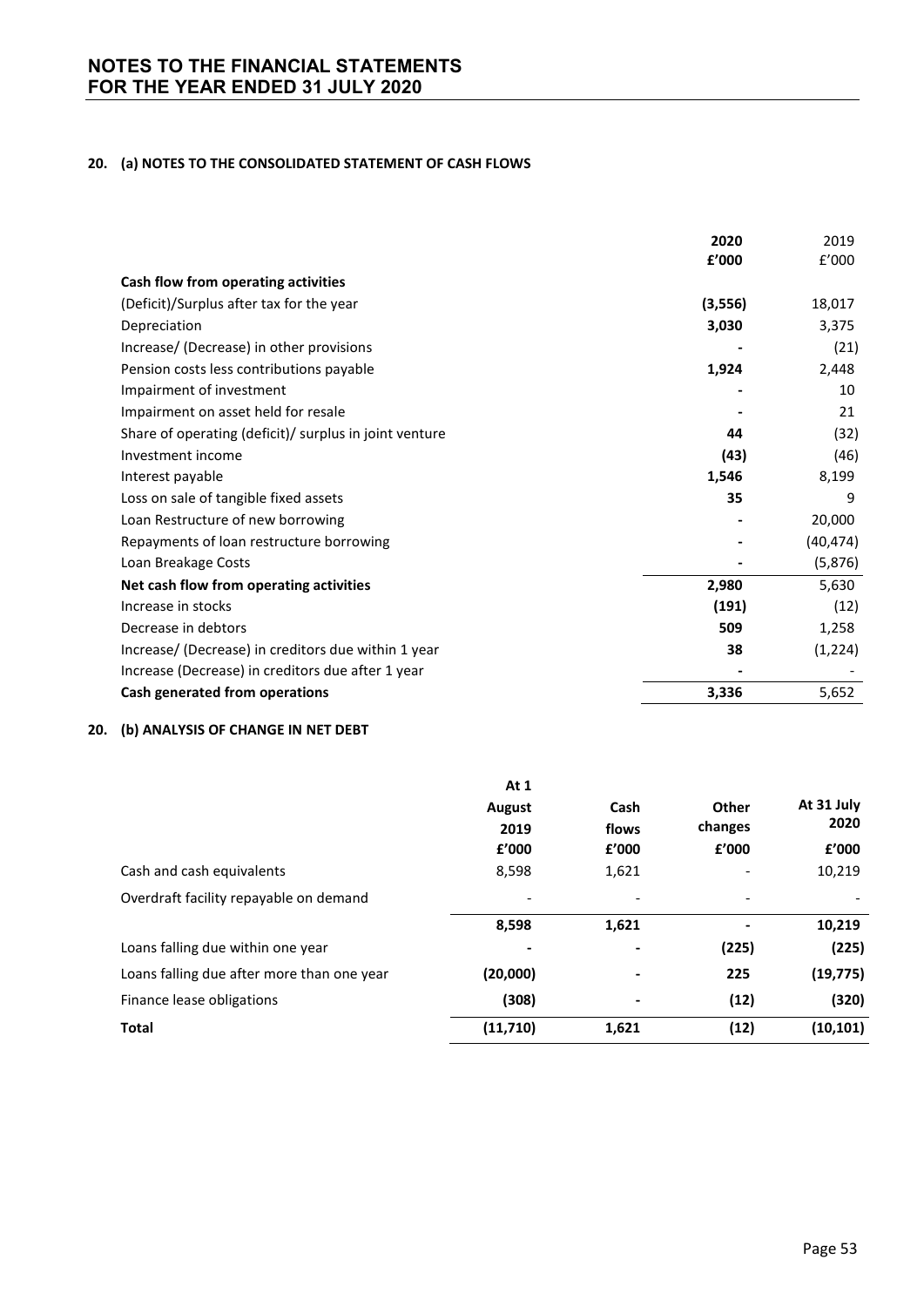#### **21. CAPITAL COMMITMENTS**

As at 31 July 2020 the Group and College had no capital commitments (2019: £nil).

#### **22. LEASE OBLIGATIONS**

At 31 July the total future minimum lease payments under non-cancellable operating leases as follows:

|                                                   | <b>Group and College</b> |               |  |
|---------------------------------------------------|--------------------------|---------------|--|
|                                                   | 2020<br>£'000            | 2019<br>£'000 |  |
| Payments due                                      |                          |               |  |
| Not later than one year                           | 259                      | 326           |  |
| Later than one year and not later than five years | 187                      | 199           |  |
| Later than five years                             | $\overline{\phantom{0}}$ |               |  |
| Total lease payments due                          | 446                      | 525           |  |

#### **23. CONTINGENCIES**

The College has no contingent liabilities to report.

#### **24. EVENTS AFTER THE REPORTING PERIOD**

There are no adjusting events after the reporting period.

The closure of two Group companies, Training for Bradford and Beacon, will happen during 2020/21.

The FE commissionaires report issued October 2020 rates Bradford College as a good college and that the College has made significant progress over the last year whilst managing the challenges of COVID-19. Governance is clear, effective, and impactful. Leadership is cohesive and the team speak with one voice. Student outcomes are demonstrating a 3-year improving trend and there is good progress in mathematics and english GCSE.

An interim Ofsted inspection occurred at the College 30 September 2020 to 1 October 2020, the visit had been planned earlier in the year but was delayed due to the Covid-19 pandemic. A positive interim inspection report has been published.

Covid-19 impact has been fully reflected in the Financial Statements to July 2020, the College have returned to a reduced on site delivery from September 2020 and using the October half term as a mini circuit break. There are no events after the reporting period adjusting or non-adjusting in relation to the College Covid-19 considerations.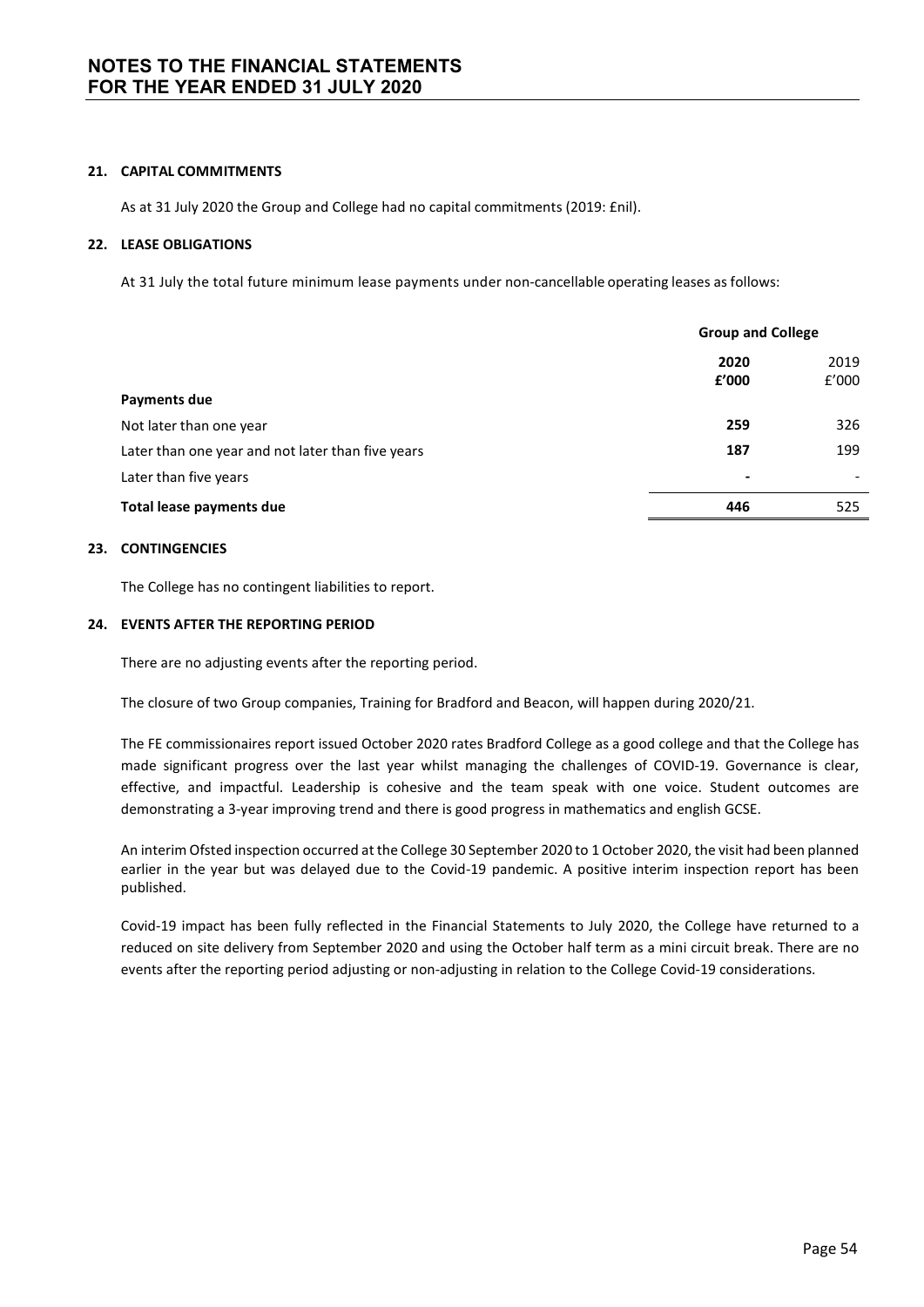#### **25. DEFINED BENEFIT OBLIGATIONS**

The College's employees belong to two principal post-employment benefit plans: the Teachers' Pension Scheme England and Wales (TPS) for academic and related staff; and the West Yorkshire Local Government Pension Scheme (LGPS) for non-teaching staff**.** Both are multi-employer defined-benefit plans.

The pension costs are assessed in accordance with the advice of independent qualified actuaries. The latest formal actuarial valuation of the TPS was as at 31 March 2016 and of the LGPS 31 March 2019.

|                                                       | 2020  |       | 2019  |       |
|-------------------------------------------------------|-------|-------|-------|-------|
|                                                       | £'000 | f'000 | f'000 | f'000 |
| Total pension cost for the year                       |       |       |       |       |
| <b>Nest Pensions</b>                                  |       |       |       |       |
| Teachers' pension scheme contributions paid           |       | 2,186 |       | 1,633 |
| West Yorkshire Pension Fund:                          |       |       |       |       |
| <b>Current Service Costs:</b>                         |       |       |       |       |
| Contributions paid                                    | 1,181 |       | 1,282 |       |
| FRS102 (28) charge                                    | 1,773 |       | 946   |       |
| Past Service Costs                                    | 151   |       | 1,502 |       |
| Charge to the Statement of Comprehensive income       |       | 3,105 |       | 3,730 |
| Enhanced pension charge to Statement of               |       |       |       | (6)   |
| Comprehensive income                                  |       |       |       |       |
| Pension contributions paid into subsidiary defined    |       | 86    |       | 96    |
| contribution scheme                                   |       |       |       |       |
| <b>Total Pension Cost for year within staff costs</b> |       | 5,377 |       | 5,453 |

#### **Teachers' Pension Scheme**

The Teachers' Pension Scheme (TPS) is a statutory, contributory, defined benefit scheme, governed by the Teachers' Pension Scheme Regulations 2014. The TPS is an unfunded scheme and members contribute on a 'pay as you go' basis – these contributions along with those made by the employers, are credited to the Exchequer. The TPS is a multiemployer pension plan and there is insufficient information to account for the scheme on as a defined benefit plan so it is account for as a defined contribution plan.

#### **Valuation of the Teachers' Pension Scheme**

Not less than every four years the Government Actuary ("GA"), using normal actuarial principles, conducts a formal actuarial review of the TPS. The aim of the review is to specify the level of future contributions. Actuarial scheme valuations are dependent on assumptions about the value of future costs, design of benefits and many other factors. The latest actuarial valuation was carried out as at 31 March 2016 and in accordance with the Public Service Pensions (Valuation and Employer Cost Cap) Directions 2014 except it has been prepared following the Government's decision to pause the operation of the cost control mechanism at the time when legal challenges were still pending.

The valuation report was published in April 2019. The key results of the valuation and subsequent consultation are:

- Total scheme liabilities for service (pensions currently payable and the estimated cost of future benefits) of £218 billion.
- Value of notional assets (estimated future contributions together with the proceeds from the national investments held at the valuation date) of £196 billion.
- Notional past service deficit of £22 billion.
- Discount rate of 2.4% in excess of CPI.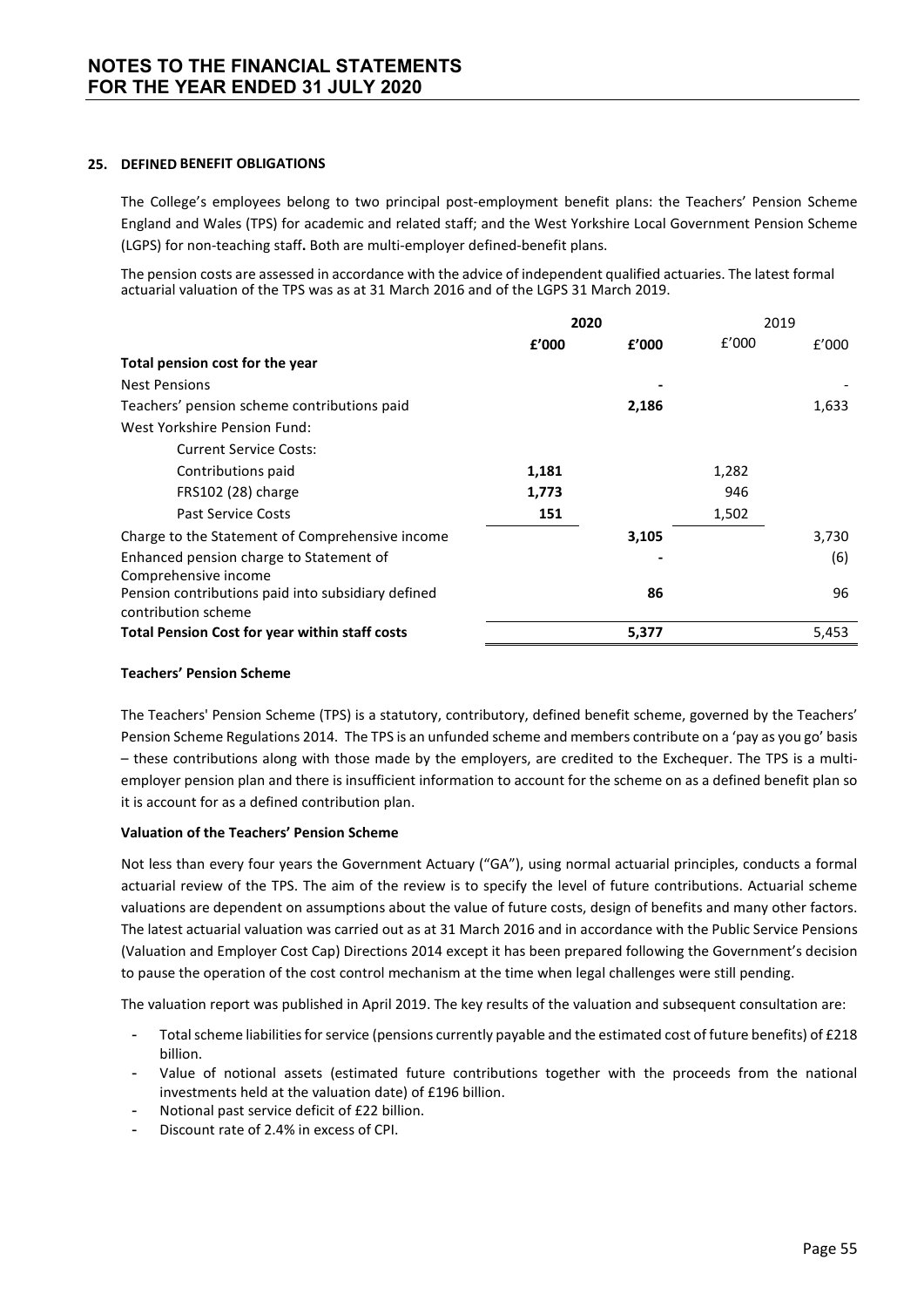#### **25. DEFINED BENEFITS OBLIGATIONS (CONTINUED)**

#### **Teachers' Pension Scheme (continued)**

As a result of the valuation, new employer contributions rates were set at 23.68% of pensionable pay from September 2020 onwards (compared with 16.48% during 2019/20). DfE has agreed to pay a teacher pension employer contribution grant to cover the additional cost during the 2019/20 academic year.

The next valuation result is due to be implemented from 1 April 2023.

The pension costs paid to TPS in the year amounted to £2,186,000 (2019: £1,633,000).

#### **Local Government Pension Scheme**

The WYPF is a funded defined-benefit plan, with the assets held in separate funds administered by West Yorkshire Pension Fund. The total contributions made for the year ended 31 July 2020 were £1,617,000 (2019 - £1,794,000) of which employer's contributions totalled £1,182,000 (2019 - £1,282,000) and employees' contributions totalled £435,000. (2019 - £512,000). The agreed contribution rates until 31st March 2021 are 16.4% for employers and range from 5.5% to 12.5% for employees, depending on salary. The proposed contribution rate for employer's increases as follows, following the draft actuarial valuation results as at 11th November 2019:

17% from 1st April 2021.

18% from 1st April 2022.

#### **Principal Actuarial Assumptions**

The following information is based upon a full actuarial valuation of the fund at 31 March 2019 updated to 31 July 2020 by a qualified independent actuary.

|       | At 31 July |
|-------|------------|
| 2020  | 2019       |
| 3.55% | 3.55%      |
| 2.30% | 2.30%      |
| 1.40% | 2.10%      |
| 2.30% | 2.30%      |
| 75.0% | 75.0%      |
|       | At 31 July |

The average life expectancy for a pensioner retiring at 65 on the reporting date is:

| ັ                    | . . | $\overline{\phantom{a}}$ |  | ັ | . . | ັ     |                    |                    |
|----------------------|-----|--------------------------|--|---|-----|-------|--------------------|--------------------|
|                      |     |                          |  |   |     |       | At 31 July<br>2020 | At 31 July<br>2019 |
|                      |     |                          |  |   |     | Years | Years              |                    |
| Retiring today       |     |                          |  |   |     |       |                    |                    |
| Males                |     |                          |  |   |     |       | 21.8               | 22.2               |
| Females              |     |                          |  |   |     |       | 24.6               | 25.4               |
| Retiring in 20 years |     |                          |  |   |     |       |                    |                    |
| Males                |     |                          |  |   |     |       | 22.5               | 23.2               |
| Females              |     |                          |  |   |     |       | 25.7               | 27.2               |
|                      |     |                          |  |   |     |       |                    |                    |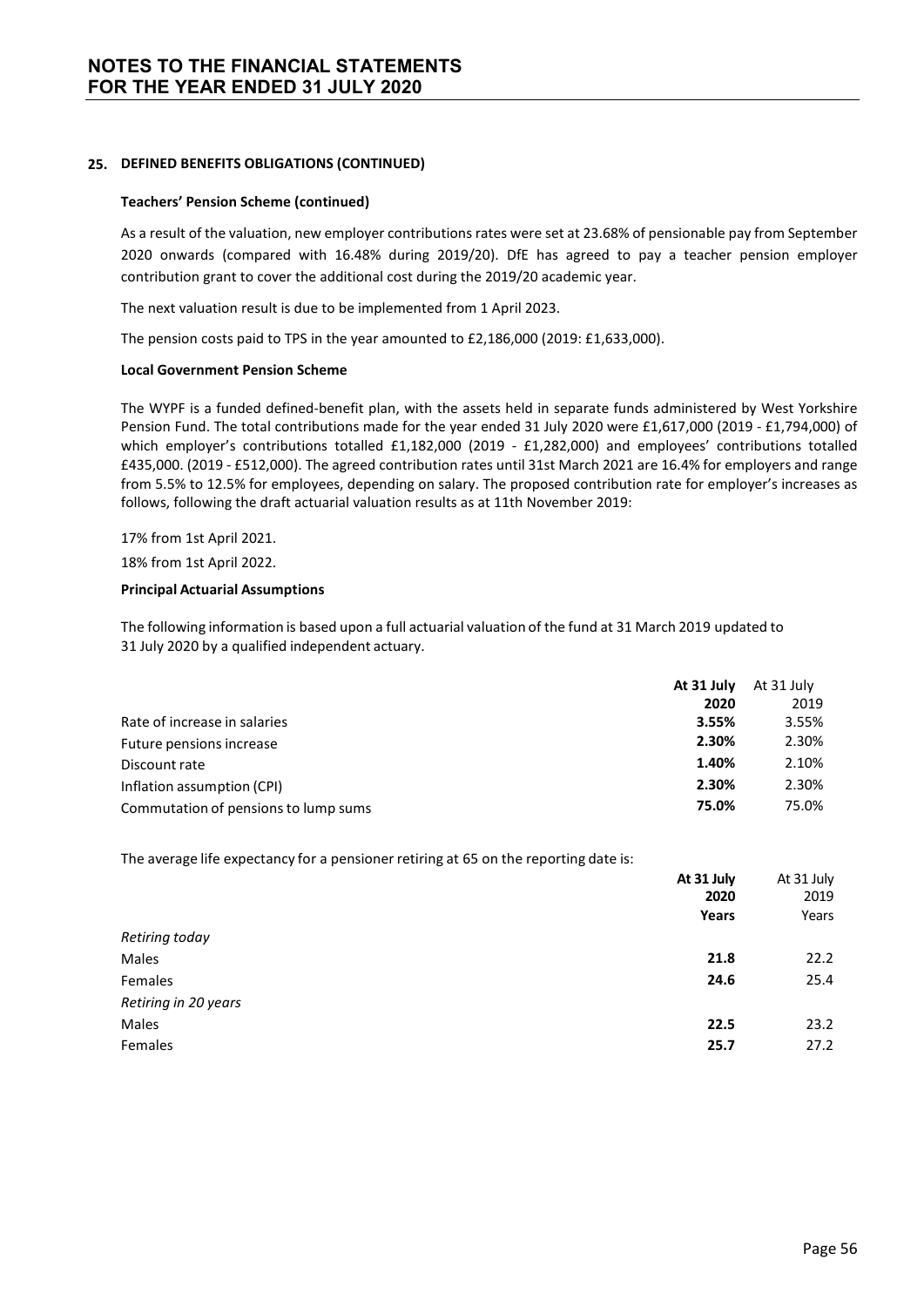#### **25. DEFINED BENEFITS OBLIGATIONS (CONTINUED)**

The College's share of the assets in the plan at the balance sheet date:

#### **Fair Value of assets**

|                                 | Fair Value at 31 | Fair value at |
|---------------------------------|------------------|---------------|
|                                 | <b>July 2020</b> | 31 July 2019  |
|                                 | £'000            | f'000         |
| <b>Equity instruments</b>       | 72,085           | 79,391        |
| Property                        | 3,989            | 4,343         |
| <b>Government Bonds</b>         | 9,277            | 10,000        |
| Corporate Bonds                 | 4,639            | 3,636         |
| Cash                            | 1,484            | 2,121         |
| Other                           | 1,300            | 1,515         |
| Total fair value of plan assets | 92,774           | 101,006       |
| Actual return on plan assets    | (5, 267)         | 7,241         |

### **Amounts charged/ (credited) to the Statement of Comprehensive Income in respect of the plan are as follows:**

|                                                             | 2020    | 2019     |
|-------------------------------------------------------------|---------|----------|
|                                                             | f'000   | f'000    |
| Amounts included in staff costs:                            |         |          |
| Current service cost                                        | 2,954   | 2,228    |
| Past service cost                                           | 151     | 1,502    |
| Total                                                       | 3,105   | 3,730    |
| Interest and other finance costs:                           |         |          |
| Net interest expense                                        | 834     | 511      |
| <b>Total</b>                                                | 834     | 511      |
| Amount recognised in other comprehensive income:            |         |          |
| Return on pension plan assets                               | 7,357   | (4,593)  |
| <b>Actuarial losses</b>                                     | 11,764  | 23,062   |
| Amount recognised in Other Comprehensive Income             | 19,121  | 18,469   |
|                                                             |         |          |
| Changes in the present value of defined benefit obligations | 2020    | 2019     |
|                                                             | £'000   | f'000    |
| Defined benefit obligations at start of year                |         |          |
| Liabilities at start of the year                            | 141,321 | 114,248  |
| Current service cost                                        | 2,954   | 2,228    |
| Interest cost                                               | 2,924   | 3,159    |
| Contributions by scheme participants                        | 435     | 512      |
| <b>Actuarial losses</b>                                     | 11,764  | 23,062   |
| Benefits paid                                               | (4,581) | (3, 390) |
| Past service cost                                           | 151     | 1,502    |
| Defined benefit obligations at end of year                  | 154,968 | 141,321  |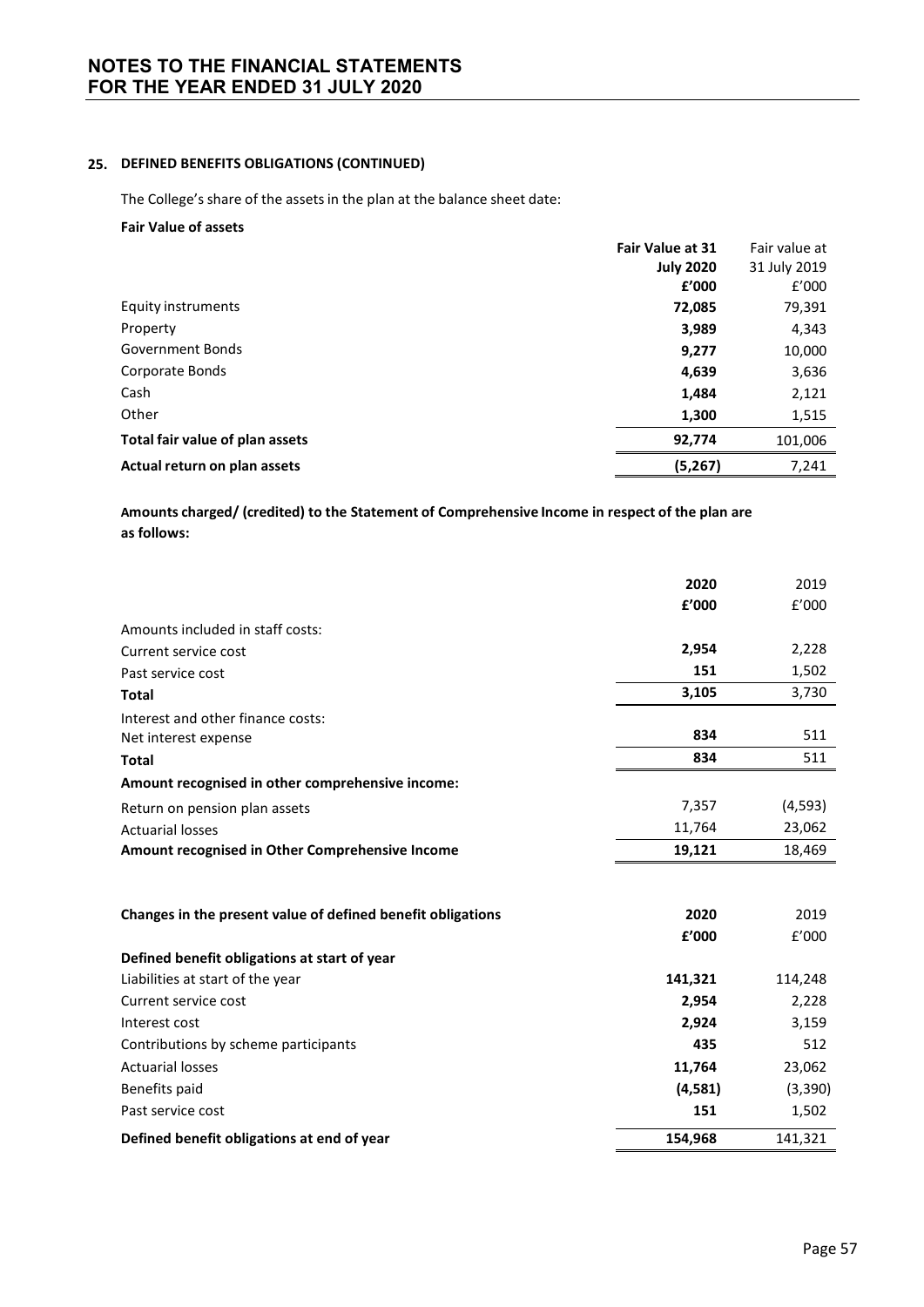#### **25. DEFINED BENEFITS OBLIGATIONS (CONTINUED)**

| Changes in fair value of plan assets                                                   | 2020     | 2019    |
|----------------------------------------------------------------------------------------|----------|---------|
|                                                                                        | f'000    | f'000   |
| Fair value of plan assets at start of year                                             | 101.006  | 95,361  |
| Interest income                                                                        | 2.090    | 2,648   |
| Return on plan assets (excluding net interest on<br>the net defined benefit liability) | (7, 357) | 4,593   |
| <b>Employer contributions</b>                                                          | 1,181    | 1,282   |
| Contributions by scheme participants                                                   | 435      | 512     |
| Benefits paid                                                                          | (4,581)  | (3,390) |
| Fair value of plan assets at end of year                                               | 92,774   | 101,006 |
| Deficit of plan obligations net of plan assets<br>19                                   | 62.194   | 40.315  |

 Asset returns over the period are lower than expected. This has led to a loss on assets over the accounting period and a worsening in the balance sheet position before allowance for the 2019 Valuation.

 There are been a change in the assumptions over the period, the discount rate as reduced by 0.70%. This has resulted in a less positive balance sheet position. The impact of the change is recognised in Other Comprehensive Income.

#### **Nest Pension Scheme (Bradford College Student Union and Beacon Limited)**

Contribution rates employee 2%-3% on earnings and employer 5% Membership = 1

#### **AVIA Pension Scheme (Training for Bradford Limited)**

Contribution rates employee 3%-5% on length of service and employer 4% to 7% on length of service Membership = 64

#### **26. RELATED PARTY TRANSACTIONS**

#### **Transactions with key management personnel**

Key management compensation disclosure is given in note 8.

No Governor has received any remuneration or waived payments from the college or its subsidiaries during the year (2019: None).

#### **Inprint & Design Limited (company number 4229897)**

Inprint & Design Limited is a private limited company in which the College holds 50% of the issued share capital, the remaining 50% being held by the University of Bradford. Chris Malish was a director of Inprint & Design Limited during the relevant year. Purchase transactions with Inprint & Design Limited in the year amounted to £301,835 (2018/19: £409,549) with £22,617 outstanding at the year-end (2018/19: £16,299). Sales transactions with Inprint & Design Limited in the year amounted to £178,491 (2018/19: £288,087) with a balance of £18,649 outstanding at the year-end (2018/19: £66,733). A gift aid value of £0 (2018/19 £107k) gifted to Bradford College for the accounting period.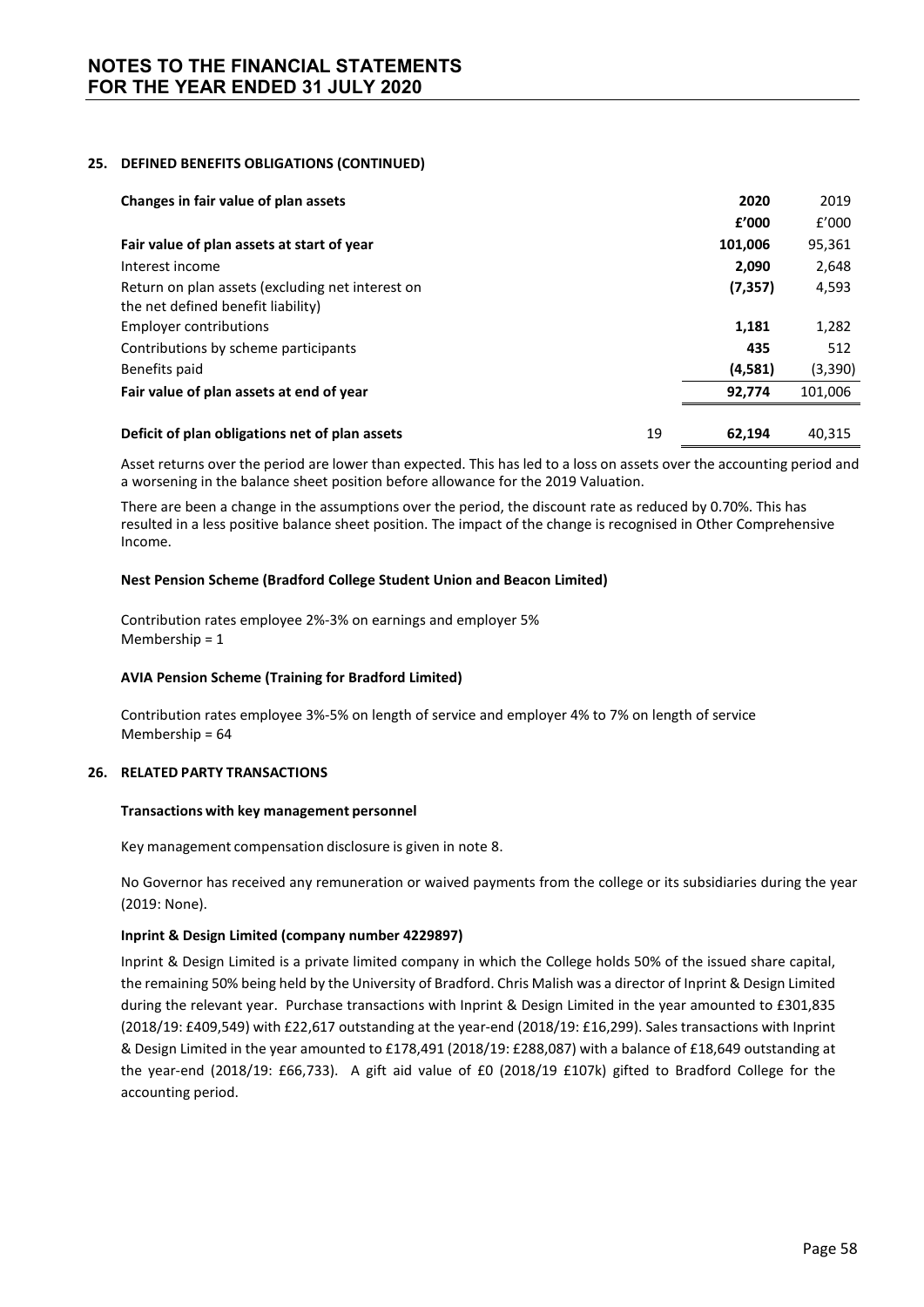#### **27. AMOUNTS DISBURSED AS AGENT LEARNER SUPPORT FUNDS**

|                                                      | 2020    | 2019     |
|------------------------------------------------------|---------|----------|
|                                                      | f'000   | f'000    |
| Balances brought forward                             | 1,642   | 1,687    |
| Funding body grants – bursary support                |         |          |
| Funding body grants – discretionary learner support  | 990     | 1,200    |
| Funding body grants – residential bursaries          |         |          |
| Other funding body grants                            | 888     | 1,220    |
| Interest earned                                      |         |          |
|                                                      | 3,520   | 4,107    |
| Reimbursed to students                               | (1,935) | (2, 411) |
| Reimbursed to employers                              |         |          |
| <b>Administration costs</b>                          | (39)    | (58)     |
| Other Adjustments                                    | (141)   | 4        |
| Balance unspent as at 31 July, included in creditors | 1,405   | 1,642    |

Funding body grants are available solely for students. In the majority of instances, the College only acts as a paying agent. In these circumstances, the grants and related disbursements are therefore excluded from the Statement of Comprehensive Income.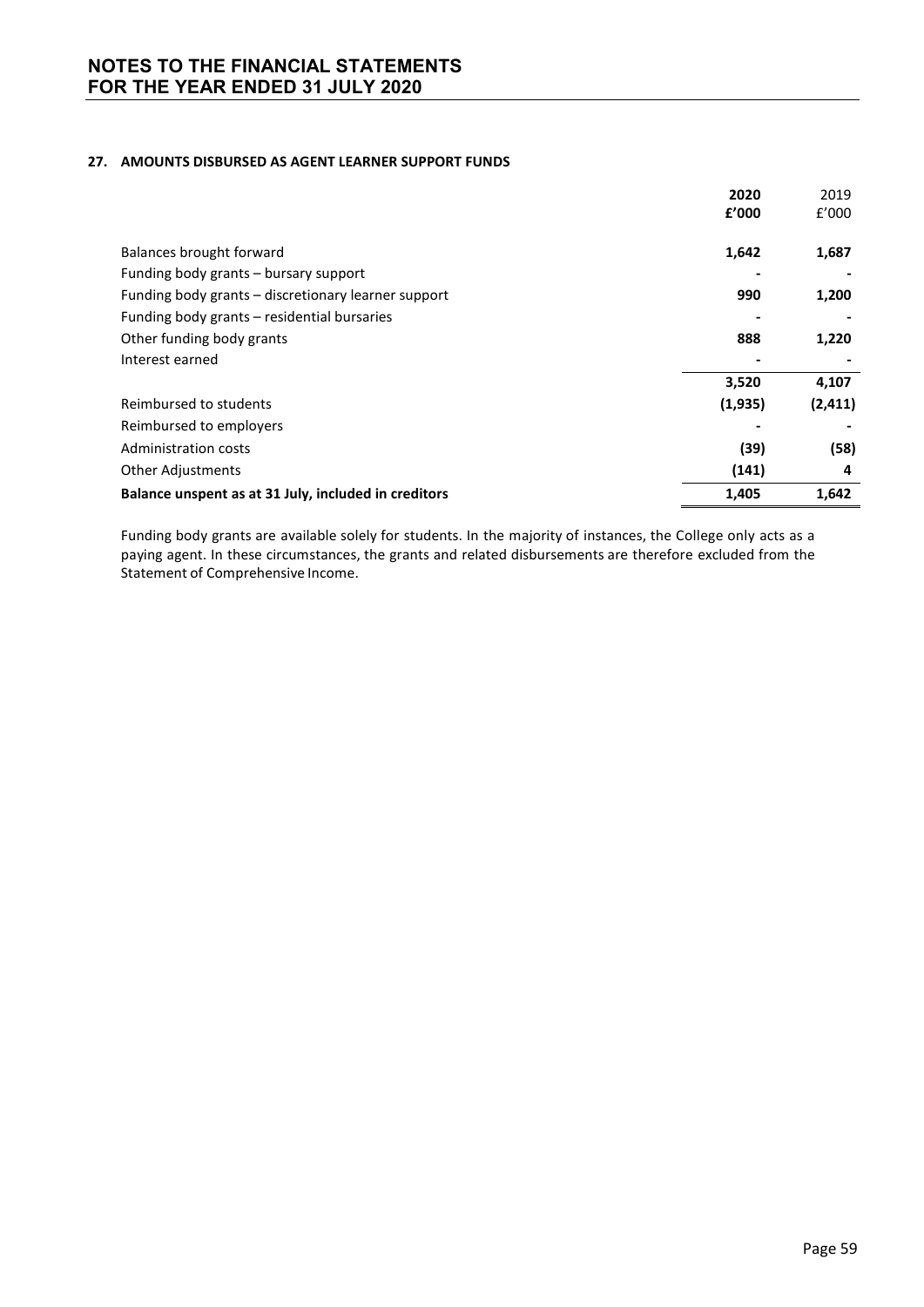### **INDEPEDENT REPORTING ACCOUNTANT'S REPORT ON REGULARITY TO THE CORPORATION OF BRADFORD COLLEGE AND THE SECRETARY OF STATE FOR EDUCATION ACTING THROUGH EDUCATION AND SKILLS FUNDING AGENCY**

#### **Conclusion**

We have carried out an engagement, in accordance with the terms of our engagement letter dated 26 October 2020 and further to the requirements of the grant funding agreements and contracts with the Education and Skills Funding Agency (the "ESFA"), to obtain limited assurance about whether the expenditure disbursed and income received by Bradford College during the period 1 August 2019 to 31 July 2020 have been applied to the purposes identified by Parliament and the financial transactions conform to the authorities which govern them.

In the course of our work, nothing has come to our attention which suggests that in all material respects the expenditure disbursed and income received during the period 1 August 2019 to 31 July 2020 has not been applied to purposes intended by Parliament and the financial transactions do not conform to the authorities which govern them.

#### **Basis for conclusion**

The framework that has been applied is set out in the Post-16 Audit Code of Practice 2019 to 2020 (the "Code") issued by the ESFA. In line with this framework, our work has specifically not considered income received from the main funding grants generated through the Individualised Learner Record (ILR) returns, for which the ESFA has other assurance arrangements in place.

We are independent of the Bradford College in accordance with the ethical requirements that are applicable to this engagement and we have fulfilled our ethical requirements in accordance with these requirements. We believe the assurance evidence we have obtained is sufficient to provide a basis for our conclusion.

#### **Responsibilities of Corporation of Bradford College for regularity**

The Corporation of Bradford College is responsible, under the grant funding agreements and contracts with the ESFA and the requirements of the Further & Higher Education Act 1992, subsequent legislation and related regulations and guidance, for ensuring that expenditure disbursed and income received is applied for the purposes intended by Parliament and the financial transactions conform to the authorities which govern them. The Corporation of Bradford College is also responsible for preparing the Governing Body's Statement of Regularity, Propriety and Compliance.

#### **Reporting accountant's responsibilities for reporting on regularity**

Our responsibilities for this engagement are established in the United Kingdom by our profession's ethical guidance and are to obtain limited assurance and report in accordance with our engagement letter and the requirements of the Code.

The objective of a limited assurance engagement is to perform such procedures as to obtain information and explanations in order to provide us with sufficient appropriate evidence to express a negative conclusion on regularity. A limited assurance engagement is more limited in scope than a reasonable assurance engagement and the procedures performed vary in nature and timing from, and are less in extent than for a reasonable assurance engagement; consequently a limited assurance engagement does not enable us to obtain assurance that we would become aware of all significant matters that might be identified in a reasonable assurance engagement. Accordingly, we do not express a positive opinion.

We report to you whether anything has come to our attention in carrying out our work which suggests that in all material respects, expenditure disbursed and income received during the period 1 August 2019 to 31 July 2020 have not been applied to purposes intended by Parliament or that the financial transactions do not conform to the authorities which govern them.

Our work included identification and assessment of the design and operational effectiveness of the controls, policies and procedures that have been implemented to ensure compliance with the framework of authorities including the specific requirements of the grant funding agreements and contracts with the ESFA and high level financial control areas where we